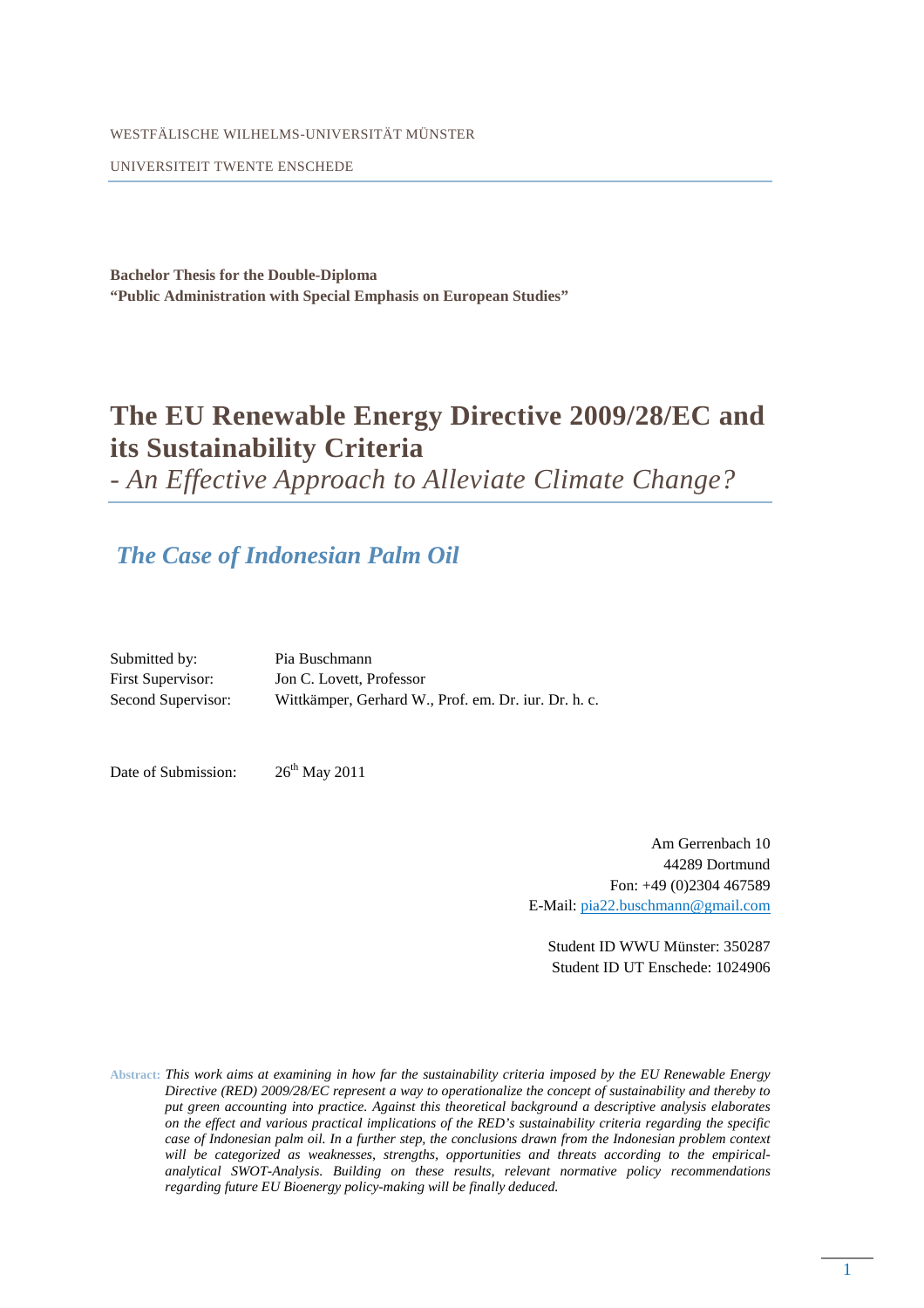## **Declaration**

I declare on oath that I authored the following paper independently and without assistance and that I only used the resources indicated in the paper.

All extracts that have been copied from publications analogously or literally, are marked as such.

Pia Buschmann

Student ID WWU Münster: 350287

Student ID UT Enschede: 1024906

Münster, 26 May 2011

Pinkert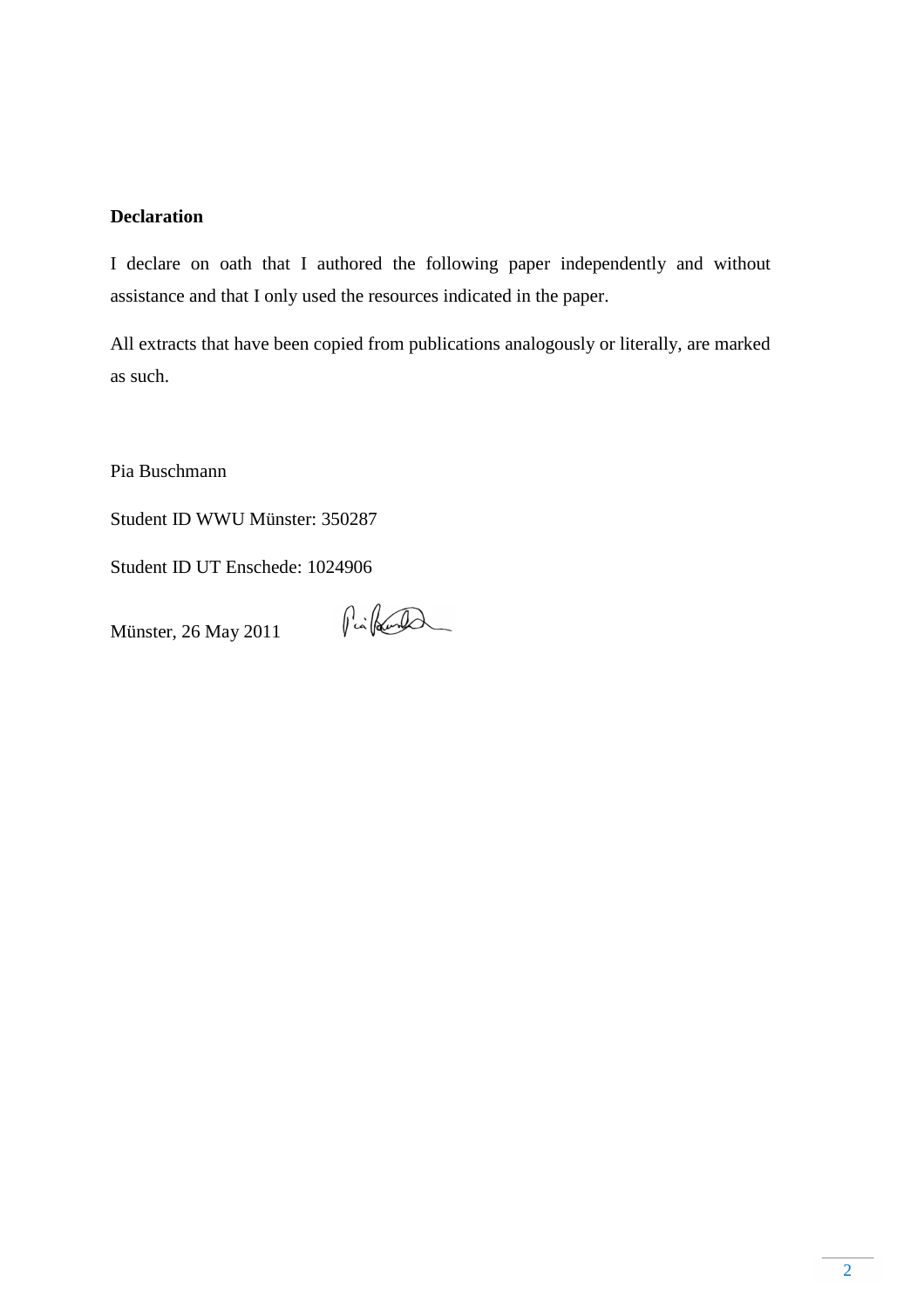# Table of Content

| 1.                       |                                                                               |
|--------------------------|-------------------------------------------------------------------------------|
| 1.1                      |                                                                               |
| 1.2                      |                                                                               |
| 2.                       |                                                                               |
| 2.1                      |                                                                               |
| 2.2                      | The EU-Indonesian Trade Relation - an Ecological Unequal Exchange 10          |
| 2.3                      | The RED's Sustainability Criteria as Practical Example for Green Accounting12 |
| 3.                       |                                                                               |
| 3.1                      |                                                                               |
| 3.2                      |                                                                               |
| 3.3                      | The Cargill Case: Performance regarding Palm Oil Supply Chain Liabilities24   |
| 3.4                      |                                                                               |
| 4.                       | A SWOT-Analysis of the EU's RED and its Sustanability Criteria33              |
| 4.1                      |                                                                               |
| 4.2                      |                                                                               |
| 4.3                      |                                                                               |
| 4.4                      |                                                                               |
| 4.5                      |                                                                               |
|                          | 5. Recommendations towards future EU bioenergy policy-making  44              |
| 5.1<br>5.2<br>5.3<br>5.4 |                                                                               |
| 6.                       |                                                                               |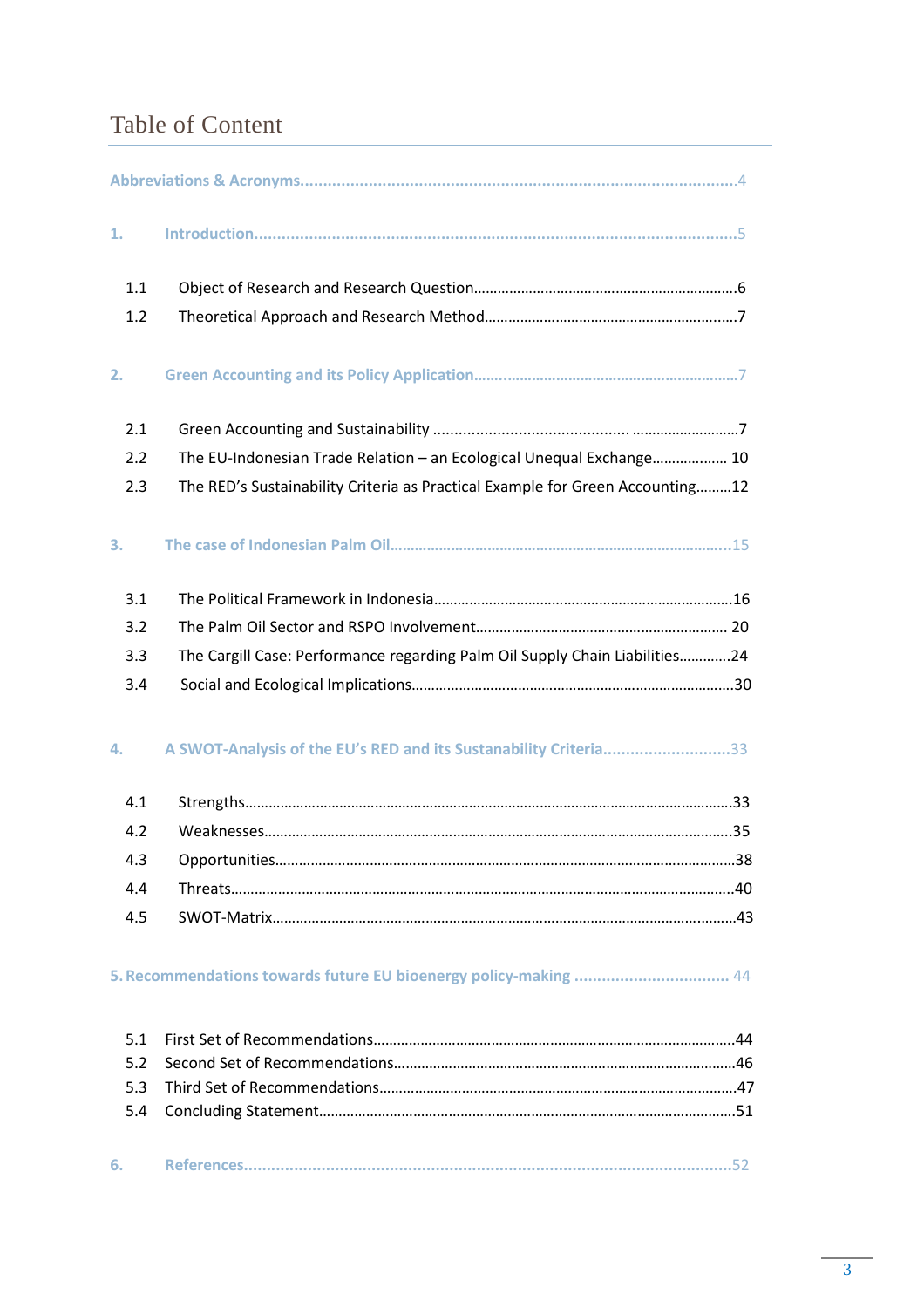## **Abbreviations & Acronyms**

| <b>AICCAN</b>     | Aggregate Indicator of the Change, during the Current year, in the |
|-------------------|--------------------------------------------------------------------|
|                   | economic Assets of the Nation                                      |
| <b>BSO</b>        | <b>Biomass Sustainability Ordinance</b>                            |
| BWI               | <b>Business Watch Indonesia</b>                                    |
| <b>EIA</b>        | <b>Environmental Impact Assessment</b>                             |
| <b>EKC</b>        | Environmental-Kuznets-Curve                                        |
| EU                | European Union                                                     |
| <b>DLUC</b>       | Direct Land-Use Change(s)                                          |
| EC                | <b>European Community</b>                                          |
| FQD               | <b>Fuel Quality Directive</b>                                      |
| <b>GATT</b>       | General Agreement on Tariffs and Trade                             |
| <b>GHG</b>        | Greenhouse Gas(es)                                                 |
| <b>GDP</b>        | <b>Gross Domestic Product</b>                                      |
| geGDP             | Green Economy Gross Domestic Product                               |
| <b>HCFV</b>       | High Conservation Value Forest(s)                                  |
| <b>IFEU</b>       | <b>Institute for Applied Ecology</b>                               |
| <b>ILUC</b>       | Indirect Land-Use Change(s)                                        |
| <b>ISCC</b>       | International Sustainability and Carbon Certification              |
| <b>MEP</b>        | Managed Engineered POME Digester                                   |
| <b>NAMEA</b>      | National Accounts Matrix including Environmental Accounts          |
| <b>NGO</b>        | Non-Governmental Organization                                      |
| <b>OECD</b>       | Organization for Economic Co-operation and Development             |
| <b>POME</b>       | Palm Oil Mill Effluent                                             |
| <b>RED</b>        | Renewable Energy Directive                                         |
| <b>RSB</b>        | Roundtable on Sustainable Biofuels                                 |
| <b>RSPO</b>       | Roundtable for Sustainable Palm Oil                                |
| <b>RTFO</b>       | <b>Renewable Transport Fuels Obligation</b>                        |
| <b>RTRS</b>       | Round Table for Responsible Soy                                    |
| <b>SNA</b>        | <b>System of National Accounts</b>                                 |
| <b>SWOT</b>       | Strengths, Weaknesses, Opportunities, Threats                      |
| <b>TIMNAS BBN</b> | Tim Nasional Pengembangan Bahan Bakar Nabati                       |
| <b>USDA</b>       | United States Department of Agriculture                            |
| <b>UN</b>         | <b>United Nations</b>                                              |
| <b>WTO</b>        | World Trade Organization                                           |
|                   |                                                                    |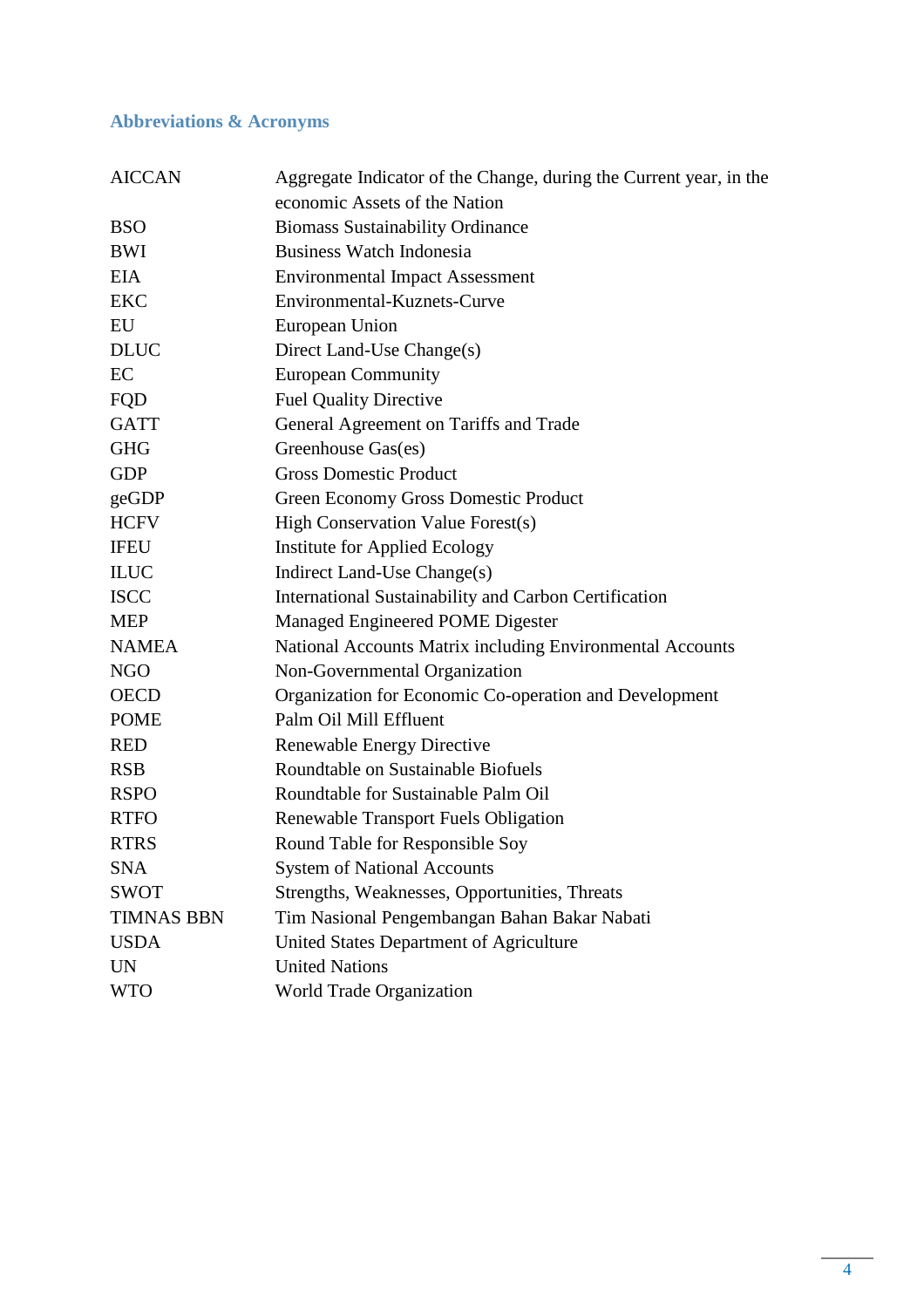#### 1. Introduction

 $\overline{a}$ 

*"How much sustainable palm oil is actually out there in the world at the moment?" "Today there is pretty well nothing"*  Gavin Neath, Unilever, April 2008 (Greenpeace, 2008, p.21)

The debate on the sustainability of palm oil for the energetic use as "biofuel"<sup>1</sup> is a topical issue of high controversy and emotionality that is currently contributing to a new politicization of the discussion on climate change. Within the context of climate change alleviation the palm oil industry represents an important economic sector, even though it is based on the (over-) exploitation of natural resources (Dera, 2009). At present, the palm oil sector is experiencing an unprecedented boom, which has a positive effect on the economic growth in developing and newly industrialized countries. Here, the global production and exports are mainly dominated by Indonesia, while a lion's share of imports by countries from the north is held by the European Union (EU) (OVID, 2010). Nevertheless, this development is in first place not due to an economic demand, but the effect of a political decision by the EU that is led by the intention to counter climate change and to guarantee energy safety (Schott, 2008). Therefore, the EU plays a leading role regarding the extension of the utilization of bioenergy<sup>2</sup>.

With its new Renewable Energy Directive (RED) 2009/28/EC the EU-Member States have committed themselves to achieve a 20% share of renewable energy in Europe's final energy consumption by 2020. In this context biofuels represent a decisive means to realize this aim within the transport sector. In order to ensure that these policy objectives do not create counterproductive outcomes (e.g. ecologically unsustainable practices) the RED introduced sustainability criteria. Those shall guarantee that only sustainably produced biofuels and bioliquids are counted towards the EU 2020-target (Piket, 2009). However, considering the highly problematic impact of this elaborated and promising policy-measure on the context of Indonesian palm oil, this immediately raises doubts whether and in how far biofuels and the EU's RED strategy to alleviate climate change can be regarded as sustainable and effective.

Before the theoretical base of the thesis and the implications of the EU's RED and sustainability criteria for the case of Indonesian Palm Oil will be elaborated in detail, this chapter will at first outline the research object and methodology. Then, Chapter 2 will introduce the theory and rationale of green accounting and will connect it with the relevant concepts of sustainability. Further, it will show to what extent inter-country environmental load displacement is taking place between the EU and Indonesia and how this fits into the context of green accounting. Then, the chapter will link theory to practice by highlighting the RED's sustainability criteria as

<sup>&</sup>lt;sup>1</sup> According to the RED, biofuels mean liquid or gaseous fuels for transport produced from biomass (Directive 2009/28/EC)

<sup>&</sup>lt;sup>2</sup> Bioenergy describes the energetic use of biomass and stands for an ecological energy source. It represents one of the five pillars of renewable energies. While all alternative energy sources can be applied in the field of electricity and heating, up to now biofuels are solely applied within the transport sector (OVID, Glossar).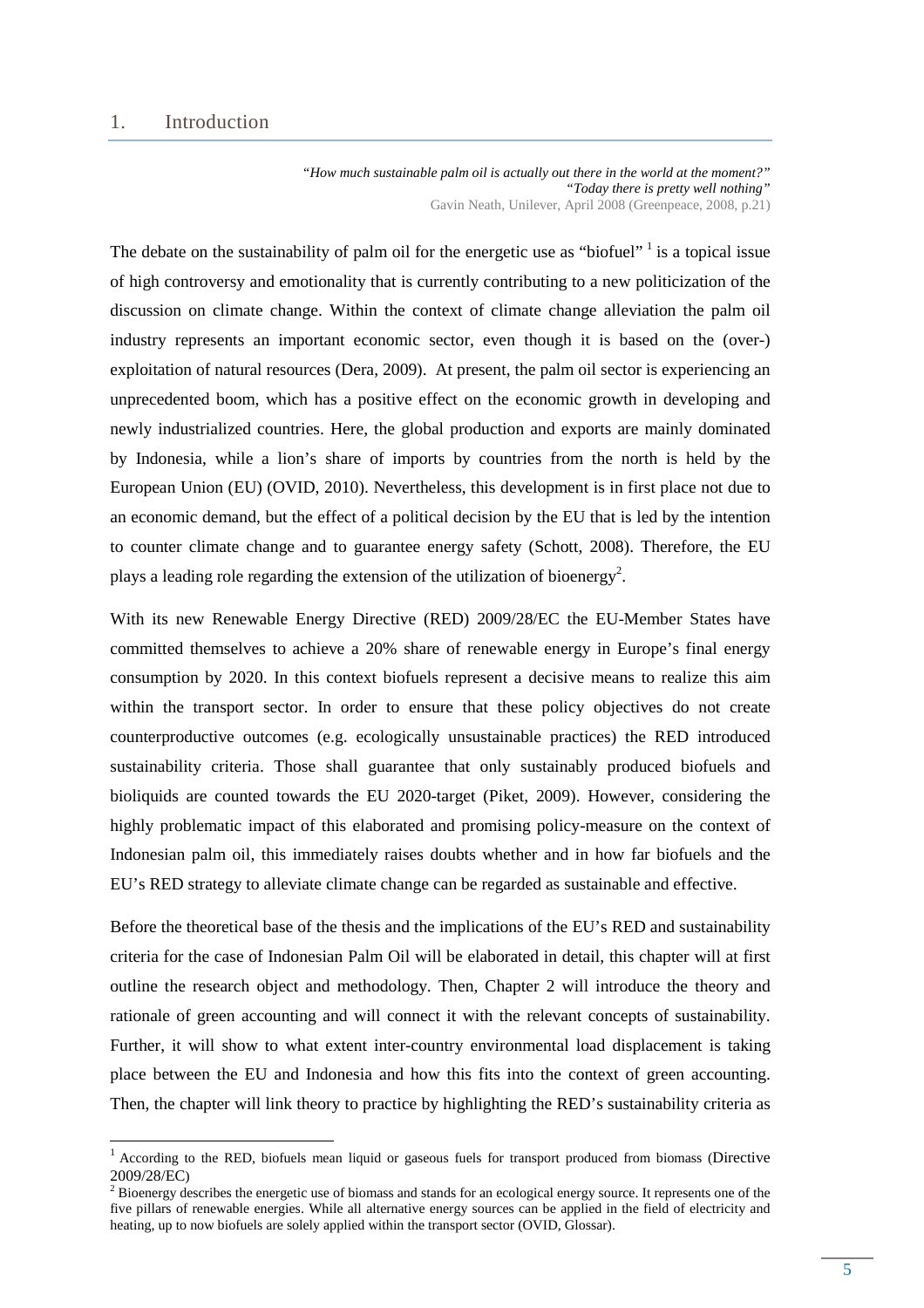a suitable means to operationalize the concept of sustainability and thereby to apply green accounting theory to a concrete policy case. Building on the theoretical considerations of Chapter 2, the third Chapter will examine the impact and practical implications of the RED and its criteria regarding the specific case of Indonesian palm oil. Since the problem of the promotion of biofuels represents more of a cross-cutting issue than a single and easy definable policy area, the chapter will analyze these implications by considering different dimensions, levels and actors that are crucial for the production of sustainable palm oil in Indonesia. Acknowledging the special relevance of single economic operators in terms of realizing the demand for sustainable palm oil in a bottom-up process, the chapter will also place a focus upon the study of the exemplary case of the Agribusiness *Cargill*. With reference to the impact analysis of Chapter 3, Chapter 4 draws relevant conclusions by highlighting the strengths, weaknesses, opportunities and threats (SWOT-Analysis) of the EU strategy and criteria within the context of Indonesian palm oil. In a final step, Chapter 5 will outline various policy recommendations for future EU Bioenergy policy-making that can be deduced from the analysis.

## **1.1 Object of Research and Research Question**

The object of this research is the EU's RED, in a wider sense, and the directive's sustainability criteria in a narrow sense. Within this context the guiding research question is:

*To what extent do the RED and its sustainability criteria represent an effective approach and means to contribute to the alleviation of climate change regarding the specific case of Indonesian palm oil?* 

This question will be answered based on the principle of impact assessment since this has the potential to evaluate policy measures which have just been implemented at an earlier point in time.

The analysis is based on addressing the following sub-questions:

- (1) What is green accounting and how is it linked with the concepts of sustainability? (Section 2.1)
- (2) How do the RED's sustainability criteria represent a way of putting green accounting into practice? (Section 2.2 and 2.3)
- (3) What are the positive or negative implications of the RED and its sustainability criteria for the case of Indonesian palm oil and what chances or difficulties does the Indonesian problem context provide? (Chapter 3)
- (4) Considering the example of Cargill, in how far does a single economic operator manage to alleviate climate change? (Section 3.4)
- (5) What are the strengths, weaknesses, opportunities and threats of the RED and its criteria regarding the rationale of climate change alleviation? (Chapter 4)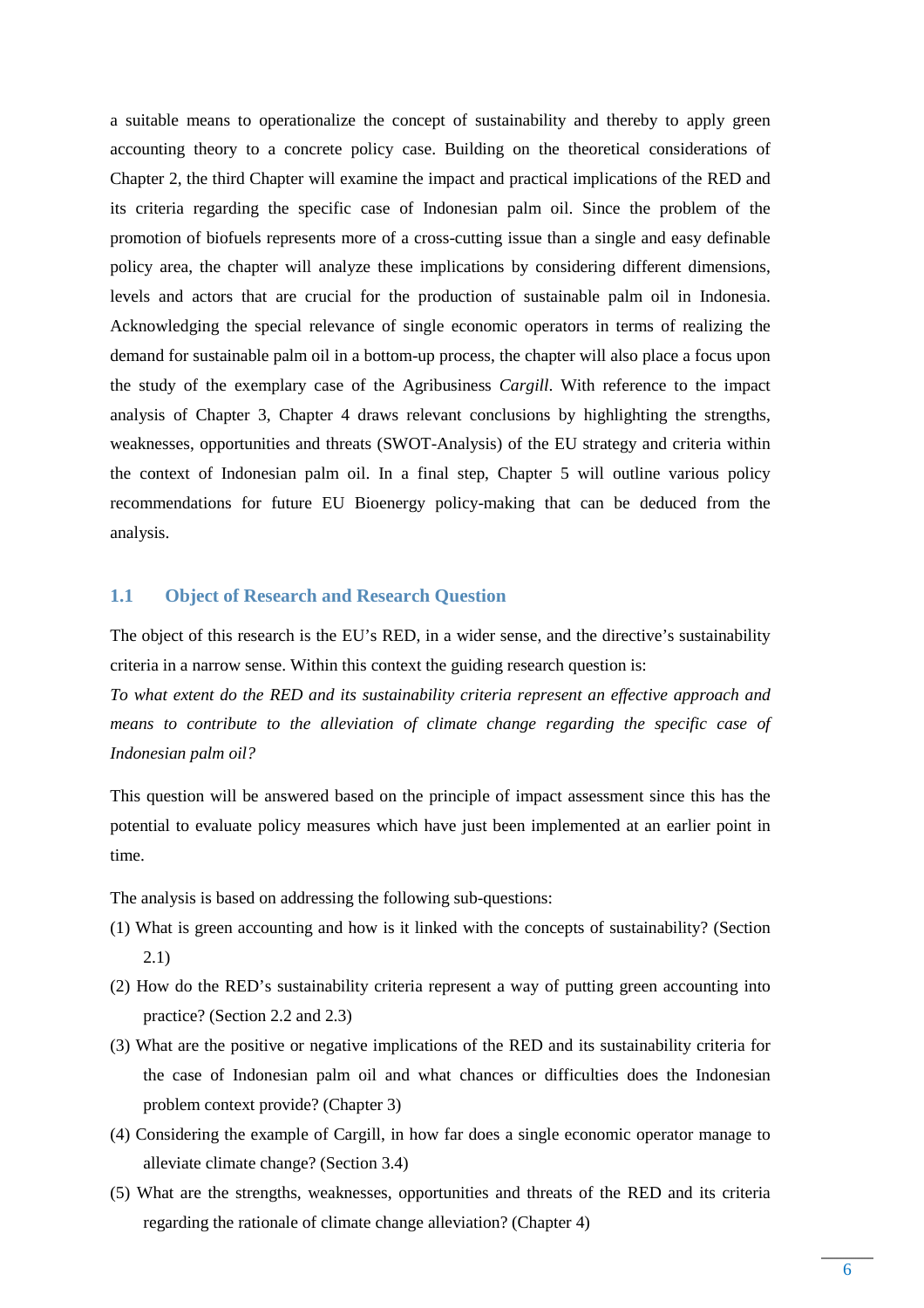(6) What could future EU bioenergy policy look like (Chapter 5)?

### **1.2 Theoretical Approach and Research Method**

The theoretical approach of this thesis is based on the theory of green accounting, its links to the concepts of sustainability (e.g. weak vs. strong sustainability) and its policy application through the RED and the directive's sustainability criteria within the context of Indonesian palm oil. Against the background of the central research question and the respective sub-questions a descriptive impact analysis shall be conducted that takes the cross-cutting nature of the promotion of biofuels into special consideration. Therefore, the analysis is organized by different dimensions that give room for bringing up the specific issues prevailing on a specific level or regarding a concrete actor and institution: Accordingly, the analysis focuses equally on (1) the national Indonesian context and political framework, (2) the sectoral level of the palm oil industry and the role of the RSPO, (3) the palm oil supply chain liabilities of the economic operator *Cargill*, and (4) the social and ecological issues involved onsite.

In order to structure the conclusions that can be drawn from this impact analysis an empiricalanalytical SWOT-analysis shall be applied: The acronym stands for s*trengths, weaknesses, opportunities* and *threats.* While the first two aspects represent the *internal analysis*, the last two aspects deal with the *external analysis* (Schneider et al., 2007). Originally this analysis is used as a tool for strategic management or formative evaluations of programs, but its application can similarly be extended to any decision-making situation. On this account, the SWOT-Analysis is also suitable within the framework of a policy-analysis and the evaluation of the effectiveness of the RED and its criteria. With regard to the object of this research, the *internal analysis* will highlight the positive and negative implications for the case of Indonesian palm oil that arise from the EU's RED and its criteria. Meanwhile, the *external analysis* will examine the opportunities and threats that are specifically inherent to the Indonesian problem context. The outcome of this analyses is then organized in a typical SWOT-Matrix, which enables the analyst to overlook which aspects of the matrix may be combined (i.e. S-O, S-W, S-T, W-T) in order to develop normative policy recommendations as a final result (Schneider et al., 2007).

## 2. Green Accounting and its Policy Application

#### **2.1 Green Accounting and Sustainability**

With regard to the concept of `sustainability´ and `sustainable development´ there is vast agreement: environment and economy interact and this calls for environmental and socioeconomic policies. Scratching, however, on the surface opens a Pandora's Box of opposing means to operationalize the vague notion of sustainability. This notion is the subject of a heated debate among environmentalists and environmental economics on the most suitable indicators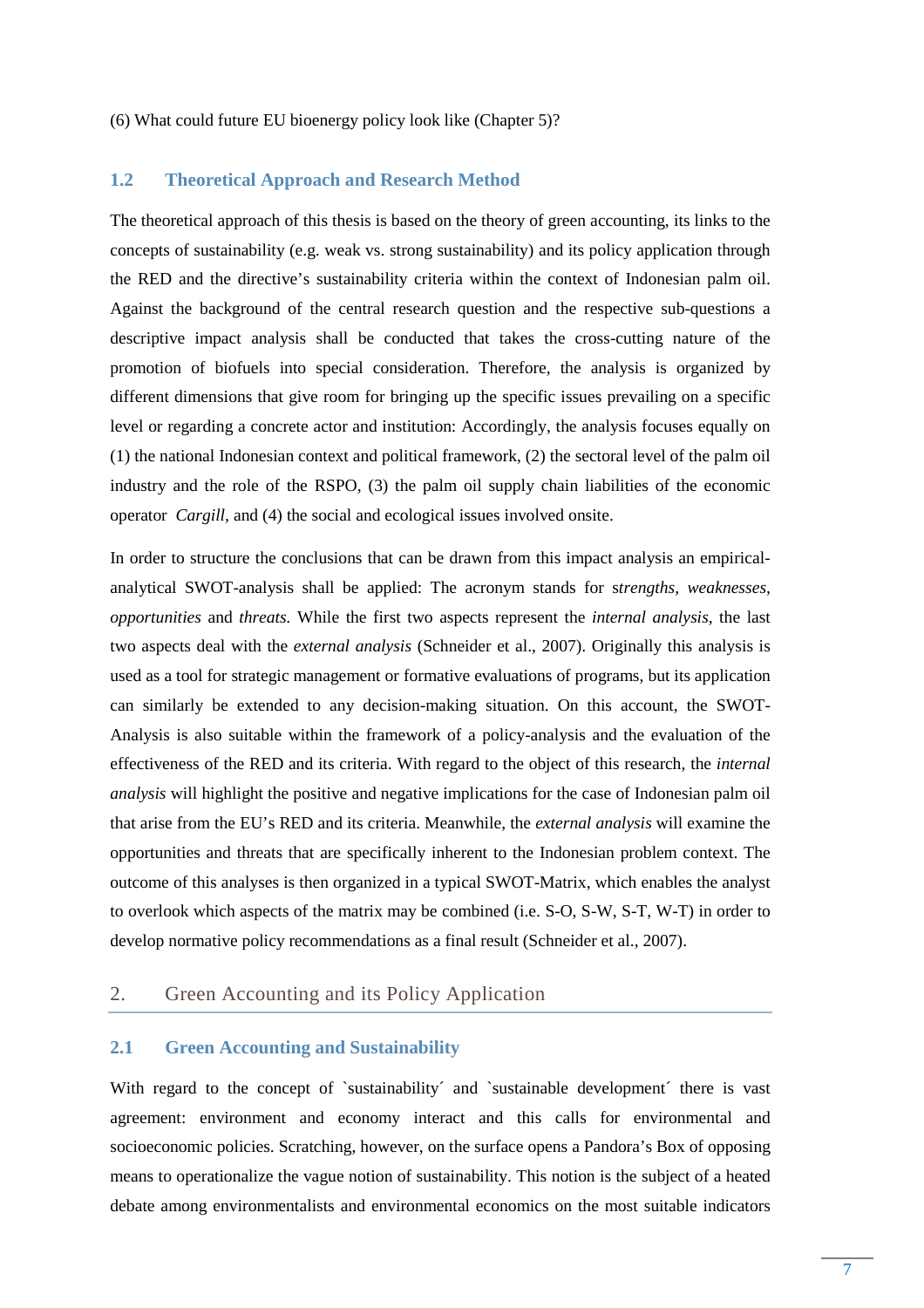and policies. In this respect, greening national accounts has the potential to cool down the debate by translating environmental concerns into economic variables (Bartelmus, 1999). However, this quickly leads to the question of which concept of sustainability shall be applied, which again bears different consequences for environmental policy-making.

Basically, two general concepts can be distinguished: *weak sustainability* (also called economic sustainability) and *strong sustainability* (also called ecological sustainability). The two concepts are opposed to each other as they provide different understanding regarding the general substitutability between the environment and the economy or between "natural capital" and "manufactured capital". While there is consent in the debate regarding the idea that sustainability is linked with the existence of liabilities with regard to future generations, there is great dissent which understanding of inter-generation fairness shall be applied. In this regard, both concepts have different assumptions and constitutional elements that relate to the following aspects: the possibility and acceptance of a substitution of different capital stocks<sup>3</sup>, the relationship between utility and consumption, the handling of the issue of discounting, the possibilities of compensation for environmental damage, the explanatory power of the Environmental-Kuznets-Curve, and the role of technological progress (Sachverständigenrat für Umweltfragen [SRU], 2002).

The central idea of weak sustainability is that all forms of capital can be each other's substitutes irrespective of how the stock of capital is composed. As a consequence, the concept allows for the degradation or depletion of natural resources, so long as such a process is compensated by increases in the stocks of other forms of capital (Organisation for Economic Co-operation and Development [OECD], 2005). On the contrary, the concept of strong sustainability postulates the existence of clear limitations regarding the substitutability between stocks of capital. In this respect, particularly natural capital is regarded as non-substitutable. This is due to the assumption that the comprehensive ecological system inherits a reproductive function that is essential for the continuity of the economic system. Therefore, the economic system may only act within the boundaries of nature's reproductive capacity (SRU, 2002).

The main difference between the two concepts is that weak sustainability presumes a relationship of complementarity between manufactured and natural capital. This relationship implies that if these two types of capital are necessary to produce certain goods, the total utility cannot be increased by a one-sided rise of one capital stock at the expense of the other (SRU, 2002). That is depending on which concept of sustainability is being applied, different results or conclusions arise. Accordingly, from a viewpoint of weak sustainability Western industrialized countries already today find themselves on a sustainable path, whereas a strong sustainabilityperspective would lead to a completely different assessment (SRU, 1994).

<sup>&</sup>lt;sup>3</sup> Usually the following capital stocks are distinguished: 1. Manufactured capital, 2. Natural capital, 3. Cultivated capital, 4. Social capital, 5. Human capital, and 6. Knowledge capital (SRU, 2002).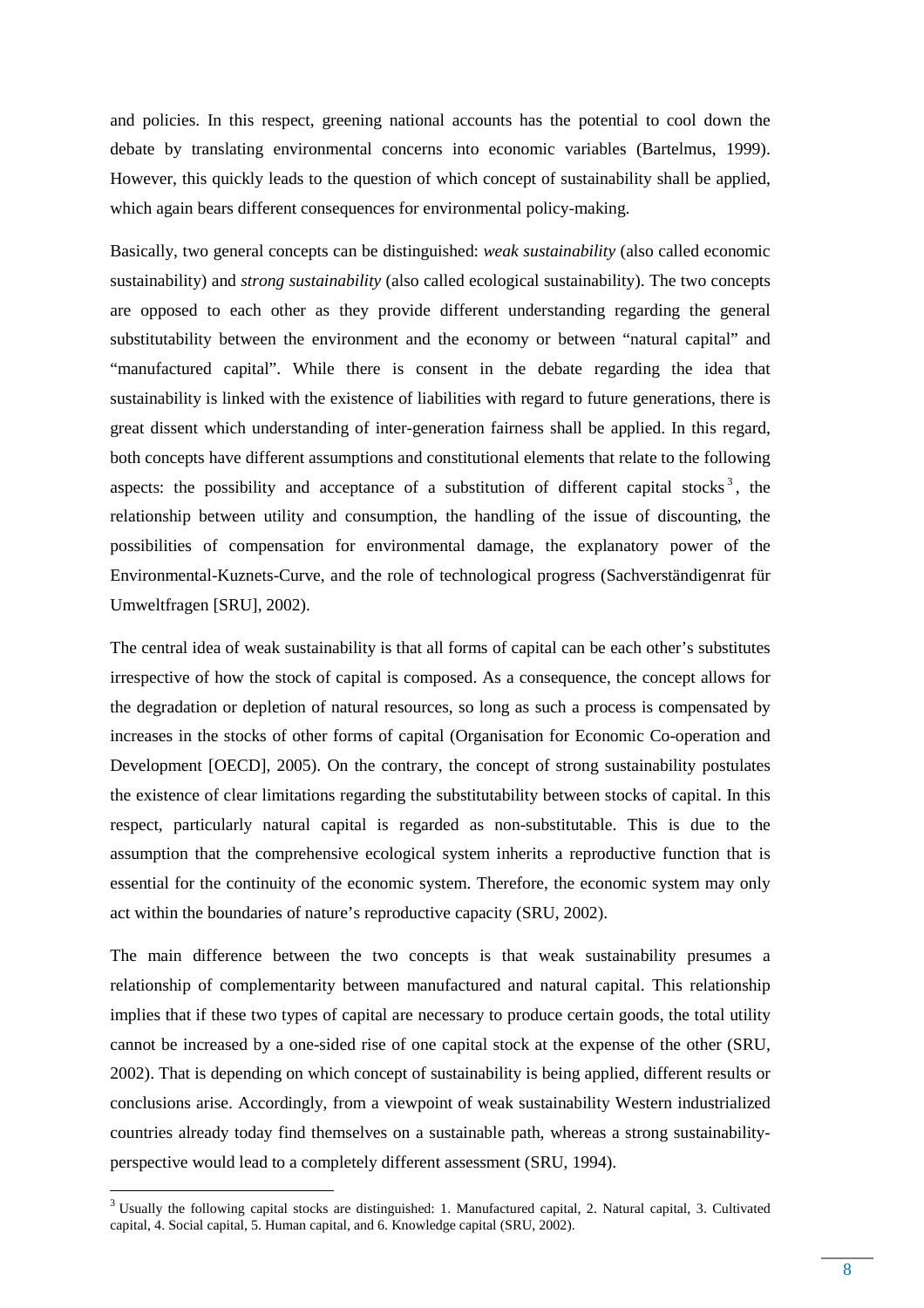The general idea of green accounting - that nations integrate the economic role of the environment into their income accounts - is neither a quick sell nor a quick process but has evolved since the 1960s. One of the first countries that established environmental accounts was Norway, by collecting data on energy sources, fisheries, forests etc. in the late 1970s. A few resource-dependent countries soon followed in order to measure the depreciation of their natural assets and to adjust their Gross Domestic Product (GDP) environmentally (Hecht, 1999). Thereby, a major impetus for these countries' interest was provided by the 1989 green accounting study "Wasting assets: Natural Resources in the National Income Accounts", in which Robert Repetto and his colleagues from the World Resources Institute drew attention to the potential divergence between gross and net measures of national income in Indonesia (Repetto, 1989). They convincingly showed that as soon as the net measures were adjusted for the depletion of important forms of natural capital, a substantial portion of Indonesia's rapid economic growth during the 1970s and 1980s was simply the "unsustainable `cashing in´ of the country's natural wealth" (Vincent, 2000, p. 13). When the concept of economic growth as a positive indicator of society's well-being was increasingly criticized, the worldwide System of National Accounts (SNA) for calculating GDP and long-term economic growth was extended in order to take full account of the depletion of natural resources and the deterioration of environmental functions. Moreover, a focus was placed upon expanding the national accounts to include environmental data sets to enable joint economic and environmental analysis. These adjustments have been supported as well by the United Nations (UN) and the EU (O`Connor, Streuer & Tamborra, 2001).

Greened National Accounting can be grouped under three main approaches which are often interlinked: Expanded National Accounts (e.g. NAMEA<sup>4</sup>), Satellite Accounts, and Adjusted Aggregates. All of these approaches have in common that they provide policy-makers with well-structured information on the environment and its interaction with the economy so that environmental goals and consequences can be incorporated into the policy process. National and Satellite Accounts can be in physical or monetary units or both. The only difference between them is that Satellite Accounts are kept separate from conventional National Accounts. Meanwhile, Aggregate Accounts directly integrate monetised environmental components into the SNA (O`Connor, Streuer & Tamborra, 2001). With regard to Aggregate Accounts there are two concepts of environmentally adjusted GDP for the national economy: The first type focuses on accounting conventions through a change in the system boundary which is an enlargement of the scope of national accounting to include a specific set of environmental assets. This construction is called `Aggregate Indicator of the Change, during the Current year, in the economic Assets of the Nation´ (AICCAN). The second indicator type, called `greened

<sup>&</sup>lt;sup>4</sup> The system of the National Accounts Matrix including Environmental Accounts (NAMEA) has been developed by the Dutch Statistical Office and intends to directly expand national accounts with environmental information (O' Connor, 2000).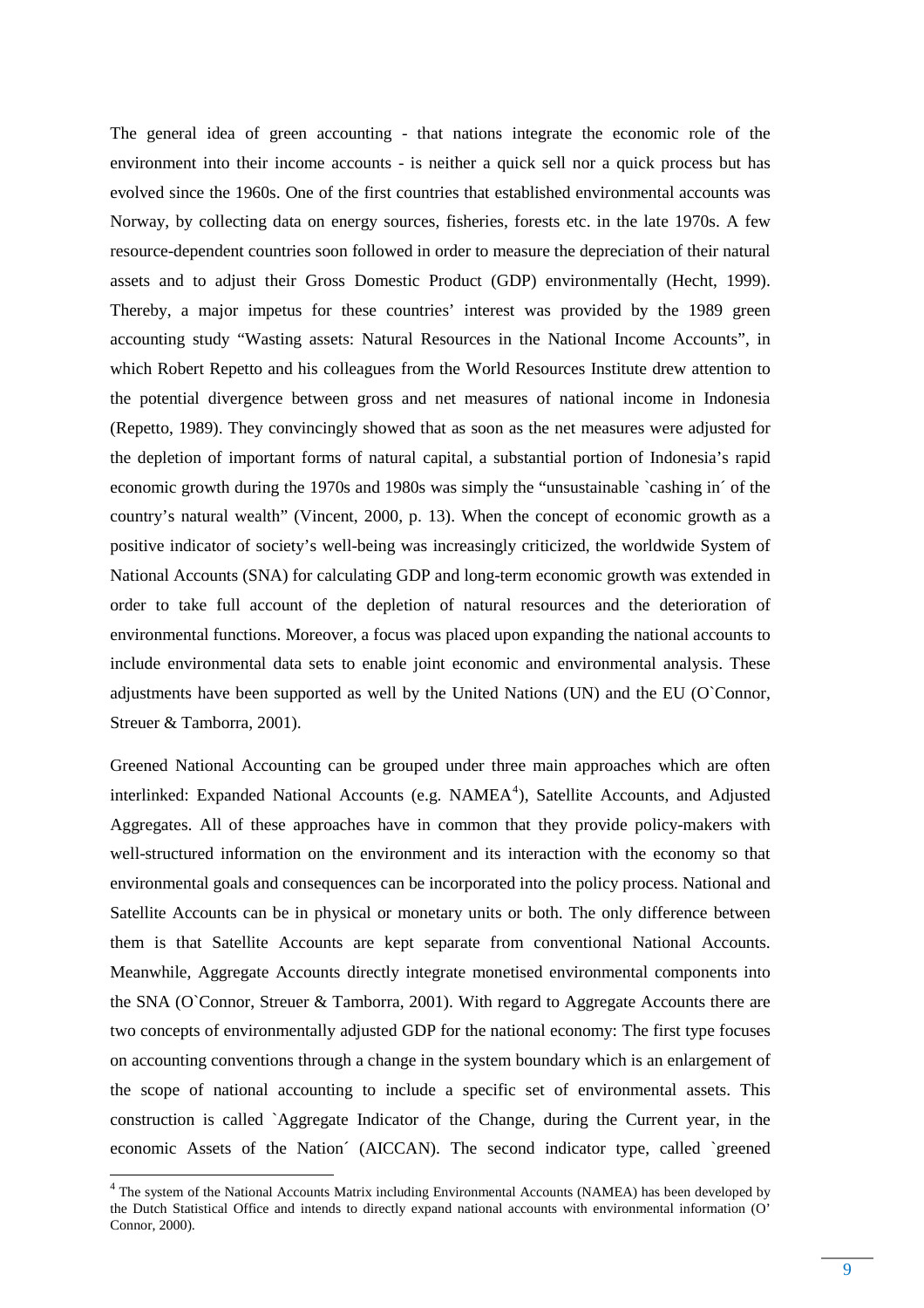economy GDP´ (geGDP) foresees the adjustment of the economy itself in terms of a new pattern of production processes, levels of production and consumption activity, technologies etc. that respect certain environmental performance standards. In order to outline that both measurement concepts are complementary, the `Monetization Frontier´ has been introduced. It represents the methodological demarcation between the domains where the concepts of weak and strong sustainability are respectively applied. This is based on the different role natural capital can play for the achievement of sustainability. Here the ACCIAN type would be located on the weak sustainability side of the Monetization Frontier, where monetary measures of net asset change assess the contribution of natural resources and assets to the production of commercially priced goods and services (e.g. trees into wood products). This approach would be applicable regarding issues of quantified natural resource depletion such as forests. At the same time, the geGDP type rests on the strong sustainability side of the Monetization Frontier, where the importance of natural capital systems is being assessed in non-monetary terms. It provides an indicator of forecasts for maintaining economic development while guaranteeing the maintenance of environmental functions of natural capital in situ. This approach would be rather useful for issues involving high uncertainties and quantification difficulties (e.g. fisheries). With respect to complex problems like climate change, biodiversity and land cover change, experts are still divided which approach, if at all, could be useful (O' Connor, 2000).

#### **2.2 The EU-Indonesian Trade Relation – an Ecological Unequal Exchange**

Against the background of the overall research question regarding the effectiveness of the RED and its sustainability criteria the related question is in how far this policy helps to guarantee sustainability for the case of Indonesian palm oil. If the policy and its criteria will prove to have a positive impact or bear at least the potential, it will mark a milestone in the field of climate change alleviation and the achievement of sustainability and its operationalization on the international level. However, if the policy fails to do so, the implementation of the sustainability criteria<sup>5</sup> brings no added value to the current composition of the trade relationship between the EU and Indonesia. In that case, the trade in palm oil would merely contribute to the increase of sustainability within the EU at the expense of environmental quality and sustainability in Indonesia (Ekins, 1997).

Up to now, there is no indicator concept in green accounting that fully considers the openness of an economy and thereby the possibility of inter-country environmental load displacement. Examples are the direct or indirect inter-country environmental dependencies for primary energy, agricultural land and/or photosynthesis potential, or greenhouse gas (GHG) emissions. What makes such an indicator concept so significant is that the integration of inter-country dimensions of ecological goods and services would considerably influence the estimation results

<sup>&</sup>lt;sup>5</sup> The RED and its criteria will be outlined in more detail in section 2.3.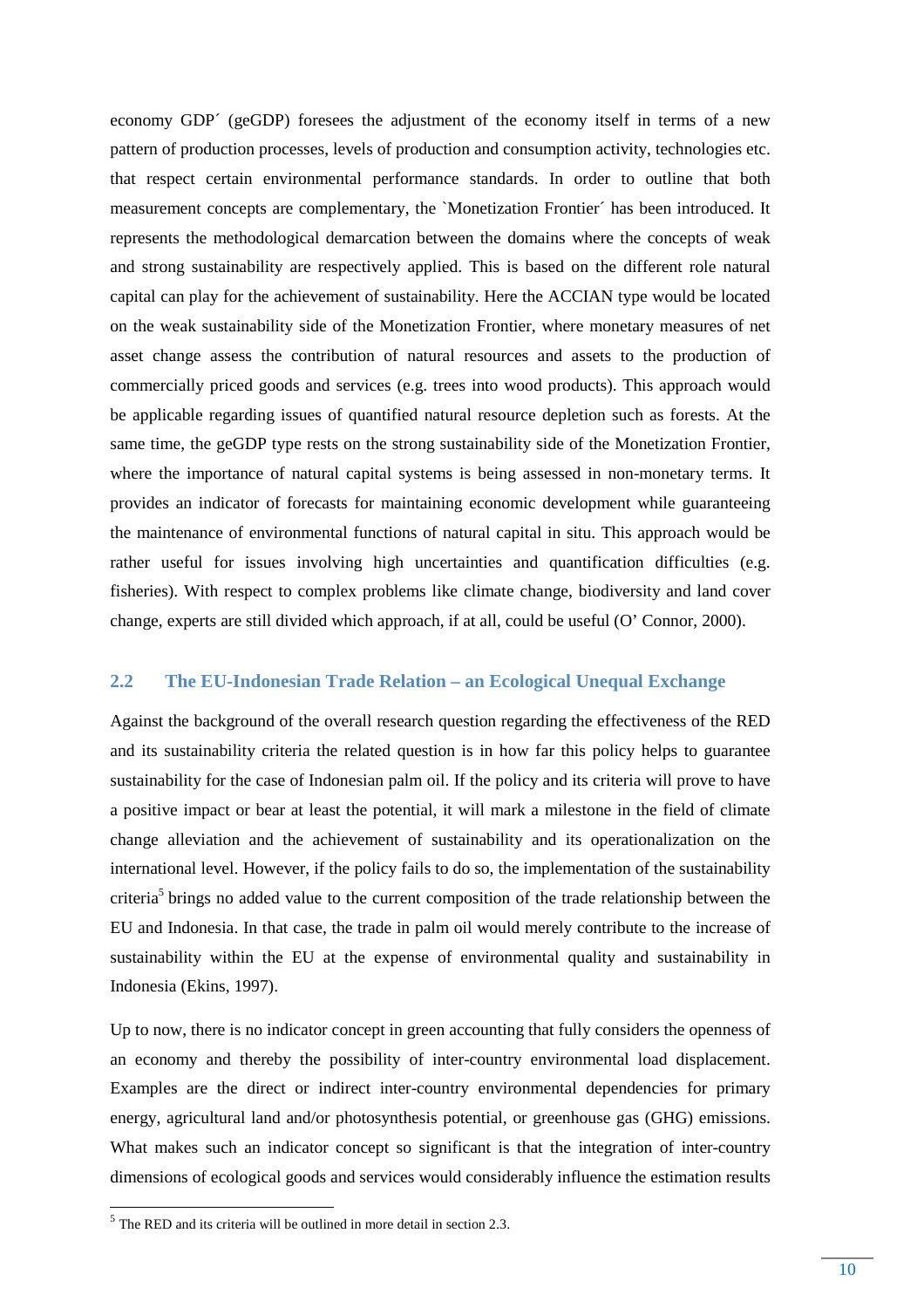of policy indicators such as AICCAN and geGDP centering on the national economic territory only.

With regard to inter-country environmental load displacement, the theory distinguishes between `environmental damages caused´ and `environmental damages borne´, as well as if these load displacements are taking place up- or downstream<sup>6</sup> (O' Connor, 2000). In terms of the European palm oil imports from Indonesia, it can be assumed for theoretical considerations that the increasing demand for palm oil from the EU indirectly causes an upstream environmental damage in Indonesia. This damage refers to environmental losses or decreases in environmental quality involved with the cultivation, harvest, and processing of palm oil in Indonesia. Having this interdependency in mind, applying the assumptions of either environmental economists or ecological economics leads to different assessments of whether free trade, economic growth, and the environment are positively or negatively correlated. In this respect, the World Trade Organization (WTO), that represents a neo-classical environmental economics position, holds the view that free trade promotes sustainable development as long as the right supportive policies are in place. Meanwhile, ecological economists criticize that this position presumes a positive relationship between a) free trade and economic growth and b) economic growth and environmental quality too easily. Regarding the former relationship, ecologists claim that GDP is a misleading indicator of real welfare, if economic growth is built on the depletion of natural capital (Muradian & Martinez-Alier, 2001). With respect to the latter relationship, they reject the presumption of the Environmental-Kuznets-Curve (EKC) that presumes that as income increases, environmental degradation rises up to a certain point, after which environmental quality then improves (Mäler & Vincent, 2005). According to Stern et al. (1994) and Suri and Chapman (1988) the EKC is the result of international specialization<sup>7</sup> in free trade, which produces environmental improvements and sustainable economic growth in the `North´ and quick illusory economic growth but environmental deterioration and unsustainable development in the long term, in the `South´ (Tussie, 1999). Here, Porter (1999) goes so far as to predict that this development might lead to a polarization of international environmental conditions in the world. Like the EU, developed countries usually fear the dumping of ecological standards through trade with developing countries – although actually the reverse way is the case in most trade relationships – which is why it imposes non-tariff trade barriers based on environmental considerations. Should the EU criteria and the RED fail to reach their goal (i.e. should the criteria and their sustainability scheme contain relevant loop holes that miss the target of environmental sustainability in Indonesia), the international trade of palm oil between Indonesia

<sup>6</sup> Upstream impacts are environmental damages that occur in one country due to the production of goods or services which are exported to another country, whereas downstream impacts are damages occurring in one country which are directly caused by another country (O' Connor, 2000).

 $<sup>7</sup>$  Here international specialization means that poor countries attract the environmentally harmful production while</sup> richer countries specialize in clean environmentally friendly production, without altering the consumption patterns (Stern et al., 1994; Suri and Chapman, 1988).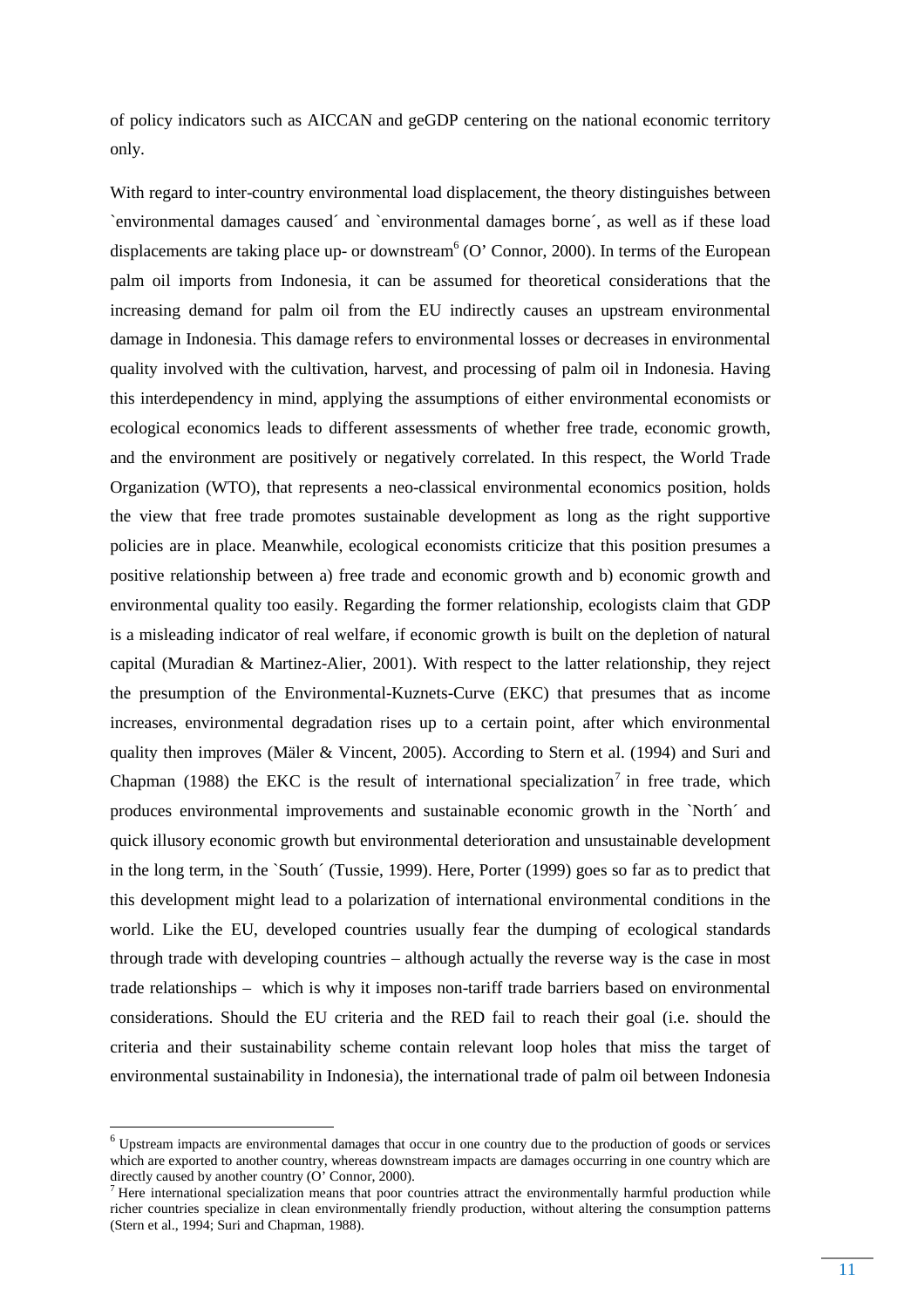and the EU could result in an unequal ecological exchange (Martinez-Alier & O' Connor, 1996; Hornborg, 1998). This unequal exchange would be based on increasing environmental load displacement from the EU to Indonesia which is in the end based on environmental-cost shifting from the importing to the exporting country (Muridian & Martinez-Alier, 2001).

## **2.3 The RED's Sustainability Criteria as Practical Example for Green Accounting**

The EU's renewable energy policy is a cornerstone in the overall EU policy of reducing carbon emissions and represents a key element within the framework of the EU's climate change and energy objectives. In this framework, the EU's Directive 2009/28/EC, legislated in June 2009, on the promotion of the use of energy from renewable sources and amending and subsequently repealing Directives 2001/77/EC and 2003/30/EC, represents an essential component to achieve the EU's 20-20-agenda.

With respect to the promotion of biofuels the EU pursues three overall goals: Firstly, it seeks to fulfill the climate change commitments of the Kyoto Protocol and its follow-up agreements. Secondly, it tries to reduce the dependency on mineral oil imports. Thirdly, it attempts to strengthen the agricultural sector. Accordingly, the promotion of biofuels has a climate, energy as well as an agriculture policy background. However, within this threefold constellation of political objectives regarding sustainability, energy safety, and competitiveness, the climate protection-objective is of special relevance (Dera, 2009).

The work and negotiations concerning the creation of the RED were succeeded and accompanied by multiple initiatives on different levels that in some aspects made crucial contributions towards the shape and content of the sustainability criteria, the sustainability scheme as well as the underlying methodology to account for GHG emissions. In this respect, the Dutch Cramer Criteria that have been developed by the so called Cramer Commission<sup>8</sup> had a significant influence. They concerned the themes GHG emissions, competition with food crops, biodiversity, the environment, prosperity, and welfare, of which many have been adopted by the European Commission (Biopact Team, 2007). Related initiatives that occurred in other countries were the UK's Renewable Transport Fuels obligation (RTFO), the Swedish and Brazil Sustainable Ethanol Initiative, the Metastandards established by ECOFYS, and the German Biomass Sustainability Ordinance (BSO). Especially the methodology for calculating GHG emissions laid down in the German BSO served as an important model and orientation for the methodological part of the RED (Institute for Applied Ecology [IFEU], 2009). Moreover, the BSO introduced the first state-approved certification system for sustainability and GHG emissions in the world – the International Sustainability and Carbon Certification scheme

<sup>&</sup>lt;sup>8</sup> The title of this project group refers to its chair Jacqueline Cramer, who was the Dutch Minister of Housing, Spatial Planning and the Environment at that time (Biopact Team, 2007).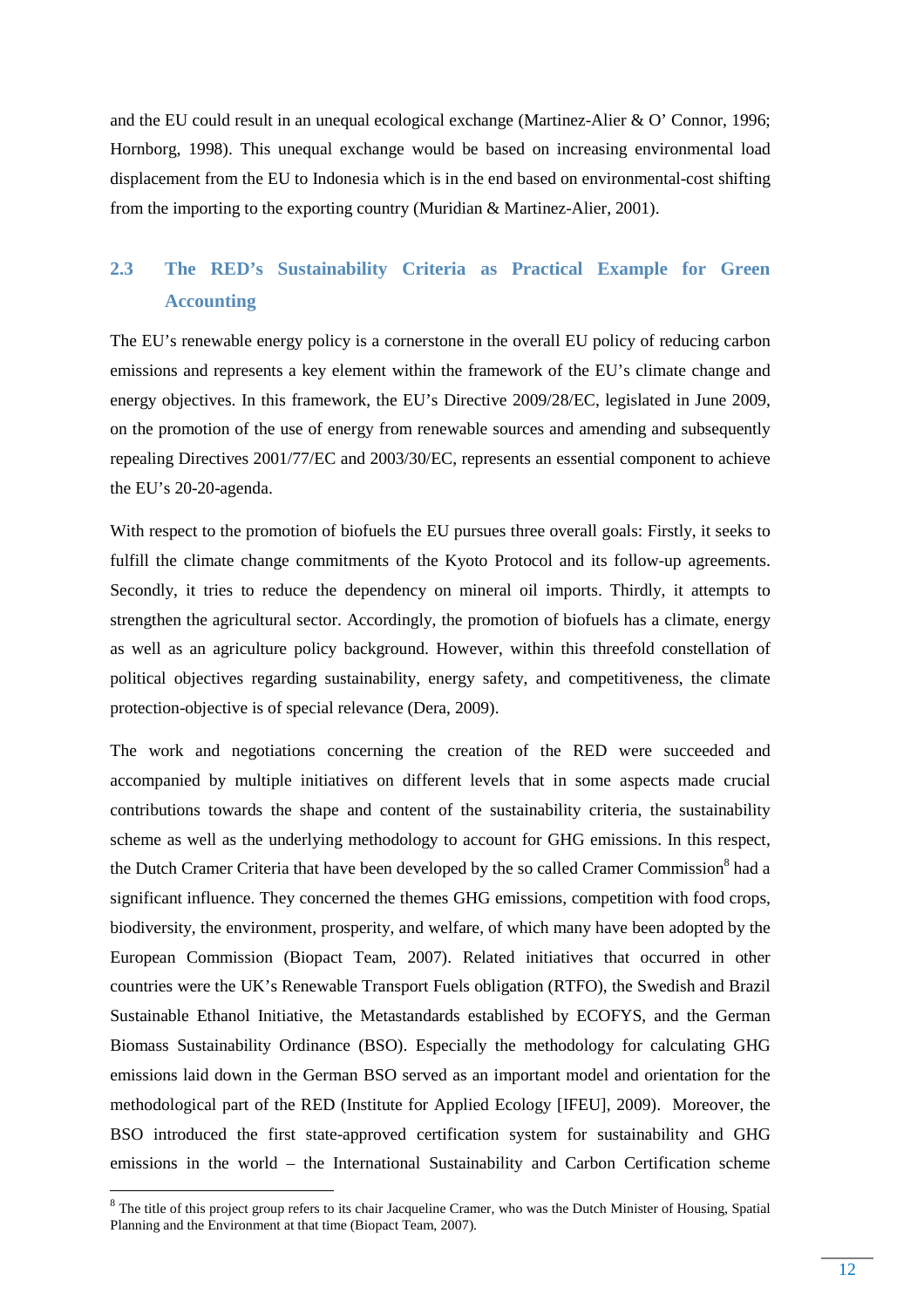(ISCC). Furthermore, a number of international platforms have been established focusing on specific sectors and cultures such as the Round Table for Responsible Soy (RTRS), the Roundtable on Sustainable Biofuels (RSB), and the Roundtable on Sustainable Palm Oil (RSPO) (Diesenreiter & Kranzl, 2009).

In contrast to its predecessors (e.g. the so called Biofuels Directive  $2003/30/EC^9$ ), the RED establishes a more rigorous and more solid common legislative framework, because it sets legally binding targets for 2020 for each Member State for all renewable energies (Piket, 2009). Its primary goal is to achieve a 20% share of renewable energy in Europe's final energy consumption by 2020 (Article 3 (1)). Here, it defines national mandatory targets of how much each Member States has to contribute to this share (Annex I). In addition, an extra binding target of 10% renewable energy for 2020 is set for the transport sector, which is the same for every Member State (Article 3 (4)). Due to the reason that this special 10% target will be widely covered by biofuels, the directive sets sustainability criteria for biofuels and bioliquids, which are identical in the Fuel Quality Directive  $2009/30/EC^{10}$  and basically refer to the protection of land with high ecological value, greenhouse gas emission savings, and the socio-economic impact (Article 17 (2-5, 7). In order to guarantee compliance with these criteria, the RED introduces a sustainability scheme for biofuels (in transport) and bioliquids (for electricity and heating/cooling). With the implementation of the sustainability criteria, the EU tries to anticipate the growing criticism regarding the use and the promotion of biofuels that have already brought about serious ecological and social consequences. Therefore, the newly introduced criteria and the sustainability scheme shall ensure that the biogenic raw material used for biofuels is produced in an ecologically sustainable way and that disproportionate side effects occurring in the course of increased energy crops cultivation in the producer countries are partially limited. In doing so, the sustainability criteria represent a way of implementing green accounting into practice since they include indicators that account for GHG emissions and thereby establish an ecological footprint of biofuels. They acknowledge the fact that bioenergy – although it bears the potential to reduce GHG emissions – is not necessarily carbon-neutral. Due to this understanding, the criteria's indicators account for the GHG emissions released along the supply chain of biofuels from biomass and they attempt to avoid as far as possible the negative side effects (e.g. deforestation, the degradation of other conservation land, land conversion etc.) that have massively occurred in the course of the cultivation of biomass in the past and that have continuously offset the benefits for reduced emissions (United Nations [UN],

 $9$  Although a crucial first step, Directive 2003/30/EC on the promotion of the use of biofuels or other renewable fuels for transport merely laid down the EU's commitment to the promotion of the usage of biofuels (Article 1) and introduced certain non-binding reference values of biofuel shares in transportation that served as a guideline for member states to set their biofuel targets (Article 3(1)).

<sup>&</sup>lt;sup>10</sup> This Directive states that fuel suppliers must gradually and over the whole life cycle reduce the greenhouse gas emissions of their supplied fuels, towards an eventual target of 6% reduction in 2020. Here, biofuels form an essential means of this reduction (FQD, 2009).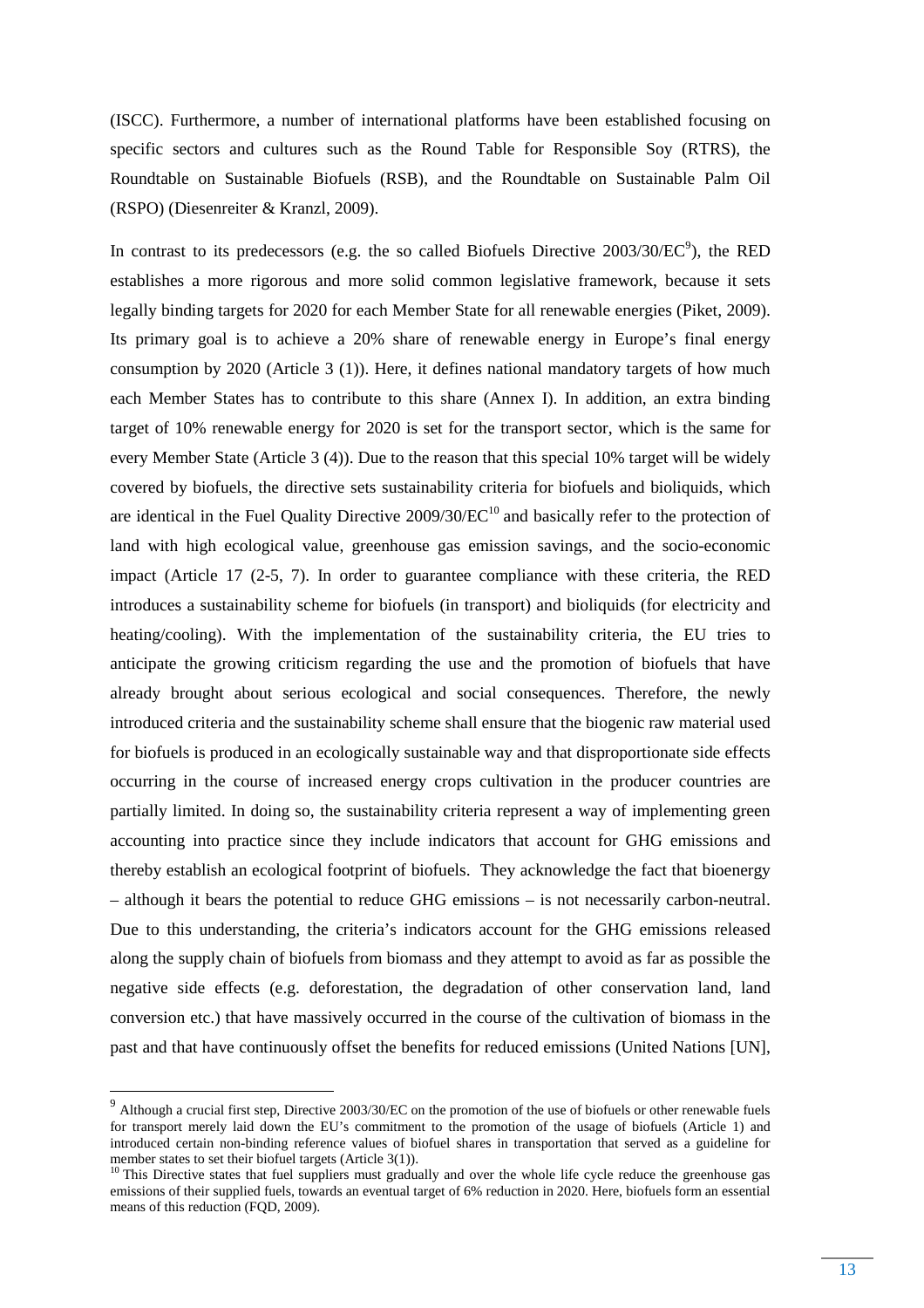2008). Thereby, the criteria bear the essential potential of green accounting to motivate the development of more sustainable patterns of production processes, while at the same time providing EU policy-makers with relevant information on the production of biomass for biofuels and its environmental implications.

Further, it is important to mention that the criteria are the same in all EU Member States and equally apply to EU produced and imported biofuels. To set an incentive, only biofuels that comply with the criteria may be counted towards the national targets and are eligible for financial support (Article 17 (1)).

The content and the application of the criteria are as following: Article 17(2) of the directive stipulates that a minimum GHG emission saving from the use of biofuels must be 35% (as compared to the use of fossil fuels, which they shall replace). From 2017 onwards this percentage will rise up to 50 %, and from 2018 up to 60% for new installations (Article 17 (2)). With regard to environmental sustainability, the criteria specify that raw materials for biofuels may not be retrieved from land that had one of the following statuses in 2008 and no longer has that status: primary forest, protected area, highly biodiverse grass land, areas with high stocks of carbon, and protected peatlands (Article 17 (3-5)). Regarding social and economic sustainability, the directive does not set any must-criteria. It merely requests the European Commission to assess the impact of the EU's biofuel policy on the availability of foodstuffs at affordable prices every two years, especially for people living in developing countries, as well as on land rights. It shall also assess whether producer countries have ratified relevant international labor conventions. The Commission may propose corrective action, particularly if there is evidence that biofuels have a significant impact on food prices (Article 17 (7)).

To ensure compliance with the environmentally sustainability criteria, Article 18 of the RED requires economic operators to apply a mass balance method. This system allows consignments of raw material or biofuel possessing different sustainability characteristics to be mixed, provided that the information about these characteristics and sizes of consignments remain assigned to the mixture at all stages of the supply chain. At the end of the chain, the sum of all consignments taken from the mixture needs to possess the same sustainability characteristics and quantities as the sum of all consignments added to the mixture. Finally, the economic operators need to arrange for an adequate standard of independent auditing of the information submitted. With respect to imports from third countries the directive requests the EU to seek bilateral or multilateral agreements to guarantee compliance with the criteria (Article 18 (4)).

In order to calculate the GHG impact of biofuels and bioliquids Article 19 of the RED refers to Annex V, which provides the default values of 22 biofuel production pathways that may be used. For all other production pathways the economic operators make their own calculations according to the same methodology. Thereby, disaggregated values may be used for some factors such as for the transportation of biofuels. Finally, the result of the calculation presents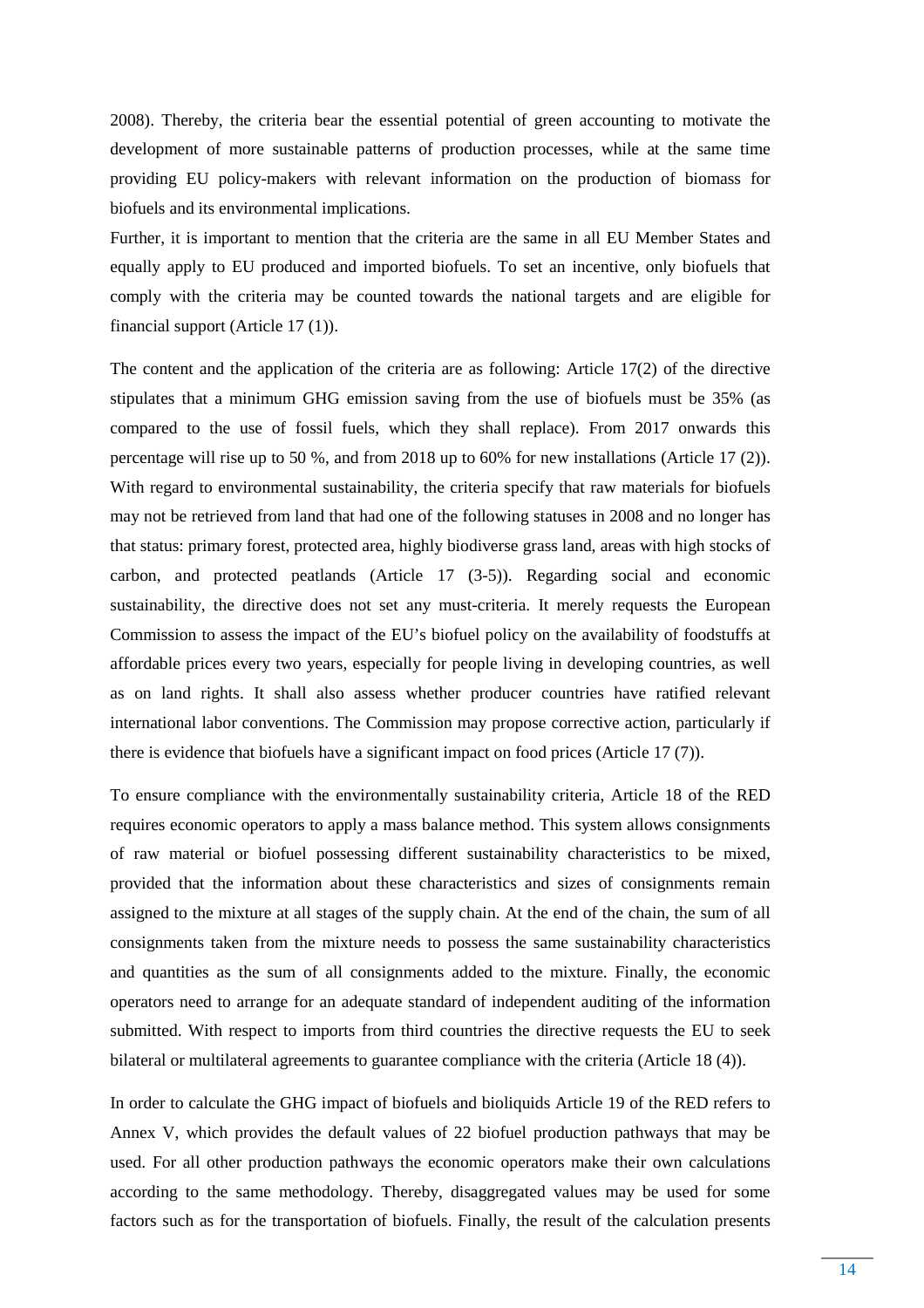the total GHG emissions that have been released in the course of cultivation, processing and transportation of biofuels. It is important that default values are only valid if no land use change has taken place for the cultivation of the raw material. This refers to areas outside the EU or those inside, which are mentioned in one of the lists provided by Member States in March 2010. The GHG emissions from cultivation of agricultural raw materials from these areas are typically lower than or equal to the emissions reported in part D of Annex V. Since this calculation methodology only refers to direct land use change, Article 19(6) requires the Commission to submit a report on how to deal with indirect land use change by December 2010.

Having in mind the theoretical considerations of Section 2.1, it has to be asked to what extent the RED's sustainability criteria entail either a strong or a weak concept of sustainability. In this regard, the author suggests that the criteria basically apply the strong concept due to the argument that they attempt to protect areas of high biodiversity and high carbon stocks against the cultivation of biomass for biofuels and bioliquids and are thereby keeping important ecological functions intact. Nevertheless, the criteria apply the concept in a less stringent way since they allow certain areas of natural capital to be admissible for cultivation of biomass. By contrast, strong sustainability in its narrowest sense categorically rejects the substitutability of natural capital. Therefore, the RED's criteria could be seen as applying a partial substitutability and a partial complementarity of real and natural capital. Accordingly, substitution is permitted, as long as the essential substance of natural capital – the so called "critical" natural capital – or its function is not endangered. Thereby, the criteria establish a dividing line that sorts "dispensable" natural capital out from the "necessary" one that inherits elementary ecological functions from an anthropocentric point of view (SRU, 2002).

## 3. The Case of Indonesian Palm Oil

A central assumption underlying the analysis of this chapter is that the case of Indonesian palm oil represents a complex cross-cutting issue that encompasses different levels of action which are again the platform of a diverse range of actors with multiple interests. The promotion of biofuels in view of global climate change shows very well the contradictory and intertwined character of current measures and policies. The considerations regarding the case of Indonesian palm oil are based on the notion that global climate change, international trade and the local production of palm oil as well as the EU climate change policy are closely linked and interrelated with each other.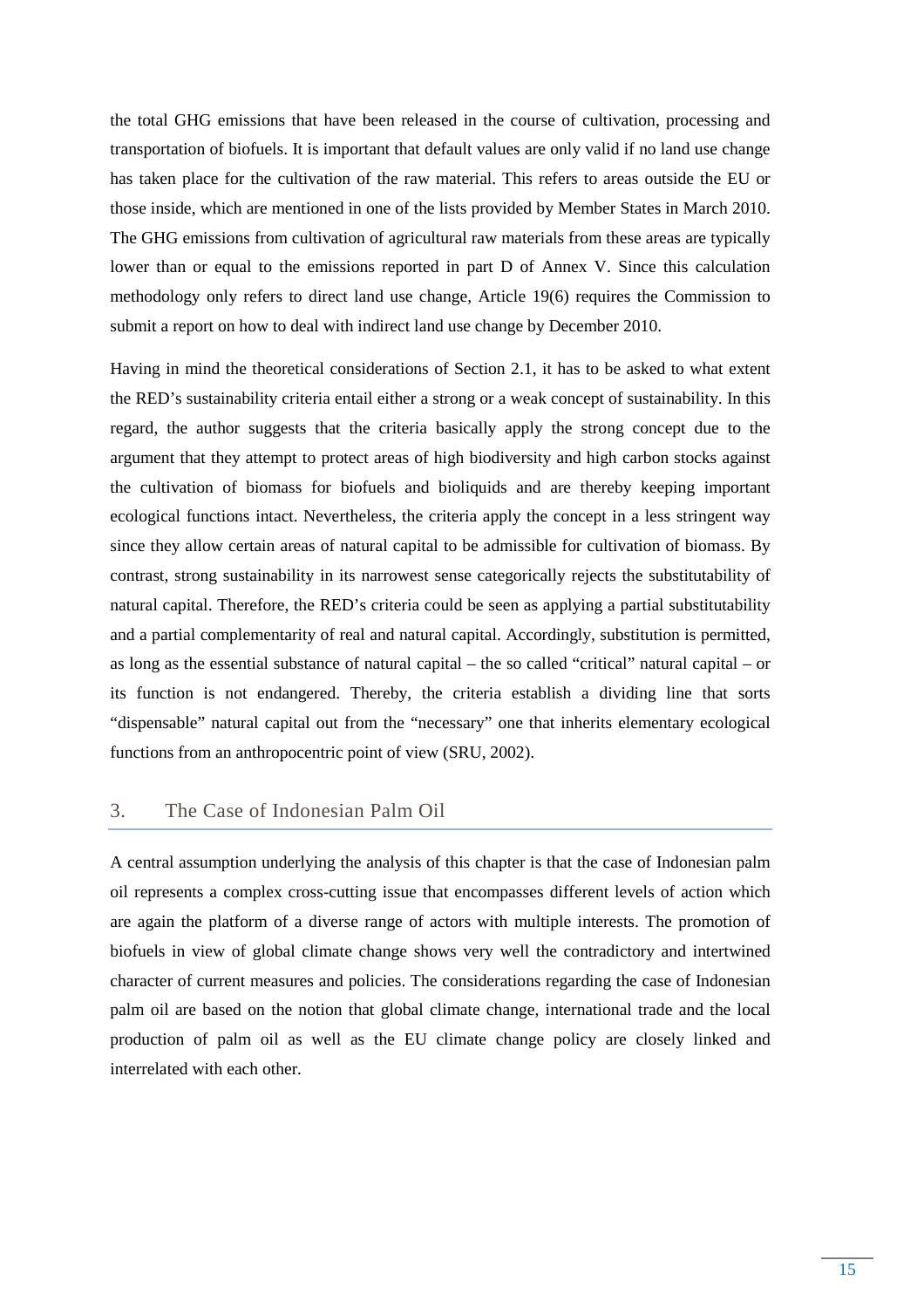#### **3.2 The Political Framework in Indonesia**

*`Palm oil serves as locomotive of economic growth´ Susilo Bambang Yudhoyono, President of Indonesia (cited according to Klute, 2007a)* 

As a direct reaction to the rising demand of the EU and the increased price for biomass on the global market, producer countries like Indonesia seize the opportunity and establish ambitious programs for the promotion of biomass. In order to anticipate the increased demand for palm oil as a renewable resource for biofuels, the Indonesian government plans to extend the country's current palm oil production of ca. 22 million tons (Verband der Ölsaatenverarbeitenden Industrie in Deutschland [OVID], 2010) to 40 million tons by 2020 which equals a land use of 20 million hectares (Zakiyah, 2008). Already today Indonesia is the world's biggest palm oil producer, holding a share of 47% of the global palm oil production, and is also export leader with ca. 17 Million tons from a 36 million tons total of export quantity (OVID, 2010). At the same time, Indonesia is the world's third biggest emittent of GHG, of which 85% are being released through forest and peat fires that accompany the extension of the palm oil production (Dera, 2009). Regardless of this issue, Indonesia, which enjoys a clear adavantage in terms of surface area, has outperformed its immediate neighbour and strongest competitor in palm oil production Malaysia years  $ago^{11}$ . In view of the fact that palm oil represents such a highly attractive agricultural product, the Indonesian government included the palm oil sector in the list of the country's priority sectors (Business Watch Indonesia [BWI], 2007). Currently, ca. 10% of the world's palm oil production flow into the production of bioenergy, while the largest part is still used for food, feed and chemical applications (Karotki, 2010). Among the global palm oil buyers, the EU is one of the most important importers of Indonesian palm oil, directly after India and China. At present, 4.4 million tons of crude or refined plam oil are exported to the EU, from which a 5%-share is used for biofuels. A little higher amount of palm oil is used for combined heat and power plants, while the lion's share is still being applied in food and chemical industry (OVID, 2010). From a European perspective, Indonesian palm oil represents the more cost-efficient alternative to domestically produced biomass for bioenergy. Due to an absence of sufficient EU internal production area, the EU itself may contribute only to a limited extent to its ambitious climate protection objectives: The mandatory 10% target for the transport sector equates to approximately 15,7 million tons of plant oil per year, of which 6 million tons are absorbed by the EU internal market. This again leaves a volume of 9 million tons open for imports (Pye, 2008). Next to the promising demand coming from the EU, a further important driver of the expansion of Indonesian palm oil production is the country's own energy deficit

 $11$  With a production quantity of 15 million tons Indonesia for the first time exceeded the Malay production of 14, 8 million tons in year 2006 and became the biggest palm oil producer in the world (United States Department of Agriculture [USDA], 2006). Today, Malaysia holds 39% of the world's palm oil production. Together Indonesia and Malaysia make up for 86% of the total production (OVID, 2010).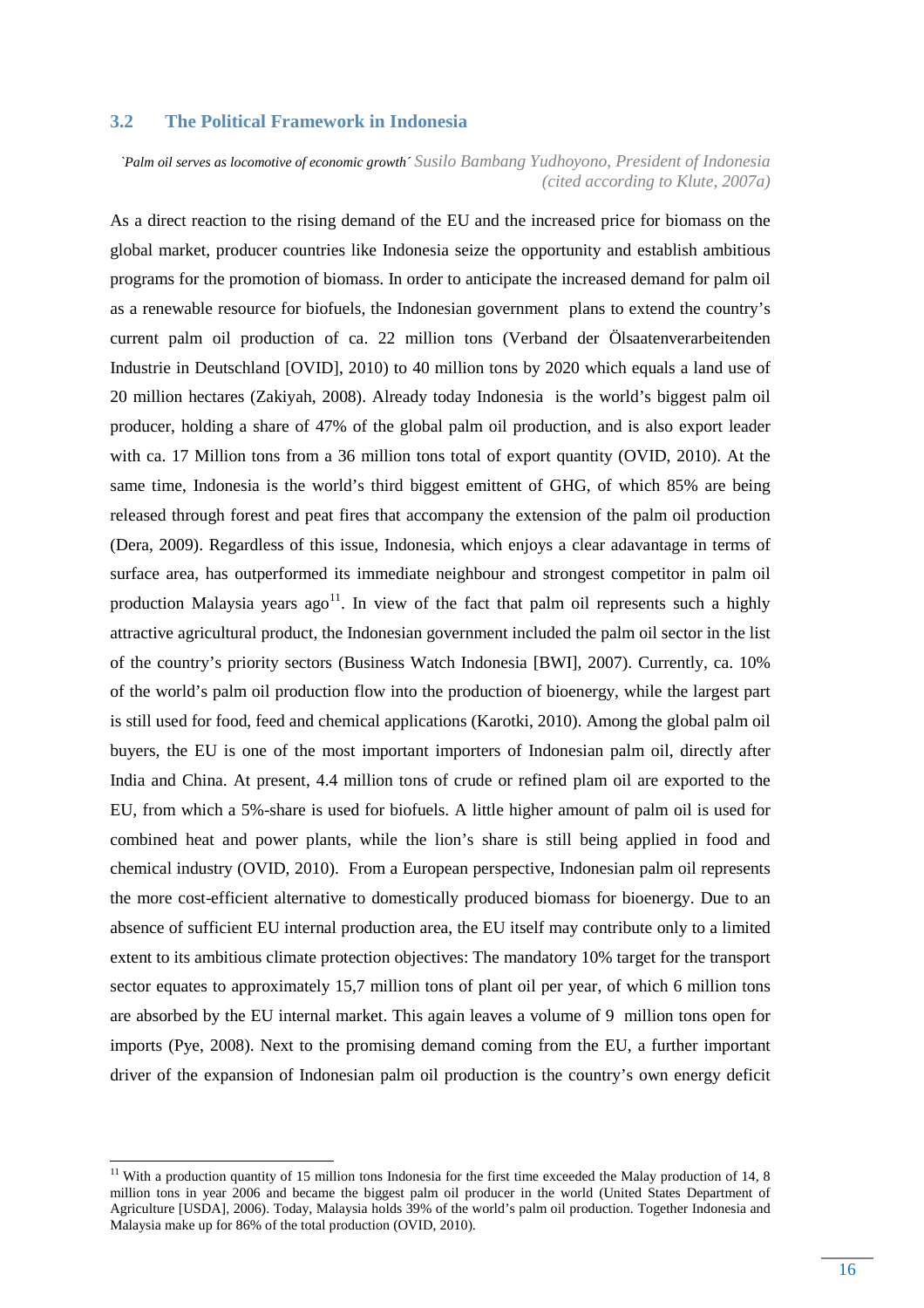and its growing dependency on mineral oil imports  $12$ . As a consequence, the Indonesian government invests in palm oil production for biofuels as alternative to mineral oil. Therefore, biodiesel from palm oil shall make up 20% of the total fuel quanitity by the year 2020 (Dera, 2009). In this context, the EU plays an important role since it represents a lucrative key market for palm oil that offers the possibility to make domestic Indonesian energy supply more costefficient. In addition to an expansion of plantations for palm oil, the Indonesian government further plans to construct several biodiesel plants in order to extend the inland value chain (USDA, 2008).

The most important legal basis for the development of the biodiesel sector is set out in the Presidential Instruction (*instruksi presiden)* no. 1/2006 regarding the "Provision and Utilisation of Biofuels as Alternative Fuel", the Presidential Decree (*peraturan presiden*) no. 5/2006 regarding guidelines for the national energy programme on the safety of domestic energy supply, the Presidential Decree no. 10/2006 on the foundation of a National Team for the Development of Biofuels (Tim Nasional Pengembangan Bahan Bakar Nabati [TIMNAS BBN]), as well as the Government Order (*peraturan pemerintah*) no. 1/2007 on income tax reliefs for investments in specific sectors (BWI, 2007). All in all, this policy package resulted in a rapidly growing palm oil sector, generated by several incentives such as the target to increase the biofuels share in the national energy mix by 5% by 2025 (Legowo, 2007). With this package the government expects to create 3.5 million jobs, to increase regional minimum wages of farmers and plantage workers, as well as to extend the cultivation area for oil palms and to finally decrease the use of fossil fuels by 10%. Furthermore, there are a number of explicit palm oil specific mesures to increase the productivity of the palm oil sector: One measure of major concern is the abolishment of the moratorium by the Ministry of Agriculture on  $16<sup>th</sup>$  February 2009, which was introduced in December 2007 and aimed at preventing the forest clearance of peatland for the creation of palm oil plantations<sup>13</sup> (Departemen Pertanian Republik Indonesia, 2009).

The overview above showed that the promotion of biofuels represents a lucrative chance for the Indonesian government to tackle a number of domestic political issues at once. In addition to wanting to achieve the goals of energy safety, exports revenues, and jobs, the government also highlights environmental aspects such as the potential of GHG emissions reduction. To realize such reductions the Government states to use only unproductive waste land for the cultivation of palm oil. However, it is unlikely that Indonesia can reach this aim since the ambitious palm oil production expansion plans cannot be realized without establishing 18 million hectares of new

 $12$  Since the domestic production has become incapable of covering the energy demand of the internal market, Indonesia has become a net-importer. Compared to the 1990s, oil extraction has declined by one third; accordingly today Indonesia imports 30% of its diesel (Klute, 2007a).

 $13$  However, this abolishment is inconsistent with the internal strategy of the Ministry of Agriculture, which foresees to stop the conversion of peatland into oil palm plantations. Moreover, the measure has not been agreed with the Commission for Climate Change and the Minister for Environment (Simamora, 2009).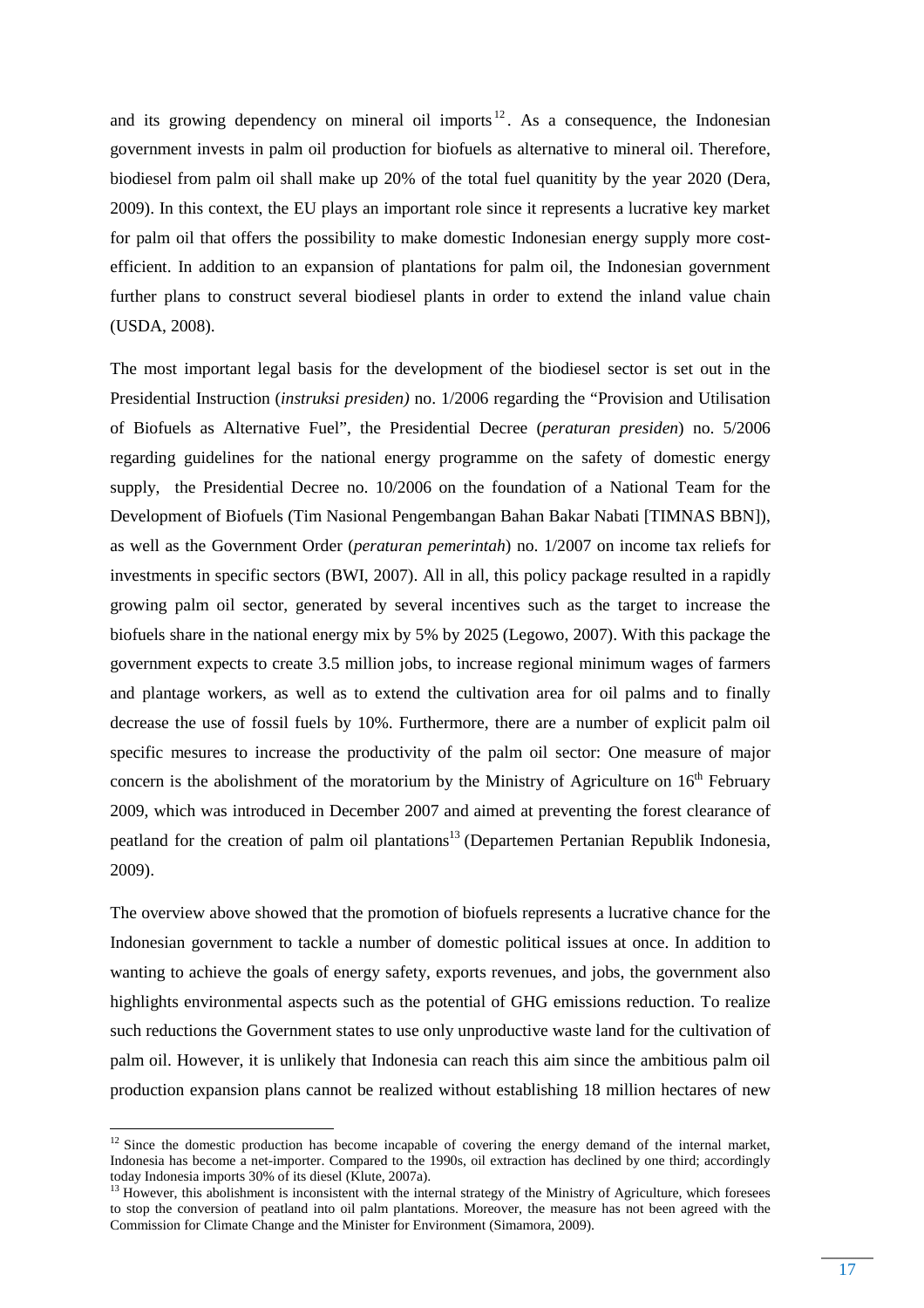plantations. As regards fire clearance, the political will in Indonesia to stop this practice is almost non-existent: For instance, the ASEAN Agreement 2003 against illegal fire clearance has still not been ratified by Indonesia (Schad et al., 2007). In order to mollify critical voices regarding Indonesia's inconsistent climate change policy, the Indonesian president announced at the UN-Climate Conference 2007 to adopt a 50% reduction target of carbon emissions released through forests fires and to take consequential action against illegal logging. In this respect, it is important to point out that the Indonesian government is highlighting such ambitious objectives due to trade-policy considerations, but is not concerned about climate change in the very first place (Dera, 2009). This also explains why the Indonesian government is vehemently protesting against the RED's sustainablity criteria, which it perceives as being a non-tarrif trade barriers especially designed for palm oil. However, the question, whether the RED's sustainability criteria indeed pose trade barriers and are thereby violating the European Community's (EC's) WTO obligations, is still being discussed (Mitchell & Tran,  $2009$ )<sup>14</sup>.

In addition to the incerased EU demand for Indonesian palm oil and the many domestic advantages that go along with growing palm oil production, another important reason for the palm oil expansion and its social and ecological consequences lies within the Indonesian consitution that declares land, water, forest and their resources as government property (*Undang-Undang Dasar Republik Indonesia Tahun 1945*): The consitution facilitates the destruction of natural forest since it lacks a provision regarding economic, social and cultural rights (Klute, 2008). Within Article 33 the constitution refers to economic concerns and social welfare: Article 33 (1) states that the economy is based on the "family principle", which favours the formation of a few conglomerates and a selective enrichment of natural resources. Further, Article (2) supports this tendency by emphasizing branches of production that are essential for the state and the livelihood of the citizen and which therefore need special regulation by the government. Article 33 (3) highlights the state sovereignty over land, water and natural resources, which the state shall use in order to create the highest possible wealth for the people. Accordingly, regarding the case of palm oil production, the Indonesian government sees the highest possible wealth as being reflected in export gains (Fidrus, 2008). As a consequence, in the opinion of the Government and industrial communities, the loss of forest is compensated by the gain and wealth associated with high export revenues (Pastowski et al., 2007). With reference to the principle of sovereignty the government decides on the forest area and the granting of large-area concessions (Departemen Pertanian Republik Indonesia, 2006). The granting of concessions is based on the status of the forest, which is classified by the national Forest Ministry. The classification distinguishes between (1) production forest, in which selective deforestation is allowed, (2) conversion forest, which may be cleared for the purpose

<sup>&</sup>lt;sup>14</sup> In order to determine, whether the RED is ultimately inconsistent with the obligations under the General Agreement on Tariffs and Trade (GATT), requires consideration of the applicability of a general exception under GATT Article XX (Mitchell & Tran, 2009).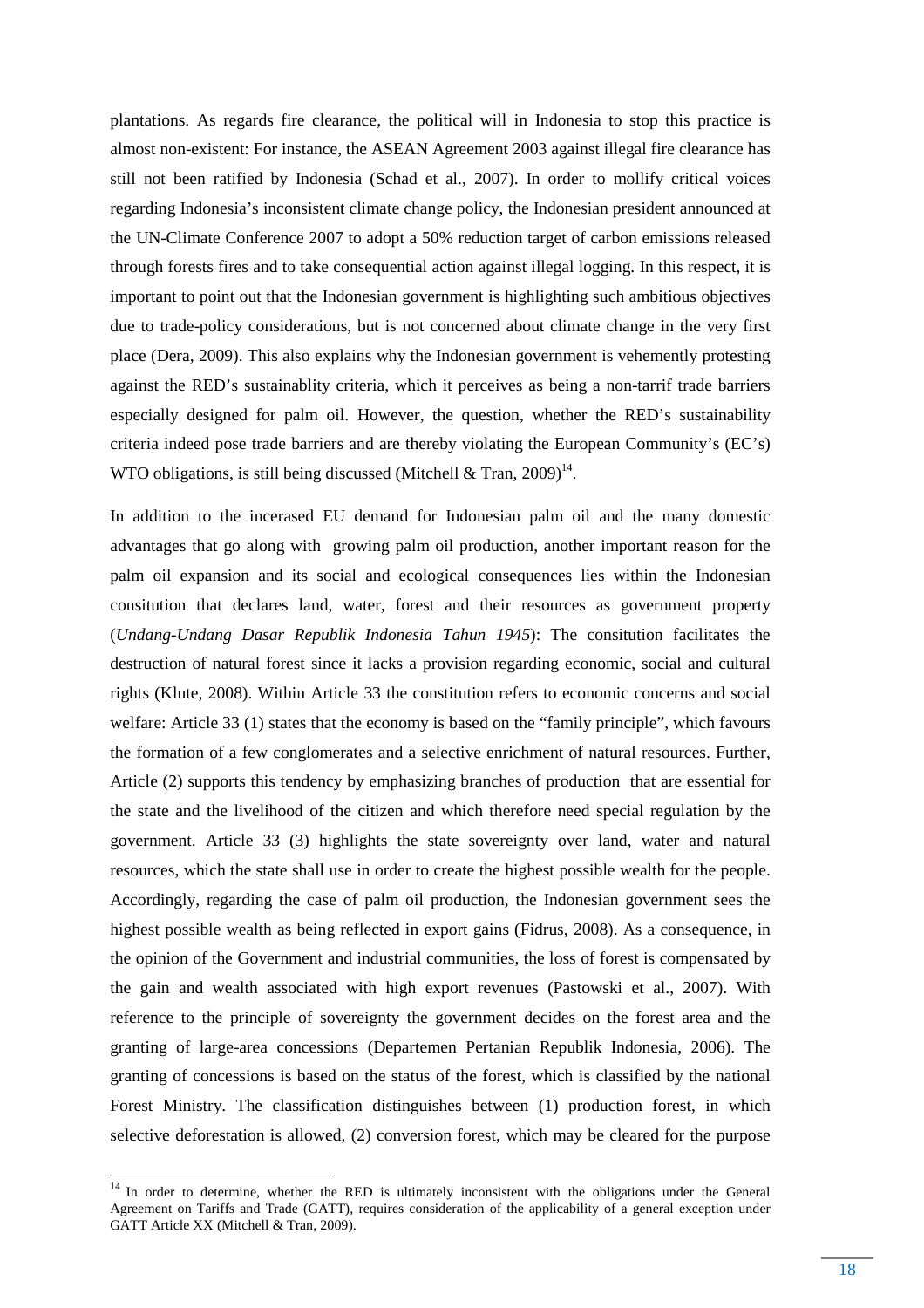of oil palm plantation creation, and (3) protected forest (Milieudefensie & WALHI KalBar, 2009). Due to lacking political and legal structures, the granting of concession on the basis of the sovereignty principle as well as the supremacy of a few conglomerates, favoured through the family principle, leads to the frequent disregard of traditional landrights and an overexploitation of natural ressources. Additionally, the shift of responsibilities for granting concessions from the central government in Jakarta to the municipalities (*Kabupaten*) in the course of decentralization is followed by a shift of corruption and the formation of local patronage networks (Dera, 2009). This problem context illustrates clearly how policy makers in Europe have established an obligation to use biofuels, while the associated sustainability criteria and the sustainability scheme fall too short to take ultimate responsbility to ensure their sustainability. They are too weak to prevent illegal operations, deforestation, carbon emissions and social conflicts since they do not take into account that the Indonesian government is unable to control the industry. In this regard, the common practice of fast track permits, which has been examined by Friends of the Earth Netherlands & Indonesia in their September issue 2009 "Failing governance – Avoiding responsibilities […]" represents an descriptive example: Palm oil permits are issued in such a fast track manner that results in a de facto waiving of legal requirements meant to protect the environment and local communities. Often these permits are issued without the legally required approvals for the companies' Environmental Impact Assessment<sup>15</sup>. In addition to this, there are oil palm permits being issued that fully or partially overlap with protected forestland. Consequently, as long as laws regulating plantation expansion can be disregarded, expansion still represents the more attractive solution to increased market demand as compared to enhancing yields in existing plantations. This practice, which is largely undetected by government agencies and sustainability initiatives, illustrates how District governments together with oil palm companies try to get a share in the biofuels "pie", while successfully counteracting efforts towards good governance in Indonesia. As a result, the Indonesian Environment Ministry has been forced to relax EIA regulations due to the overwhelming amount of violations of the country's environmental law (e.g. the Indonesian Environment Management Act 1997, the EIA Regulation 1999, and the Plantation Act 2004). At the same time, the RED contains no requirement for biofuel companies to prove that their imports are legal in terms of complying to Indonesian environmental law. Therefore, it is likely that unsustainably produced palm oil is being subsidized by EU Member States and is counted towards the RED's targets<sup>16</sup> (Milieudefensie & WALHI KalBar, 2009).

A central reason that often underlies the issue of bad governance in Indonesia is a different understanding of sustainability (Milieudefensie & WALHI KalBar, 2009). Accordingly, a study

<sup>&</sup>lt;sup>15</sup> In 2008, the Environment Ministry categorized 78% of all EIA as being of poor quality (Milieudefensie & WALHI KalBar, 2009)

<sup>&</sup>lt;sup>16</sup> However, what is even worse is that apart from the case of Indonesian palm oil for European bioenergy, palm oil imports into the EU for food applications are not even bound to any legal or sustainability requirements (Milieudefensie & WALHI KalBar, 2009).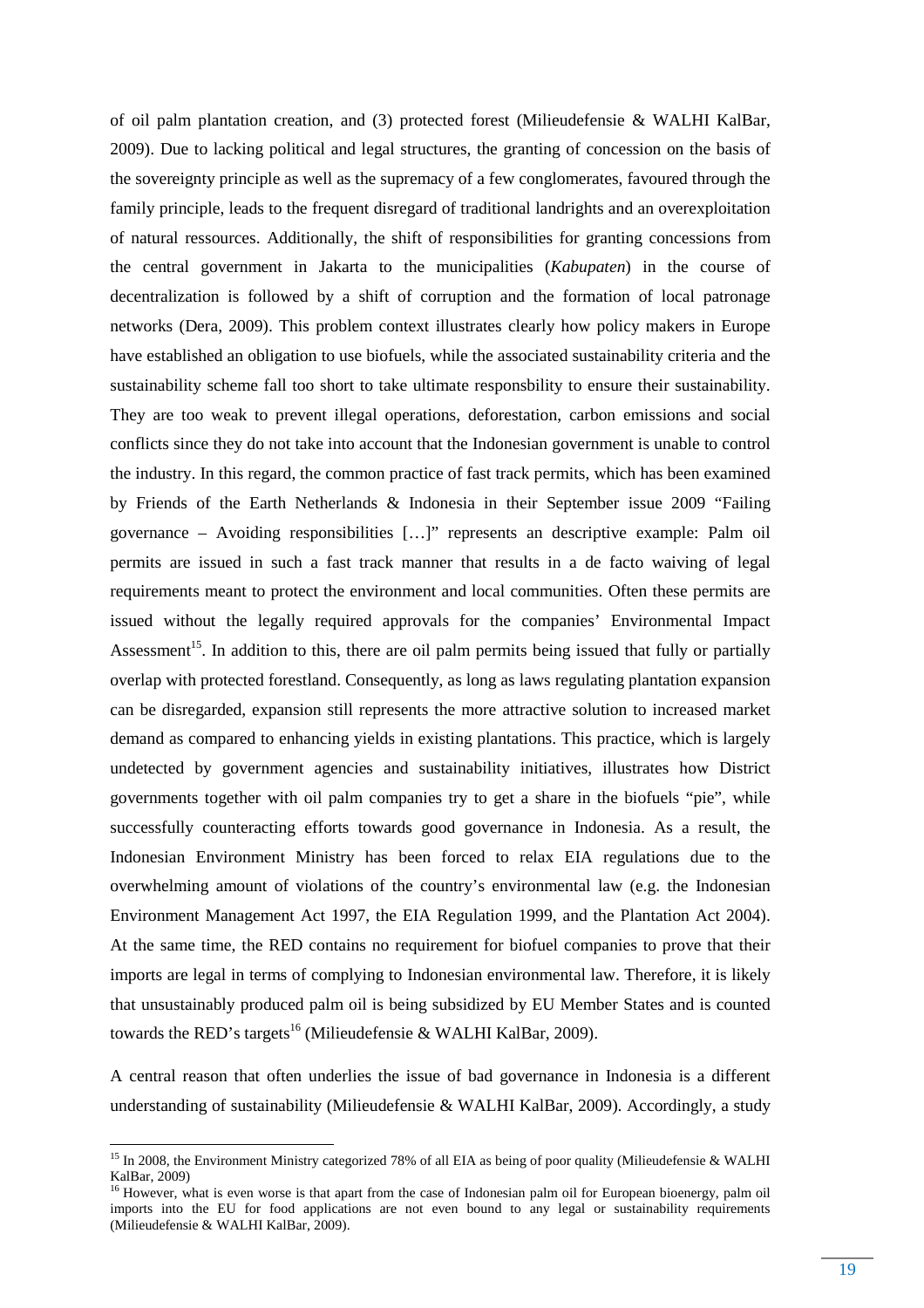by *Watch Indonesia* showed that many local politicians and plantation managers interpret the Indonesian term for sustainable (*berkelanjutan*) as "being able to live from something" (Schott, 2008). While the deforestation and the loss of biodiversity which go along with the expansion of oil palm plantation are being critizised by the EU, the Indonesian Minsitry of Agriculture officially challenges this correlation. Exemplary for this understanding of sustainability is the statement of the Indonesian Minister for Agriculture, Anton Apriyantono, who justified the loss of biodiversity with the creation of millions of jobs due to an expanding palm oil industry: "We should choose between human interests or those of the monkeys" (cited according to Fidrus, 2008). Hence, both the Indonesian notion of ecological as well as social sustainability is diametrically opposed to the European conception of sustainability that is designed as a three pillar approach concerning ecological, economic and social aspects – however, to be fair, it must be said as well that neither the economic nor the social aspect of the threefold sustainability approach has been included into the RED as must-criteria. To conclude, therefore, it is possible to say that both the EU as well as the Indonesian Government primarily pursue strategic interests with the promotion and production of biofuels, which becomes apparent within the respective laws. As long as this is the case, both will remain trapped by a problem solving bias (Dera, 2009). So far, the issue of an opposed understanding of sustainability has neither been addressed by the Indonesian national government, the European Union, nor by private sector sustainability initiatives.

Taking the range of the before mentioned developments and practices in Indonesia into account, it is obvious that the RED's mandatory targets are a strong driver of palm oil expansion. While land grab and deforestation are still common practice, the sustainability schemes seem to be too limited and to be grasping the issues too late as to prevent negative side effects and other ecological and social issues in an effective way. In addition, as Friends of the Earth Netherlands & Indonesia (2009) stated, European policy makers avoid to address directly the problem of unsustainable levels of demand.

#### **3.3 The Palm Oil Sector and RSPO Involvement**

 $\overline{a}$ 

*` […] the palm oil sector is both part of the problem as well as part of the solution.´ (Ardiansyah & Kosasih, 2006, p. 14)* 

A distinctive feature of the Indonesian palm oil sector is that it is dominated by only a few Malaysian, Singaporean and Indonesian corporate groups. Most of these groups grew up to be transnational corporations that invest not only in palm oil but also other industrial branches (Grain,  $2007$ )<sup>17</sup>. The economic system is characteristically structured according to a free market economy, however, it has a strong governmental engagement element (Chua, 2009). In many

<sup>&</sup>lt;sup>17</sup> For instance, the Indonesian Sinar Mas-Group does not only focus on the palm oil sector but is also market leader in the paper and cellulose industry (Dera, 2009).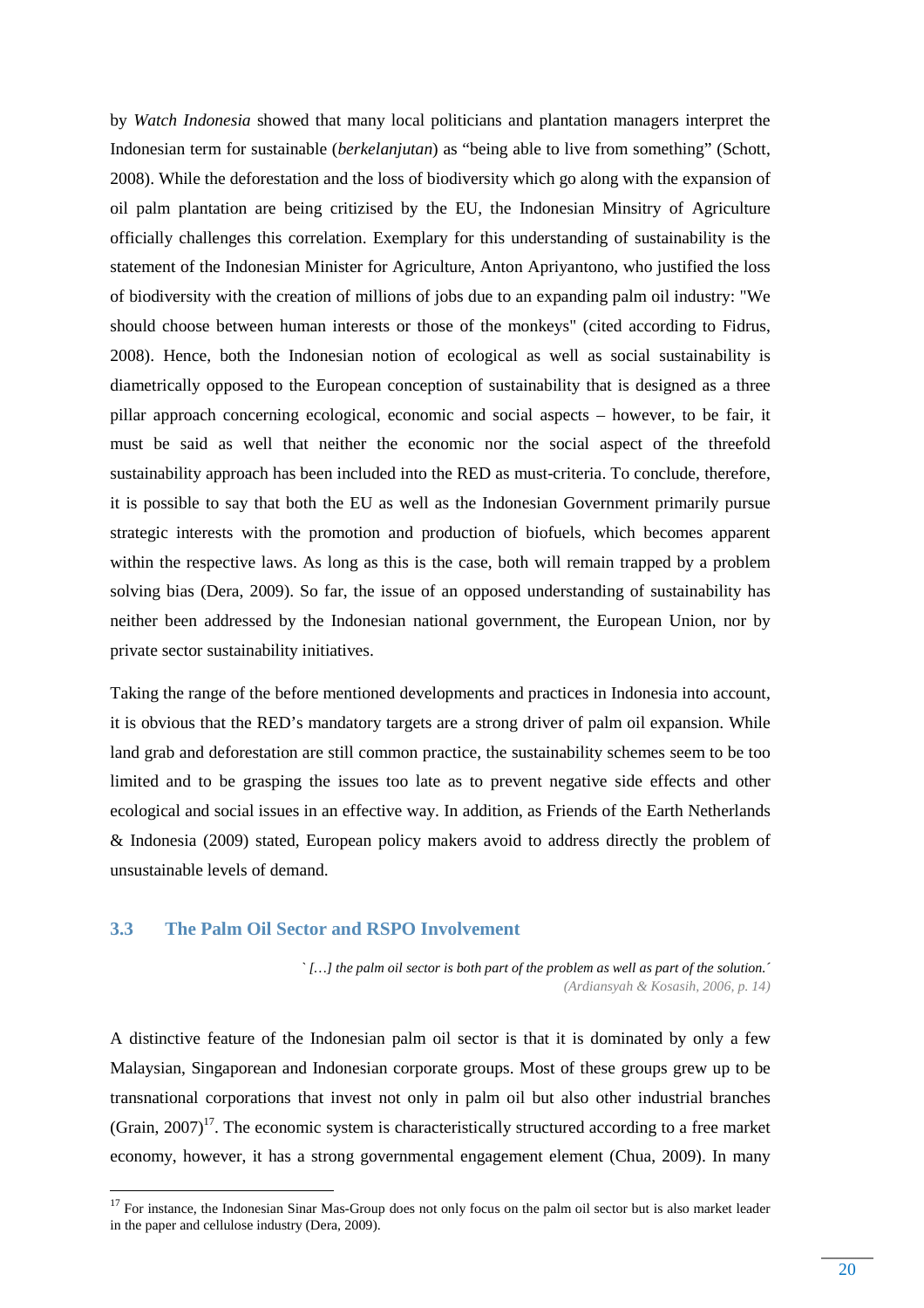economic sectors the Indonesian government is a direct competitor of the private sector companies. This is also the case regarding the palm oil sector: There the state sector is strongly represented with a 22% share of the gross national product and pursues its own stakeholder interests (Grain, 2007). According to government figures, ca. 45% of all Indonesian plantations are owned by big private companies, while the state holds a 13% share (Ekonid, 2007). Consequently, the palm oil production is no pure economic process, but strongly policy-driven. This political control is based on manyfold forms of cooperation between governmental, nongovernmental and military actors and is characterized by a entanglement between national, local and transnational levels (Heiduk, 2005). The special role of the state bears not only a problem solving bias by the government regarding sustainability criteria for palm oil, but becomes also obvious in terms of indirect subsidies for the sector. With regard to the latter there exists a twofold mechanism: Firstly, there are no taxes to be paid when tropical hardwoods are cleared or sold in the course of the expansion of oil palm plantations into tropical forests. Secondly, companies receive support from the reforestation fund of the government, if they use artificially created "degraded land", which may be planted with oil palms for reforestation purposes (Klute,  $2007b)^{18}$ .

Since the Indonesian State can be described to be both partially not capable and partially not willing to establish binding rules regarding sustainable palm oil and their enforcement, private agreements on regulations represent an important regulatory and design element (Enquete-Kommission, 2002). As a transnational network, the RSPO can be regarded as such an example for a voluntary standard setting process. This roundtable is the only global sector-specific sustainability initiative for palm oil. It was officially founded in April 2002 by the World Wildlife Fund (WWF), the Swiss super market chain Migros and some Southeast Asian palm oil producers (RSPO, 2010). It was established due to two main reasons: On the one hand, the foundation was a reaction to consumer boycotts and environmental campaigns in Europe regarding environmental harmful practices of the Malaysian and Indonesian palm oil industry (Pye, 2008). On the other hand, the foundation should help to ensure the access of European markets to Southeast Asian palm oil (Dera,  $2009$ )<sup>19</sup>.

The RSPO's central vision is to ensure that "palm oil contributes to a better world" (RSPO, 2008). The advancement of the production, procurement and use of sustainable oil palm products shall be achieved through "the development, implementation and verification of credible global standards and the engagement of stakeholders along the supply chain" (comp. ibid.). The RSPO is composed of 440 ordinary members, 87 affiliate members and 47 supply chain associates. The basis of the RSPO, the ordinary members, is divided into seven categories.

<sup>&</sup>lt;sup>18</sup> Here, the unproductive juvenile phase of new plantations increases the access to rainforest areas since the plantation can be then financed by the revenues resulting from logging (Nellemann et al., 2007).

<sup>&</sup>lt;sup>19</sup> The organization *World Rainforest Movement* claimed the vested interest of the RSPO, which they allege to be paving the way for Europe so that it can declare its demand for biofuels as sustainable (cited according to Schott, 2008).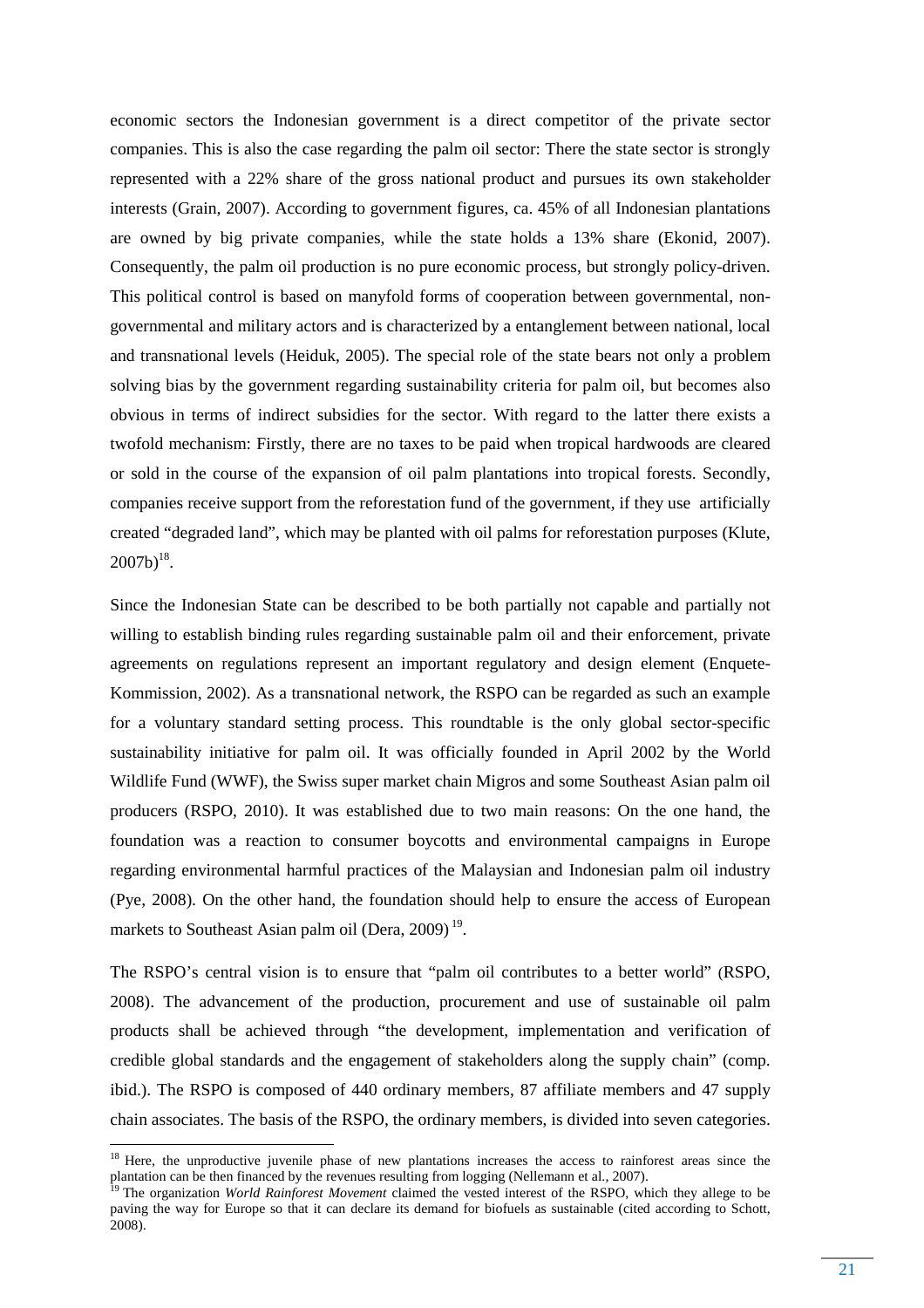The majority of ordinary members are palm oil processors and traders (39%), consumer goods manufacturers (28%) and oil palm growers (20%). Meanwhile, the minority is represented by retailers, environmental or nature conservation organisations, social or development organisations, and banks and investors (RSPO, 2010). Each of the categories is represented by two council members - only the section of producers poses four. Consequently, the voting companies dominate the roundtouble both in terms of numbers and votes, while environmental and social organisations remain in the minority. This unbalanced structure, but also the Eurocentric initiations illustrate the interest of the economic representatives of the producer and import countries (Patowski et al., 2007).

The terms of admission to the RSPO are the compliance with its goals, the acceptation of the Code of Conduct and the fulfilment of minimum standards (RSPO, 2006). In case of infringements the RSPO may threat with mediation procedure or with the cancellation of the membership (RSPO, 2007a). What needs to be highlighted is that there is a major difference between those who are member of the RSPO and those who have been certified: The RSPO membership merely demonstrates that a producer company has pledged to become sustainable within the next few years. However, it says nothing about the sustainability of its plantations. RSPO-certification is meant to ensure that plantations operate sustainable today. Nevertheless, it is still possible that a company possesses a partial certification meaning that some of its plantations fulfil RSPO-standards but others not. This happens, for example, when a company has just bought new plantations that are not yet sustainable. In that case, the company should provide the RSPO with robust plans showing how the sustainability of these plantations will be achieved in near future (RSPO Secretariat, 2010).

Due to the dominance of companies within the membership structure, the asymmetrical distribution of votes and the moderate member policy, the RSPO, which also enjoys the support of the European Commission, is expected to have a broad, though not a deep, influence on the standard setting process (Patowski et al., 2007). It seems, however, as if the RSPO enjoys a strong backing from Malaysian and Indonesian economic operators: According to Kees Vis, the RSPO's chairman, one third of the world's palm oil producers and 10% of the palm oil buyers are RSPO members (Kees Vis, 2007). With the membership of the association of Indonesian palm oil procucers (GAPKI), 30% of Indonesian palm oil plantations fall under the RSPO principles (Geibler, 2007). At the same time, smallholders who own a significant share of the world's palm oil production, are not yet integrated into the roundtable. In Indonesia smallholders deliver the raw material for ca. 30% of the produced crude palm oil (Colchester, 2006).

The RSPO standards are based on eight principles and 39 criteria that were established in 2005 and which are being implemented through a certification sytem that is based on the mass balance method as it is also laid down in the RED (Kees Vis, 2007). The principles focus on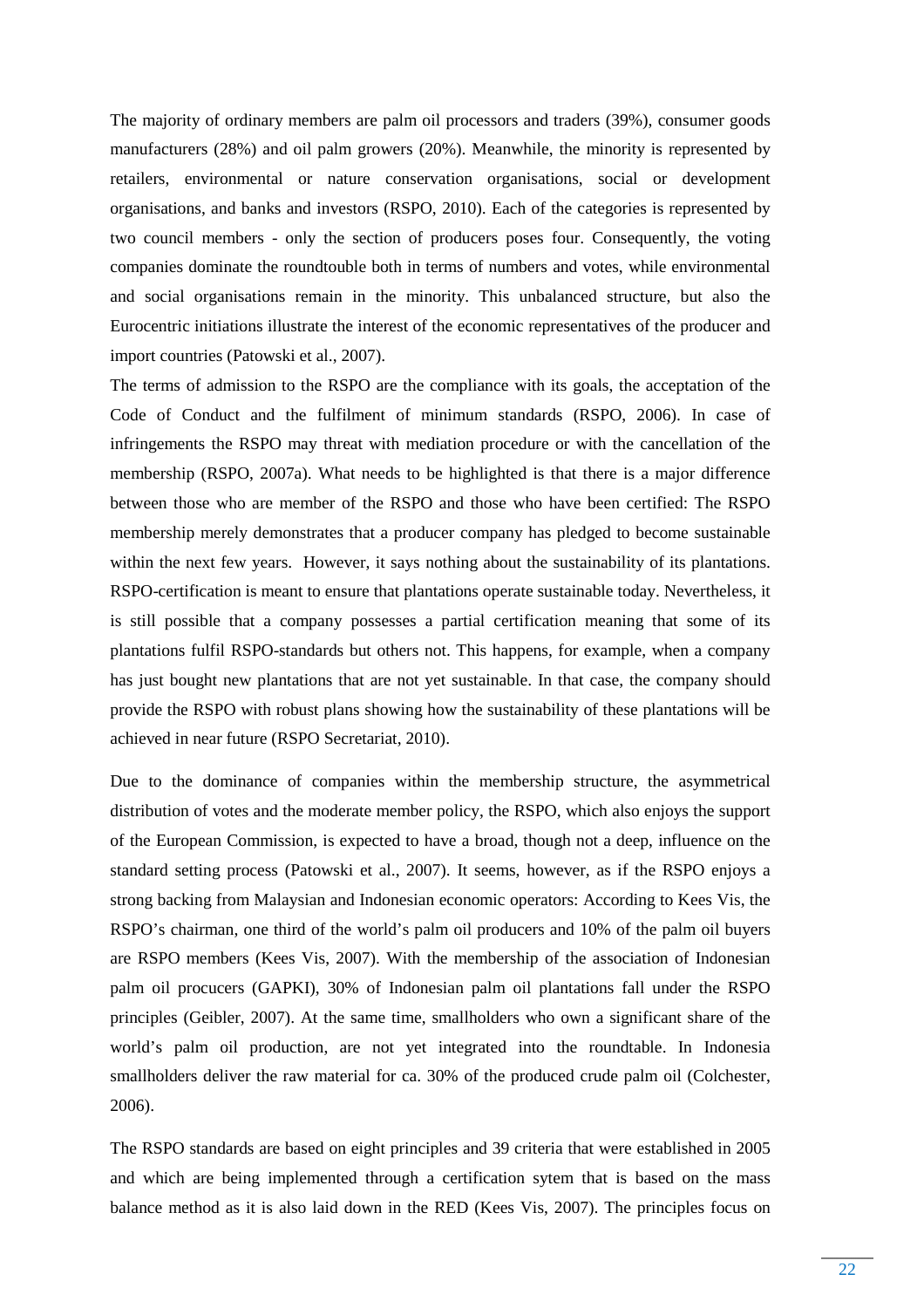transparency, compliance with laws, long-term economic stability, use of best practices, environmental responsibility and conservation of natural resources and biodiversity, responsible consideration of employees, individuals and communities, responsible development of new plantings, and continuous improvement. The related criteria are generally of a qualitative nature entailing requirements for plans, documentations and proof. The environmental criteria deal with the area's environmental impact assessment regarding plantation and mill management. (however, this EIA does not refer to the process of EIA upheld by national law), biodiversity, waste management, sustainable energy use, use of fire for waste disposal and for preparing land, and emission reduction. Among these, an important guideline belonging to the biodiversitycriterion prescribes that from November 2005 onwards new plantations may not destroy primary forests or high conservation value forests (HCFV) and should avoid being prepared by fire clearance. Meanwhile, the reduction of emission-criterion is in its current form not compatible with the RED criteria since it does not explicitly address a positive climate balance. It merely addresses pollution prevention plans which regulate the evaluation, monitoring and emissions reduction (RSPO, 2007b). Furthermore, like the RED, the RSPO principles and criteria do not include critical aspects such as competitions for land use and the impact on other areas and food products. In this regard, a major concern regarding the actual legitimacy and credibility of the RSPO is to be found in the fact that the majority of the palm oil industry has never admitted its joint responsibility concerning the negative consequences of palm oil production (Ernsting, 2008). Therefore, there is a problem solving bias also on side of the private economic actors.

According to Bustar Maitar from Greenpeace Indonesia, the sustainable cultivation of palm oil is possible, as long as no further forest is being destroyed. The production has to be concentrated on already existing plantations, while meeting ecological and social requirements. However, an RSPO certifcate is highly suspect if trees are still being cut down. Further, Bustar Maitar clearly doubts the effect of certificates for single companies, if those were part of an international group of companies (cited according to Schott,  $2008)^{20}$ . RSPO chairman, Kees Vis, holds a similar view, stating that the world's existing 11 million hectares of palm oil plantations were sufficient for production, provided that cultivation was being optimized. Even in the case of a minimum optimization, the opening of further two million hectares would be enough to meet the future demand and could be established on fallow land (cited according to Schott, 2008). This, however, is still theory since the RSPO would not be able to request its members to abandon the option of any plantation expansion and logging, while making use of the unattractive and unprofitable alternative of cultivating fallow land.

 $20$  Bustar Maitar stated that there was no use of such a certificate, if a company was for example already certified in Malaysia, while it cleared trees in Papua under another brand name. No one could prove the true origin of the palm oil once it has been mixed together (cited according to Schott, 2008).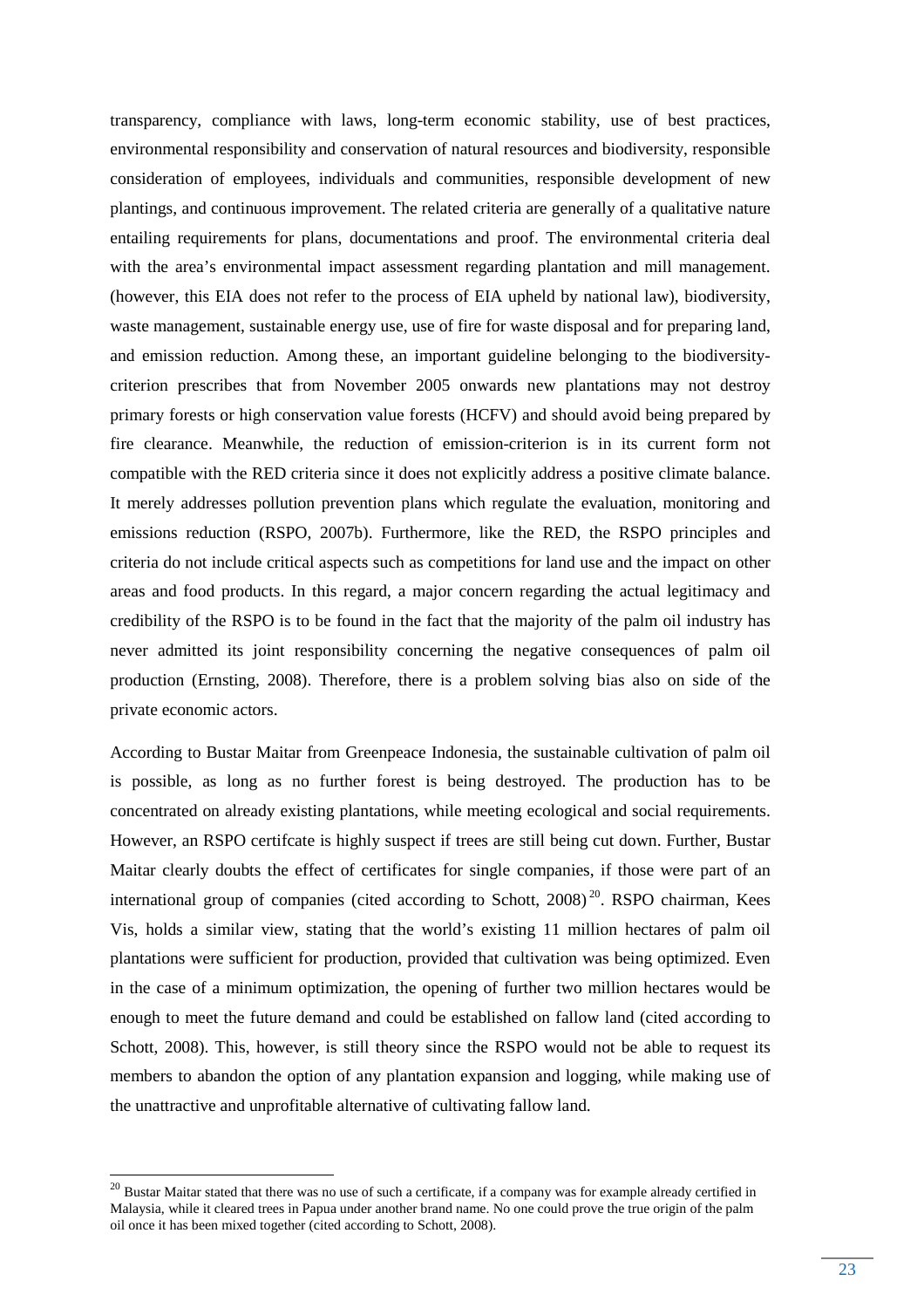All in all, the RSPO and its voluntary certification can stimulate learning processes and innovation and can draw attention to the issue of unsustainable palm oil. However, it is incapable of offering a substitute to an encompassing protection system for rain forests and other regulations. As long as such a system that is supported by the state is not in place, unsustainable structures will remain undiminished. Within a wordlwide booming palm oil market with promising potential, isolated European requirements for certified palm oil have a poor effect, especially since there are huge sales potentials in the producer country markets as well as in China and India that have no demands regarding the sustainability of palm oil (Patowski et al., 2007).

#### **3.4 The Cargill Case: Performance regarding Palm Oil Supply Chain Liabilities**

*"[…] sustainability is a worthy option, at a long sight the only possible option at all." (Edwin van der Hoek, Cargill's European Product Line Manager for Palm Oil, Berlin, 2009, cited according to Karotki, 2010)* 

The agricultural commodity giant Cargill plays a leading role in the global palm oil market: Its operations as plantation owner, trader, refiner as well as distributor of palm oil and palm oil products including Biodiesel cover the whole value chain from Indonesia to Europe. It has a two-part business model both owning and operating palm oil plantations throughout Indonesia<sup>21</sup>. Cargill conducts two major operations in Indonesia: the oil palm plantation PT Hindoli in South Sumatra (acquired in 1996) as well as PT Harapan Sawit Lestari and subsidiary in Kalimantan (acquired in 2005). Together these plantations cover 41,000 hectares and employ 8,000 Indonesians. Besides, Cargill owns and operates four palm oil mills (with a capacity of 320 tons of palm oil products per hour). Additionally, Cargill buys palm fruits from 11,500 smallholder farmers who again own 23,000 hectares plantations (Cargill, 2011).

The company publicly promotes its commitments to the sustainable production of palm oil on its website stating that it "is committed to sustainable palm oil production and sourcing […]" ("Our Palm Oil Commitments", Cargill, 2010).

In February 2009, Cargill's palm plantation, PT Hindoli in Sumatra, Indonesia received RSPOcertification. For Cargill, this certification was "a landmark achievement" (Cargill, 2009) since PT Hindoli was its first plantation to be certified and also the first one in Indonesia (comp. ibid.). Furthermore, in 2010, the German certification company SGS German GmbH awarded two ISCC certificates to two of Cargill's plantations in Sumatra, four further certificates to palm oil mills and loading devices in Indonesia, as well as certificates to five plants in Europe. Thereby, the ISCC certification officially states that Cargill complies with the criteria of the RED and the FQD. Regarding the ISCC, Cargill was one of the first companies to be awarded a certificate. In this respect, some NGOs considered suspiciously the fact that Cargill was the first

<sup>&</sup>lt;sup>21</sup> Cargill's activities started in Indonesia in 1974. By now the company employs over 10,000 people (Cargill, 2011).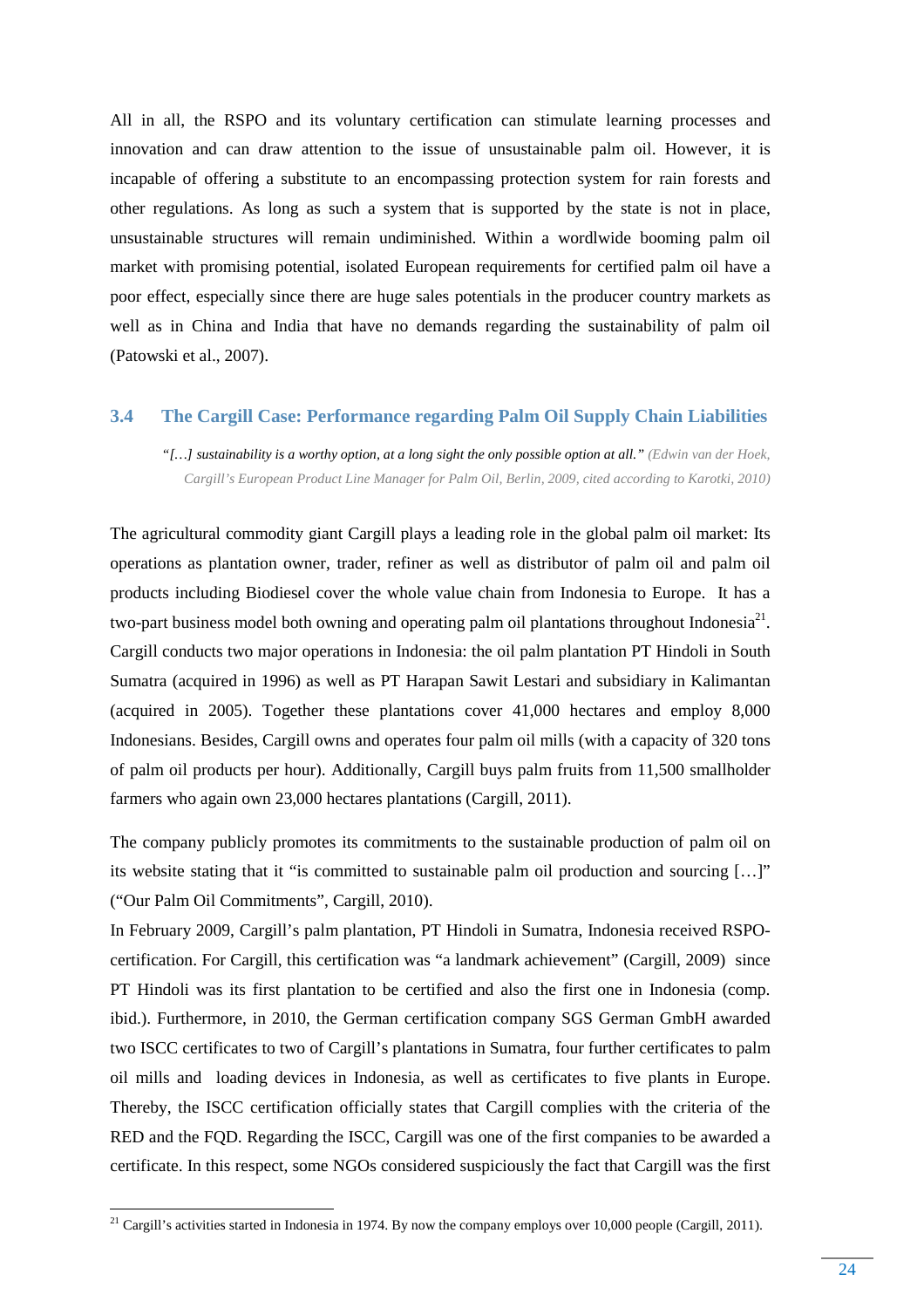to receive a number of certificates from the RSPO and the ISCC, while at the same time being both board and ordinary member of these institutions (Cargill, July 13, 2010).

In contrast to Cargill's ambitious sustainability efforts, various NGOs such as *Greenpeace*  (2008), *Friends of the Earth* (2009), and *Rainforest Action Network (RAN)* (2010) claimed that Cargill's palm oil operations were far from meeting its commitments and responsibilities under the RSPO and vehemently critizised the award of RSPO- and ISCC-certificates. They accused Cargill for having violated various RSPO criteria and Indonesian law and that it failed to ensure that its supply chain is clear from controversy such as collaborations with questionable palm oil suppliers (e.g. Sinar Mas Group and Duta Palma)  $^{22}$ . Although the NGOs presented broad evidence for their allegations, Cargill, ISCC and the RSPO were able to put forward strong counterarguments. For instance, they could prove in many cases that the NGOs drew wrong conclusions from Cargill's certificates, sometimes mixing-up different types and scopes of certification. In addition, they correctly claimed that none of these NGOs took the opportunity to avail either the ISCC or the RSPO complaint procedures (ISCC, 2011).

In the following section Cargill's "Supply Chain Liabilities" will be analysed on the basis of seven Benchmark Performance Indicators (*Governance, Policy, Risk Assessment, Inventory, Targets, Implementation, Leadership and Performance)* that have orginially been published by *Greenpeace* within its *Sector Review* "The Hidden Carbon liability of Indonesian Palm Oil" from 2008. Cargill has been chosen as a subject of this analysis since it has a leading and exemplary function within the Indonesian palm oil sector and since it is covering the whole value chain from Indonesia to the European market. Generally, this analysis shall serve as an orientation, highlighting to what extent a leading palm oil company that is known to be a role model, is able to realize sustainability throughout its palm oil supply chain.

## **1. Indicator - Governance:** *Does the company refuse to trade with groups whose operations raise government issues?*

Cargill has been accused by various environmental groups for collaborating with controversial palm oil suppliers such as Sinar Mas and Duta Palma, which are known for their environmentally harmful and socially unacceptable practices. Duta Palma has been one of Cargill's key suppliers for at least seven years. However, Cargill de-listed Duta Palma in 2007 arguing that the supplier did not meet its standards. In this respect, environmental groups justifiably critisized that Cargill acted only in response to the growing public pressure, but not on grounds of its own assessment and initiative (RAN, 2010).

 $22$  Cargill's alleged RSPO violations: Operating outside of Indonesian law, failing to disclose ownership of palm oil plantations, clearing rainforests without permits, failing to resolve ongoing land conflicts, destroying wetlands. Cargill's alleged Indonesian law violations: Operating without Environmental Assessment Report or Business Permits, clearing rainforests without Timber Cutting Permits, exceeding the maximum allowed concession area, clearing peatlands, using fire in palm oil concessions (RAN, 2010).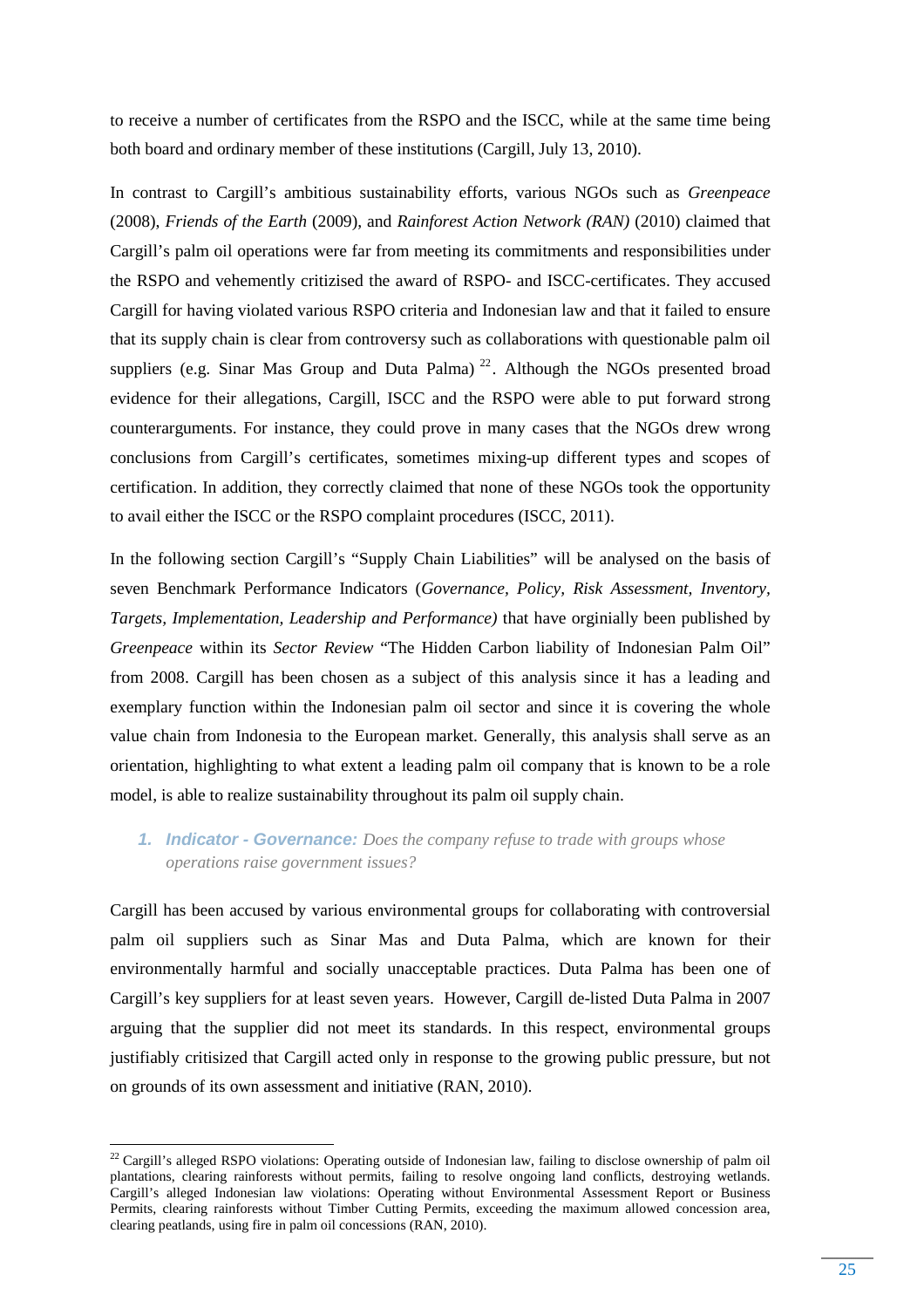The case regarding Cargill's collaboration with the Sinar Mas Group evolved in a similar way: Shortly after public allegations were made by several NGOs, Cargill together with the RSPO assessed the operations of Sinar Mas and its holding company Golden-Agri-Resources (GAR). In its statement on February 11, 2011, Cargill announced that it had jointly agreed with the RSPO, Sinar Mas and GAR to take corrective actions to resolve the issue of RSPO noncompliance. A.o. Cargill encouraged Sinar Mas and GAR to adopt a forest conservation policy and to work together with The Forest Trust (TFT) and the Indonesian government. The corrective actions shall have been implemented by 2015 (Cargill, 2011).

With regard to these exemplary cases, it is negative that Cargill did not initiate action based on its own sustainability standards. This is what one could expect from a role model. However, it is still positive that Cargill undertook actions at all in order to solve the problems regarding its suppliers Sinar Mas and Duta Palma.

## **2. Indicator - Policy:** *Does the company support sectoral and national level efforts to reduce emissions associated with deforestation?*

Within its "Sustainability Commitments" Cargill postulates that it fully supports "the efforts of the RSPO to develop the mechanisms to distinguish sustainable palm oil products in the market place." ("Our Palm Oil Commitments", Cargill, 2010d). Moreover, Cargill maintains partnerships with respected environmental organizations, such as the WWF and Flora & Fauna International, and it collaborates with local communities to address topics, such as biodiversity, including orang-utans and tigers, the land rights of local populations, as well as the economic feasibility of oil palm development on degraded lands. Further, Cargill works together with the Indonesian Palm Oil Association (GAPKI) and the Indonesian government to advocate for sustainable palm oil development (Cargill, 2010d). For instance, Cargill joins the "One Man One Tree" national greening movement that has been launched by the Ministry of Forestry in 2009 to help combat the impact of climate change and to preserve forests. The company also supports the development of the sector by accepting smallholder's fresh fruit bunches ahead of its own crops. Furthermore, Cargill collaborates with local farmers to increase their current yields while supporting the RSPO criteria. For this purpose Cargill offers trainings, programs and credits (2010a).

Generally, it seems as if Cargill maintains strategic partnerships with all relevant actors from different decision-making levels and areas that are concerned about the issue of sustainable palm oil. It is notable that Cargill's projects and partners are very high in number and address a broad range of topics. One the one hand, this may create the impression that the palm oil giant is scattering its projects in order to achieve the greatest publicity possible. One the other hand, Cargill's partnerships and projects seem to address topics that are of high relevance to the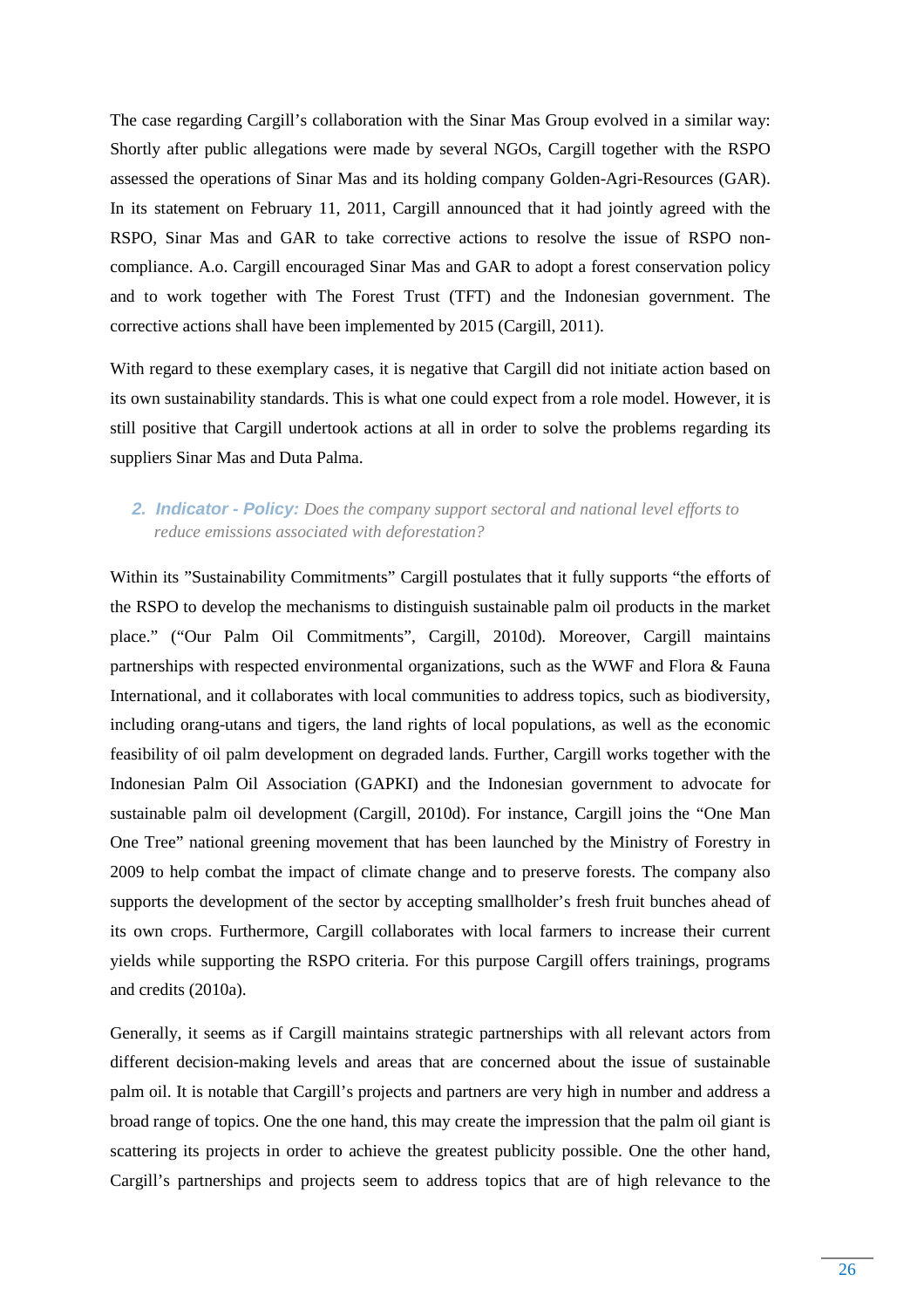realization of sustainable palm oil, and their implementation seems to be pushed forward with ambition.

**3. Indicator - Risk Assessment:** *Has the company assessed the carbon liability and risks associated with deforestation and peat land degradation by its suppliers at group level?* 

In July 2010, the company launched a project with its partner WWF to conduct an assessment of its palm oil suppliers in Indonesia. The assessment shall help to gauge the current progress of the respective suppliers to implement relevant RSPO principles and criteria. Throughout the assessment process there will be collaborations with the Indonesian government. The assessment focuses on key areas that include land permits, environmental and social practices. The assessment shall be followed by appropriate solutions and robust plans for their implementation (Cargill, 2010c).

The first stage of the assessment was expected to be completed in early 2011. By this time Cargill intended to be able to establish a realistic timeline to roll-out further assessments across the remainder of its suppliers and to design concrete measures that help the assessed supplier to implement the RSPO standards successfully (Cargill, 2020c). Up to now, the findings of the first assessment stage have not yet been published. Thus, it remains to be seen to what extent Cargill will be able to publish relevant results and to present concrete measures to improve sustainability within the sector in the coming weeks.

## **4. Indicator - Inventory:** *Has the company calculated the emissions embedded within its raw material supply chain?*

Cargill began to quantifiy GHG from all its facilities in 2006. Its GHG inventory covers circa 1,100 locations globally and encompassess different manufacturing technologies. The inventory includes both emissions generated from Cargill's own operations and from energy the company buys and is based on the internationally accepted GHG Protocol developed by the World Resources Institute and the World Business Council on Sustainable Development. Currently, the company is working to expand the inventory to include transportation-related emissions. Furthermore, Cargill announces on its websites that it is sharing its operational and supply chain expertise with customers, suppliers and academic institutions to promote understanding of climate change and to explore opportunities (Cargill, 2010b).

Although Cargill's website describes relatively detailed how it organizes its efforts to quantify GHG emissions from its facilities and technologies, concrete data or information resulting from these calculations or explanations regarding the applied methodology are not provided. Moreover, it is hard to assess from this distance to what extent Cargill is actually supporting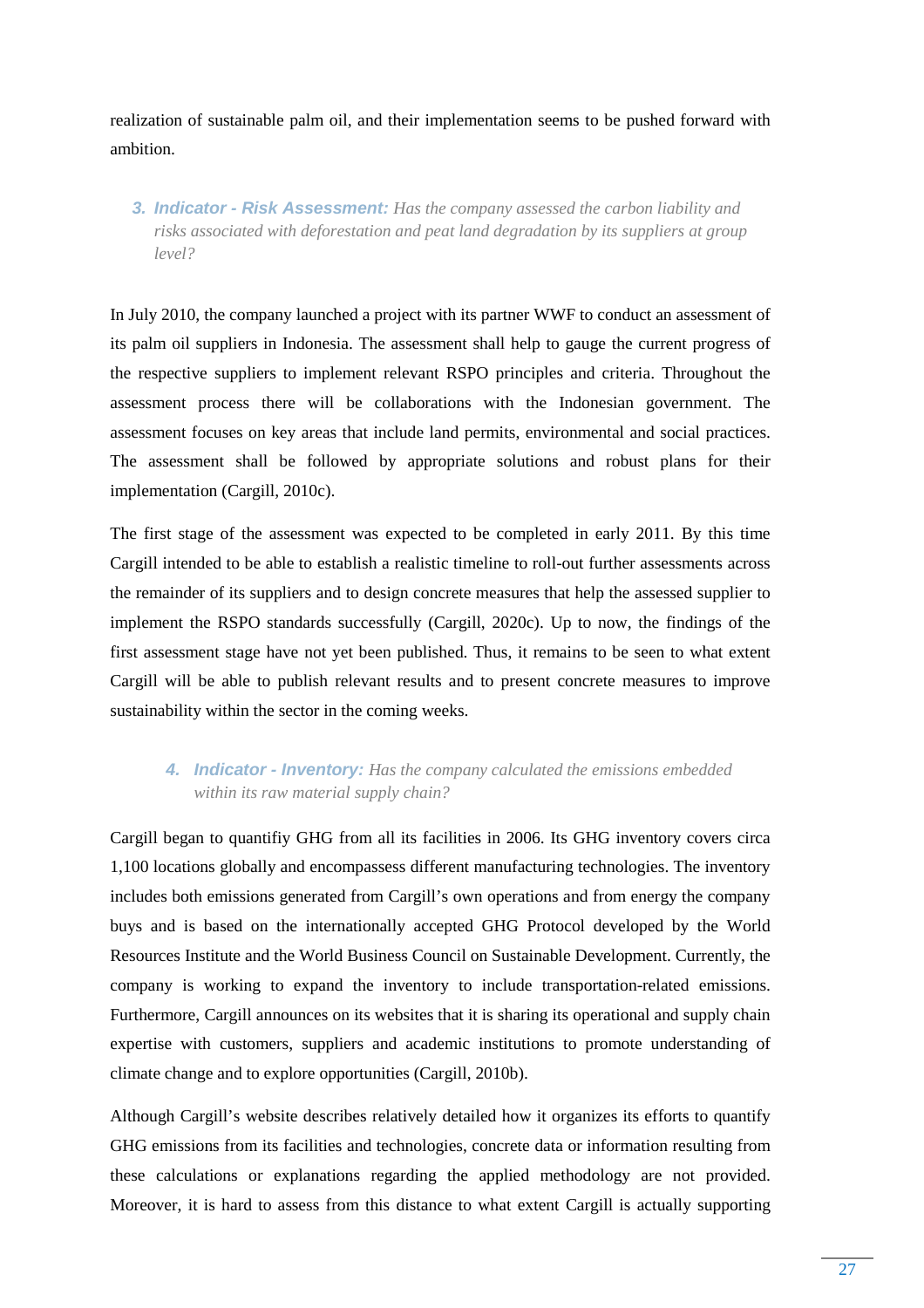customers and supplier with its expertise. Nevertheless, it remains impressive that Cargill seems to untertake considerable efforts and initiatives regarding the quantification of GHG emissions and the shareing of its knowledge.

## **5. Indicator - Targets:** *Has the company set meaningful targets to reduce emissions in its raw material supply chain?*

First, Cargill set company-wide environmental goals in 2001. From then on, new goals were established every five years. The latest goals aim at year 2015 and include: improving energy efficiency, freshwater efficiency and GHG intensity by 5% respectively, from Cargill's fiscal 2010 baseline as well as increasing renewable energy use to 12,5% of the compnay's energy protfolio. Furthermore, Cargill set the eventual goal to have a 100% RSPO certified supply chain in future (Cargill, 2010a).

Principally, it can be said that Cargill sets meaningful targets and realistic time spans in which the targets shall be reached. The targets appear to address relevant aspects that may have a strong, positive imapct on the company's climate balance. Although Cargill regularly announces the successful achievement of its targets, it is not possible, of course, to assess this objectively at this point without having insights to further data.

## **6. Indocator- Implementation:** *Has the company explained how it proposes to reduce its raw material supply chain emissions?*

Cargill's plans to achieve emissions reduction are being explained on its website and within its publicly accessible "Corporate Responsibility Report". To give an example, Cargill claims to have successfully implemented its plans for an anaerobic digester at its CTP Harapan Sawit Lestari Palm Oil Mill and Plantations in Manis Mata, West Kalimantan, Indonesia, which is part of its plan to use biogas in order to reduce carbon emissions (Cargill, 2010a). The project was launched in October 2007 and pursued to construct a custom-designed Managed Engineered POME (Palm Oil Mill Effluent) Digester (MEP), which is able to reduce organic load substantially in Cargill's water effluent and methane emissions to the atmosphere while additionally creating a renewable energy source that generates onsite electricity, which contributes to the reduction of Cargill's overall operating costs in the long run. Furthermore, Cargill states that the co-products from the MEP process can be used as organic fertilizer as a substitute to other fertilizers (Cargill, 2007).

Modern palm oil production processes, such as the MEP, are indeed positive examples to increase sustainability throughout the production process and to realize optimization potentials. Nevertheless, Cargill needs to prove how seriously it is pursuing its sustainability commitment by applying the technology to further palm oil mills and to further invest in other relevant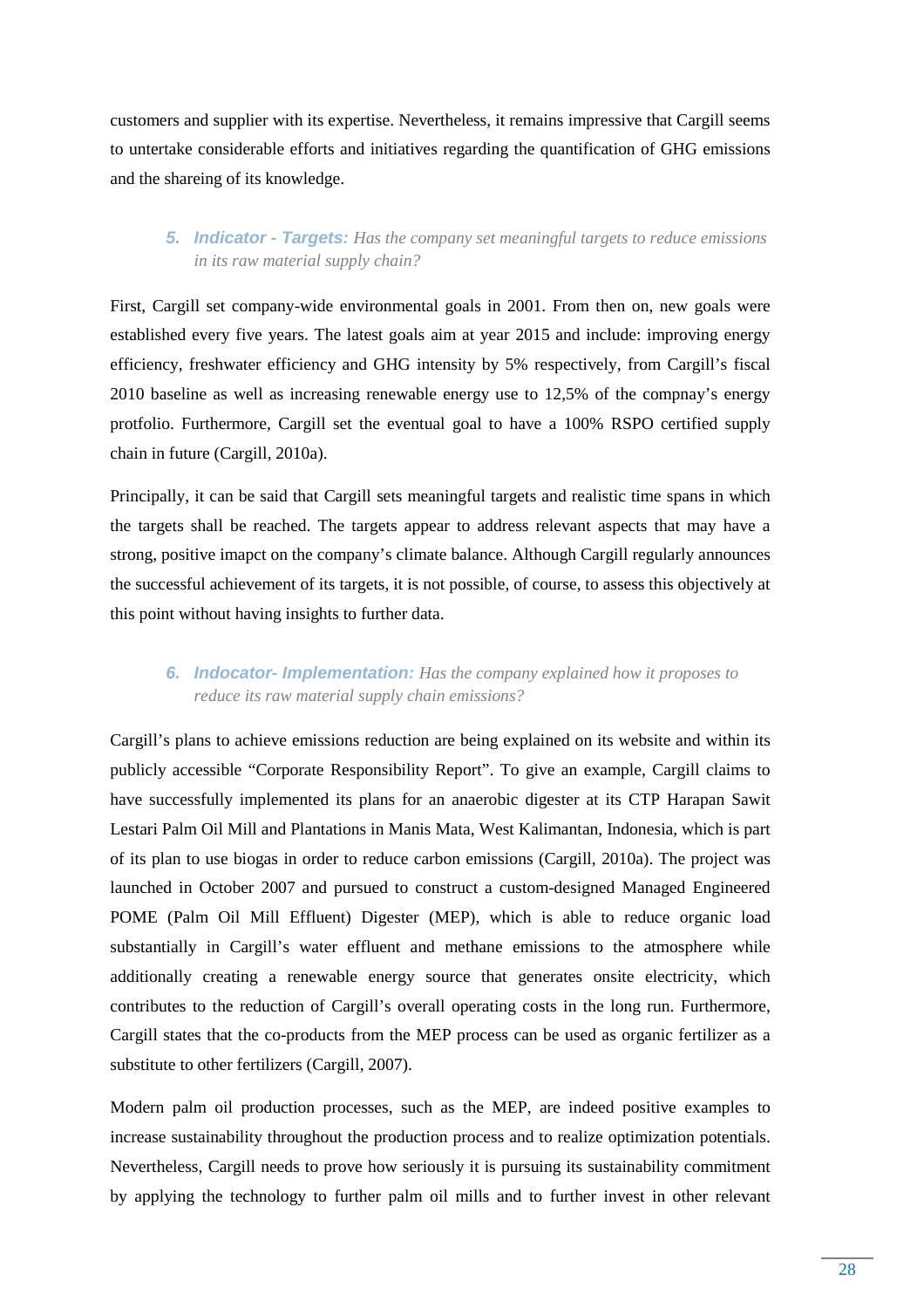optimization potentials. However, that Cargill has already implemented the application of such a modern technology at two of its locations is definitely a positive start.

## **7. Indicator - Leadership and Performance:** *Has the company played a leadership role in reducing emissions associated with the palm oil sector?*

Cargill became a RSPO member in 2004 and from then on strongly supported the process of the development of RSPO principles and criteria (P&C) (Cargill belonged to one of the 15 plantation owners that volunteered to pilot the P&C prior to their finalizations). Cargill has made relevant progress in preparing its plantations to meet RSPO standards. In addition, the smallholders at the PT Hindoli plantation became the first smallholder scheme in the world to receive a certificate under the RSPO's Smallholder Principles & Criteria. Throughout the sector and beyond, Cargill presents itself and is regarded as a standard developer and standard setter: Today the company announces proudly that it committed not to plant on HCVF areas and to develop only new plantations on degraded land, i.e. not on deep peat lands or highly biodiverse lands, and that it enforced a `no-burn´ policy, even before the establishment of the RSPO criteria (Cargill, 2010a). Besides, Cargill states that it continuously encourages its third party suppliers to become RSPO members and to attain certification. Also the construction of the MEP Digester represented an effort that went beyond legal requirements and set a standard for the palm oil industry (Cargill, 2007).

Regarding this indicator it has to be outlined that most information originate from the company's website, which does not necessarily mean that they are overly exaggerated or false. Basically, it seems as if Cargill is widely respected within the palm oil sector and beyond and it also enjoys the support of several respected NGOs like the WWF.

Taking the considerations of this analysis into account it can be concluded that Cargill represents indeed an important role model within the palm oil sector. However, in the end, it is difficult to make a clear judgement to what extent Cargill's efforts regarding the realization of a sustainable palm oil production are meant seriously or are rather and mainly resulting from strategic considerations (e.g. Greenwashing). In this regard, the problem is that most sources or actors being concerned with the issue of realizing sustainable palm oil are, of course, also pursuing their own interests: Accordingly, Cargill's investments in green and social projects and in strategic partnerships within and outside the sector also serve to upgrade its image, while environmental organizations may critizise current efforts regarding the certification of sustainable palm oil also in order to stay within the discussion.

Finally, whether it is due to Cargill's influence, commitment, or reputation, it can be concluded that it is an important partner for non-governmental and governmental organizations and also an important promoter of sustainable palm oil in Indonesia and Europe.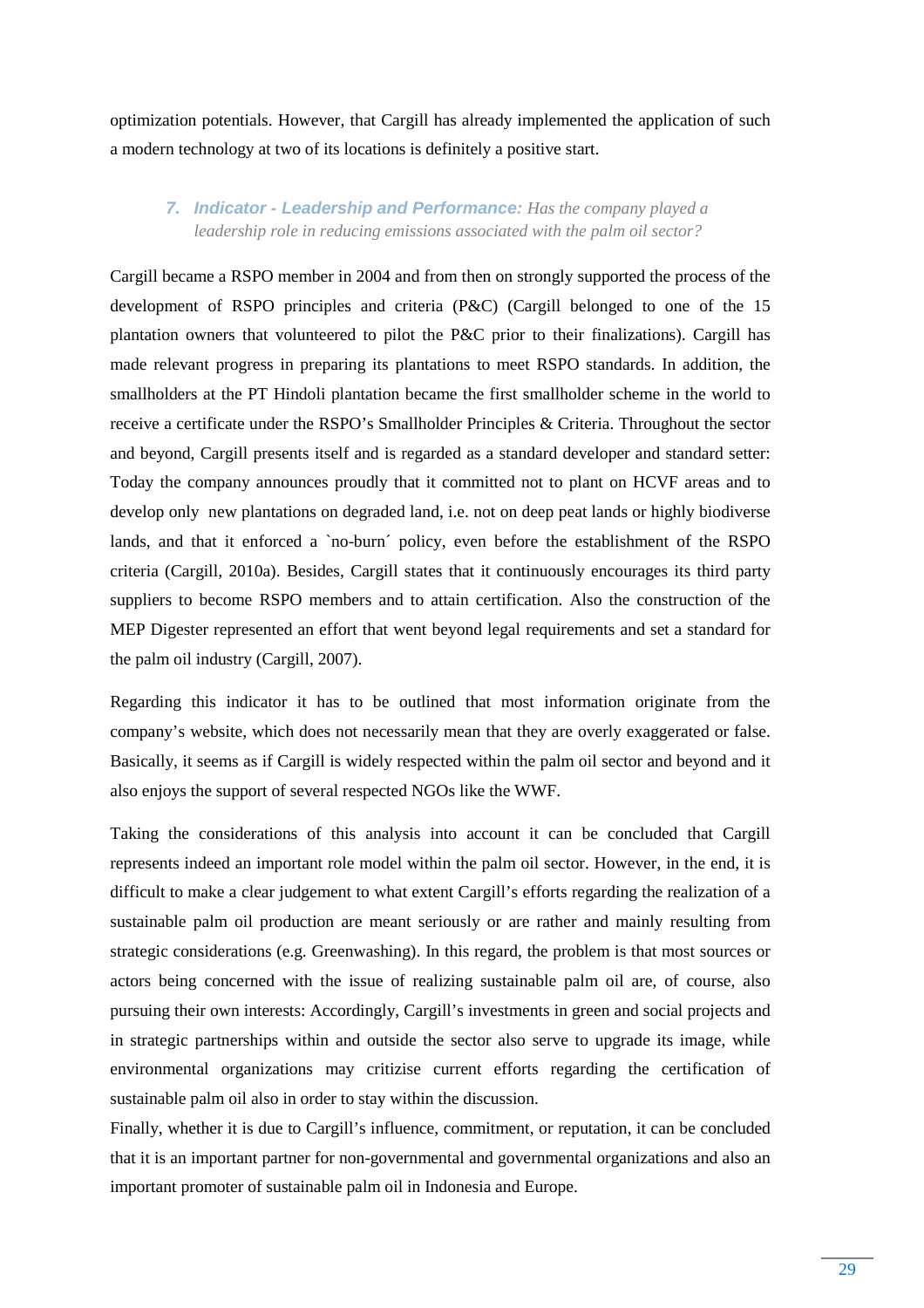#### **3.5 Social and Ecological Implications**

The excessive access to areas for the cultivation of palm oil can have considerate opposing effects on land and water resources and biodiversity in Indonesia. Furthermore, the targeted reduction of GHG emissions by the EU through the use of palm oil for bioenergy might be negative depending of where and how the palm oil is being produced. However, the fact that almost half of the Indonesian population is directly or indirectly dependent on the preservation of natural habitats, deforestation and pollution associated with the palm oil production does not only threaten the functioning of ecological systems and biodiversity but also the livelihood of the people (Dera, 2009). Often this process is dominated by conflicts between palm oil companies and local communities that, in a considerable number of cases, are being "solved" violently (Marti,  $2008)^{23}$ . As soon as a plantation is being established by a company, the former small farmers become contract farmers, thereby entering into a relationship of dependence (Schott, 2008). Besides, not only local communities are affected by the palm oil expansion, but also indigenous people that are displaced from their used lands, being deprived of their traditional existence. In addition to these social conflicts, the expansion of oil palm plantations can lead to significant social imbalances, if the additional demand for palm oil for use as bioenergy causes the prices for Indonesian staple food to increase. In this respect, it is problematic that the palm oil consumption in import countries is easily substitutable and can be reduced in case of price increases, while in Indonesia palm oil represents an essential good, whose consumption is not flexible. Consequently, the situation can get precarious for those households that are living on or below the poverty line (Dera, 2009). Meanwhile, a *Worldbank* study that examined the relationship between the use of biofuels and food prices concluded that worldwide food prices had increased by 130% between 2002 and 2008. Almost 75% of these price rises for food could directly or indirectly be attributed to the massive use of agricultural products and areas for the production of biofuels (Mitchell, 2008).

Although these social implications of the increased demand for palm oil for the use of bioenergy are highly critical, the RED and its sustainability criteria focus in the first instance on the environmental dimension that is being affected by the biofuels demand:

In order to make a significant contribution to GHG emission savings from the use of biofuels it is essential that the production of biomass does not cause land-use change. In Indonesian practice, however, the palm oil production often involves two types of land-use changes: direct (DLUC) and indirect land-use changes (ILUC). On the one hand, palm oil may be produced on

 $23$  Conflicts around palm oil production can be classified as (1) rights-based conflicts between oil palm beneficiaries and the company that controls the land, (2) class-based conflicts between elites who received privileges from the company and those who were deprived of lands and livelihoods, and (3) a mixture of both types. Moreover, the conflicts may be due to external factors, such as market price fluctuations of crude palm oil. Depending on the type of conflict, the degree of governmental involvement (e.g. police, courts, military), as well as the degree of fair mediation, the conflict intensity may range from blockades of the plantation, over demonstrations at the company office, to the use of force. In some cases, where justice could not be established, the anger of the community can manifest also in ethical conflicts without clear causal relations (Sirait, 2009).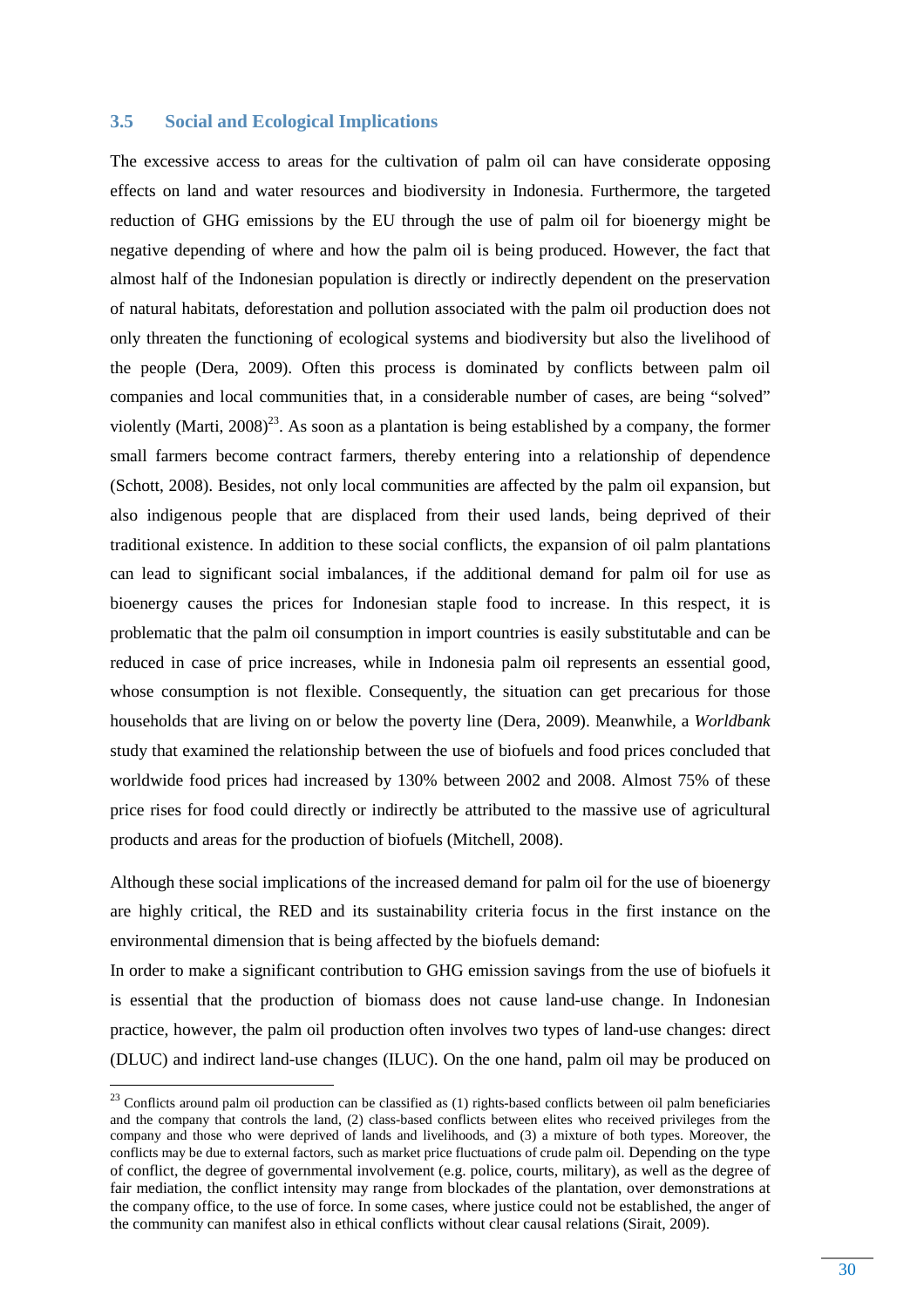land *directly* converted from another status to agricultural land. On the other hand, there may be ILUC that occurs "if a different use such as food or feed cultivation that previously prevailed on areas designed for biomass cultivation […] is displaced by it" (Fritsche et al., 2009, p.7). Since the demand for food and feed is still there, their production is relocated to other areas. These areas may have a high carbon stock (e.g. forests, moors) which is reduced if used for the cultivation of food or feed. As a consequence, the resulting carbon emissions are indirectly caused by palm oil cultivation and therefore must be allocated to it. Depending where and how the displacement will occur, the amount of possible emissions may be considerable (Fritsche et al., 2009). With regard to the global market, the extra biofuel demand that may lead *indirectly* to land-use change, manifests itself through a change in demand for agricultural commodities and their substitutes. The change of price may provide an incentive to change behavior towards an increased use of land, which in most cases implies land-use change. With regard to the local dimension in Indonesia, the limited availability of low-carbon stock land and a lack of stringent protection of forests and carbon rich areas are the central drivers of land-use change (EU Commission, 2010).

Interestingly, the authors of the IPRI study "Global Trade and Environmental Impact Study of the EU Biofuels Mandate" (2010) concluded that indirect land-use change (ILUC) "does indeed have an important effect on the environmental sustainability of biofuels". Although they do not see the environmental viability of biofuels threatened by the current "small" EU 2020 mandate, they admit that if the mandated quantities turned out to be higher in fact, "[…] there is a real risk that ILUC could undermine the environmental viability of biofuels". In contrast to this understanding, the RED's overall calculation of GHG emissions includes the carbon emissions that are being released from DLUC, while it does not take into account the emissions released from ILUC. This is partly due to the reason that a concrete methodology that accounts for these indirectly caused GHG emissions is not yet available or ready for use within the scope of the RED  $^{24}$ . The major problem associated with accounting GHG emissions from ILUC is that it requires projecting impacts into the future, which is inherently uncertain and that the estimated land-use change can never be validated since it is a phenomenon that is impossible to directly observe or measure (EU Commission, 2010). Similarly, a key message of the IPRI study was that ILUC caused by biofuels would be impossible to prove on the basis of current research since the extent and geographic location of ILUC could not be assigned exactly in quantitative terms. Moreover, in practice there was an additional bundle of effects (e.g. the increasing demand for food and feed products, changed productivities, changed weather conditions, and the degree of governmental regulation regarding land-use change) that influenced the issue of ILUC. These methodological limitations are particularly problematic with regard to the

<sup>&</sup>lt;sup>24</sup> Only the U.S. has already had experience in conducting life cycle assessments on different types of biofuels, which also include indirect land-use change distinguishing between national and international land-use changes (EU Commission, 2010).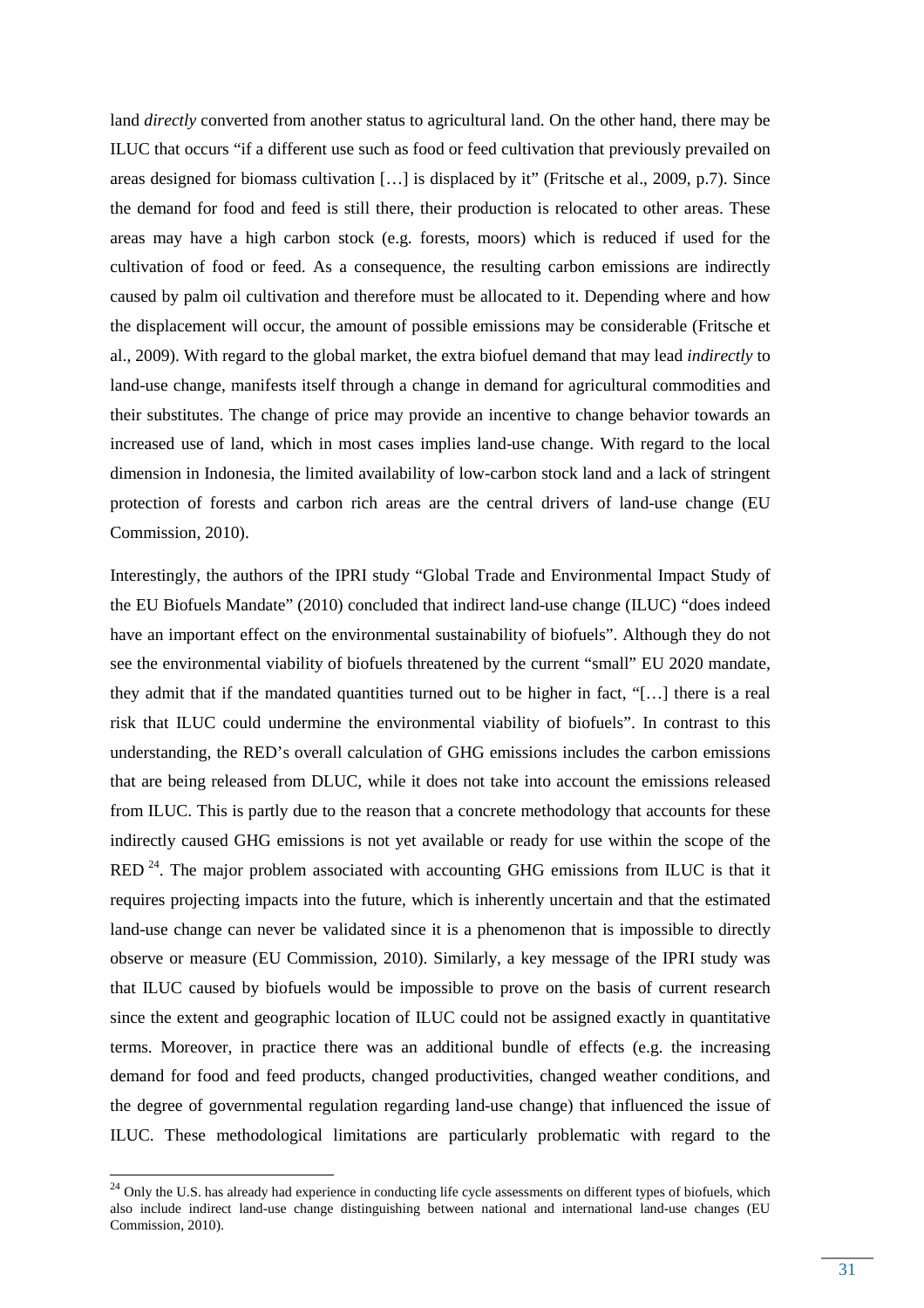Indonesian context since there the risk of ILUC is especially high due to a lack of rights of property and use for land.

Against this background Searchinger et al. (2008) justifiably raise the point that as "emissions from land-use change are likely to occur indirectly, proposed environmental criteria that focus only on direct land-use change would have little effect" (p. 1240). Besides, Fritsche et al. (2009) claim that up to now there were no efficient rules in place concerning ILUC effects or the consequences for food security. Also the implemented certification systems – particularly the mandatory ones – had not yet been able to provide sufficient guidance concerning the broader environmental and social impacts since this would result in trade law problems.

In order to mitigate the problem and conflict potential of competitions for land-use, the EU's RED as well as the RSPO's criteria demand to shift the palm oil plantation expansion towards unused degraded areas since it is widely assumed that cultivating palm oil on such fallow lands are both ecologically sustainable and economically reasonable. In support of this assumption, Patowski et al. (2007) emphasize in their report that only the development of new plantations on tropical fallow land might principally be able to create GHG emission savings compared to fossil fuels. At the same time, however, it must not be ignored that these areas may also be of high ecological value, may require sizeable inputs of nutrients and water to make production economically viable, and may carry the opportunity costs of future carbon sequestration (Robertson, 2008). In view of the Indonesian context, European policy-makers as well as RSPO members usually forget to value the term "unused land" within the local context and confuse it with the notion of a "left, uncultivated farm land" (Gaia Foundation et al, 2008). Accordingly, what governments and companies term as "unused land" are in most cases areas that are used by small farmers, herdsmen, and local communities for food cultivation, income maintenance, grazing, and traditional medicine. Usually these people have no official right of use for these lands. Considering additionally the definition of the Indonesian government for unused land, the situation becomes even more complex: the government in Jakarta distinguishes between (1) *critical land* that has been degraded in the course of intensive agricultural cultivation, (2) *marginal land* that is said to be unproductive and that is possessing a high acidity (also swamps, peat, wet, and dry lands fall under this category), and (3) *sleeping land* to which belong all uncultivated areas that are at the same time of high importance to indigenous people (Food and Agriculture Organization of the United Nations [FAO], 2002).Taking these opposing notions of unused land and the wide range of informal land-uses by local communities and indigenous people into account, it seems that much less "unused land" is available than it has been contemplated by the EU.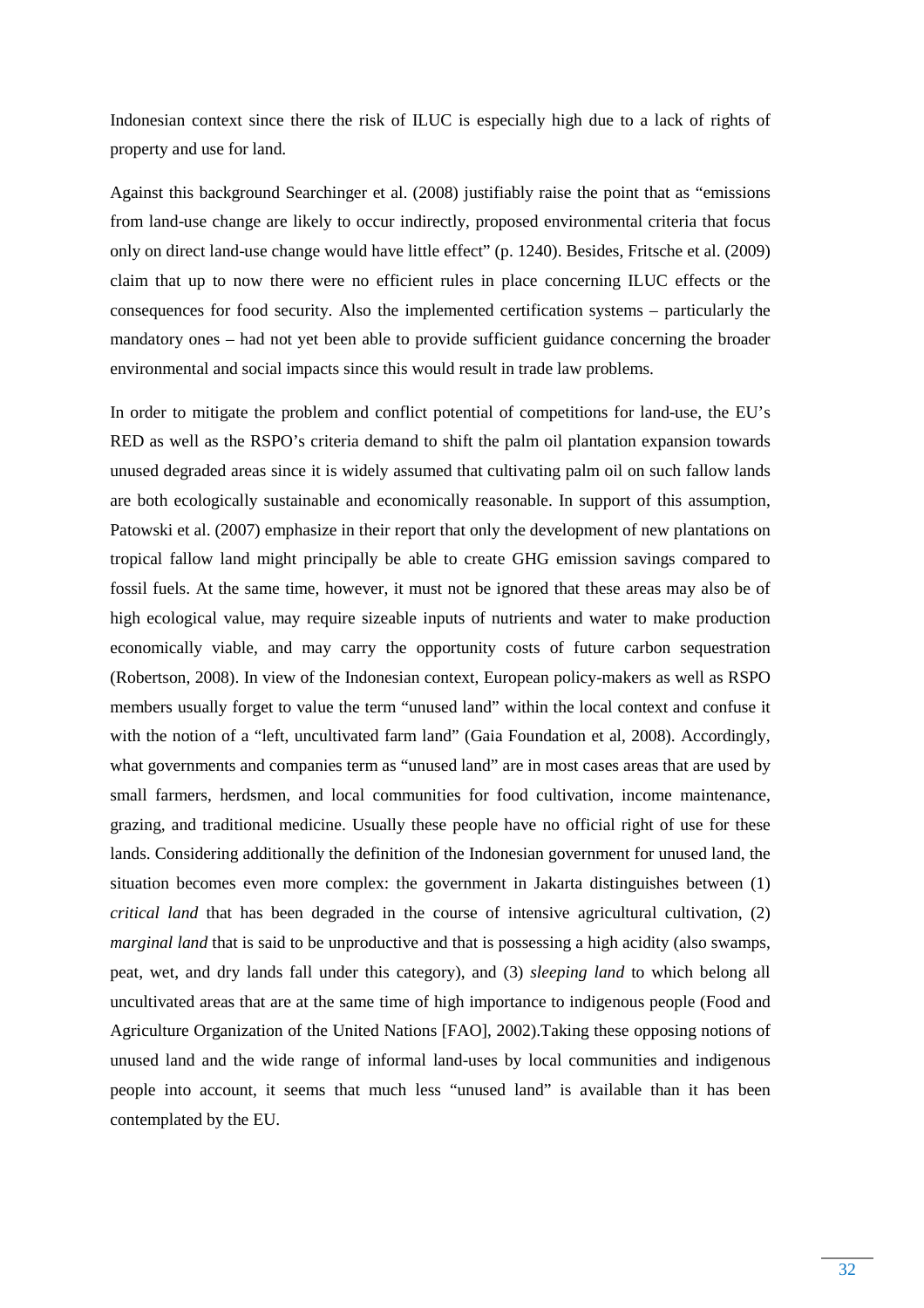This chapter contains a SWOT-analysis of the RED and the sustainability criteria. Firstly, the analysis elaborates on the *strengths* and *weaknesses* that have an *internal origin* focusing on the positive and negative aspects that are inherent to the research object, i.e. the RED and its criteria. Secondly, the analysis concentrates on the *opportunities* and *threats* that can be derived from the descriptive analysis (Chapter 3) regarding the specific Indonesian context, which are therefore of an *external origin*. During the whole analysis it is important to keep in mind the overarching objective or desired status to which the S, W, O and T are relating to in either a contributive or destructive way. This desired status is:

*The RED and its sustainability criteria are an effective means to alleviate climate change, particularly in view of the case of Indonesian palm oil.* 

#### **4.1 Strengths**

| <b>Strengths</b> , which are <b>helpful</b> to achieving the desired status |  |
|-----------------------------------------------------------------------------|--|
| (1) Operationalizing Sustainability                                         |  |
| (2) Broad, Open Stakeholder- & Evaluation Process                           |  |
| (3) Solid & providing Incentives                                            |  |
| (4) Detailed, Conservative & Practicable                                    |  |
|                                                                             |  |

Probably the most relevant *strength* of the RED is that it sets an important and unprecedented standard by implementing concrete environmental sustainability must-criteria that enable the operationalization of a relatively strong sustainability concept. The environmental sustainability criteria of Article 17(2) to (5) give a concrete definition of sustainably produced biomass for bioenergy and set a strict minimum threshold for GHG emission savings that is based on a detailed and encompassing methodology. In doing so, the sustainability criteria represent a powerful instrument that has a far-reaching influence on the whole supply chain of a biomass product for bioenergy use and the respective economic actors.

A second, very important s*trength* is the fact that the RED is the product of a relatively broad and open stakeholder- and evaluation process. It has emerged from a learning process, in which actors of different backgrounds – research institutions, economic operators and EU Member States' initiatives – have been involved. As a result, the RED enjoys a broad support on the local, national, international and even the global level. A further, significant s*trength* of the RED is its "openness" and expandability regarding other voluntary sustainability schemes or private sector initiatives such as the RSPO. Accordingly, Article 18(4) prepares a basis for this in mentioning that "The Commission may decide that voluntary national or international schemes to measure greenhouse gas emission saving contain accurate data for the purpose of Article 17(2)" (Directive 2009/28/EC). Moreover, the RED requests in Article 18(4) the Community "to conclude bilateral or multilateral agreements with third countries [such as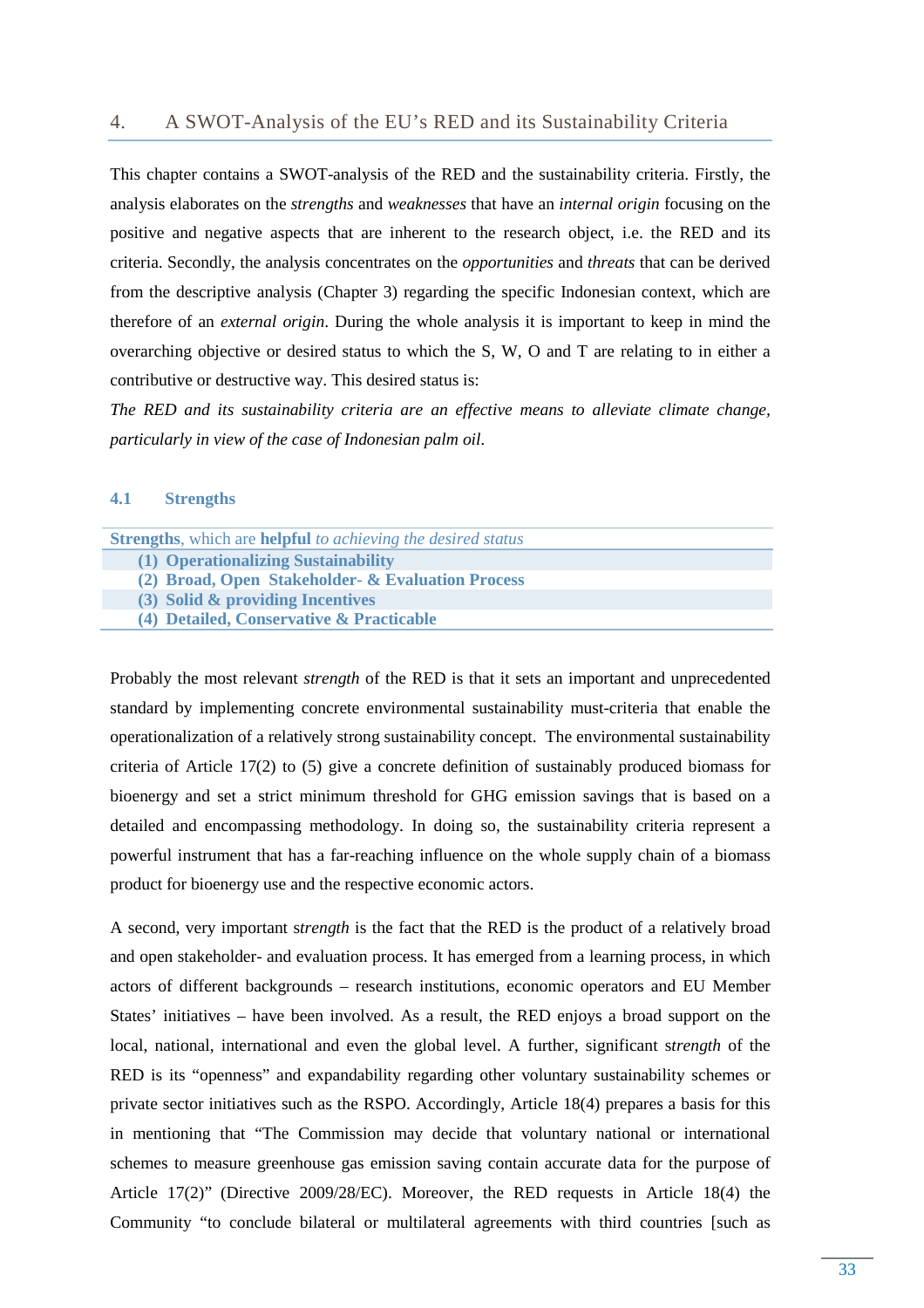Indonesia] containing provisions on sustainability criteria" that correspond to the directive (comp. ibid.). Besides, the RED contains a strong evaluative element demanding the Commission and Member States to report for instance on (national) measures taken to respect the criteria, the impact of an increased demand for biofuels on food security and wider development issues in third countries, the respect of land-use rights, air, soil, water, and biodiversity protection, as well as on the impact of ILUC on GHG emissions. This element makes the RED sensitive to aspects that still need development and creates a platform for ongoing evaluation.

A third aspects that is contributive to the above mentioned desired status is that the RED sets solid, mandatory targets, while providing relevant incentives that stimulate their achievement. The 2020-targets are influential because they apply to all Member States and to both domestically and imported biomass products for bioenergy. These products are eligible to subsidies and may be counted towards the target, provided they prove to be sustainable according to the criteria. As a further incentive, the minimum requirement for GHG emission savings is going to be increased incrementally. This incites economic actors to consider optimization potentials and to foster continuous technological progress. Similarly, Annex V provides a bonus that is attributed to the GHG emission saving potential of a biomass product that has been cultivated on "severely degraded" and "heavily contaminated" land. Another example represents the possibility to give more weight to "biofuels produced from waste, residues, non-food cellulosic material, and lingo-cellulosic material" with respect to the 10% target in transport (Article 21 (2)).

A last relevant s*trength* that shall be mentioned here represents the high level of details included in the methodology, its conservative approach, and its practicability. The environmental sustainability criteria are based on a methodology that takes the whole life cycle of a biofuel into account – Annex V contains 22 production pathways that relate to different biofuels. This life cycle assessment even includes the issue of DLUC. Furthermore, the default values provided by Annex V are based on a conservative assessment of a broad set of data, meaning that the default values chosen from this set are more GHG intensive than the average values. This creates the incentives for palm oil producers and suppliers to achieve a better practice. In order to ensure that the sustainability criteria are fulfilled, a sustainability scheme (the ISCC) that is based on a mass balance system has been introduced by the RED. The mass balance system represents an adequate compromise between (cost-) efficiency and practicability on the one hand, and traceability on the other hand<sup>25</sup>. With regard to the ISCC scheme, it can also be positively highlighted that the system provides the companies and audits with transparent and handy tools to assess the GHG emission intensity of their products. Besides, it has the potential

 $25$  For instance, the Commission could have just as well implemented a system (Identity Preservation) that guarantees absolute traceability since sustainable and unsustainable biomass products are processed and traded separately. However, this system would be highly cost-intensive and inefficient in terms of trade considerations (Karotki, 2010).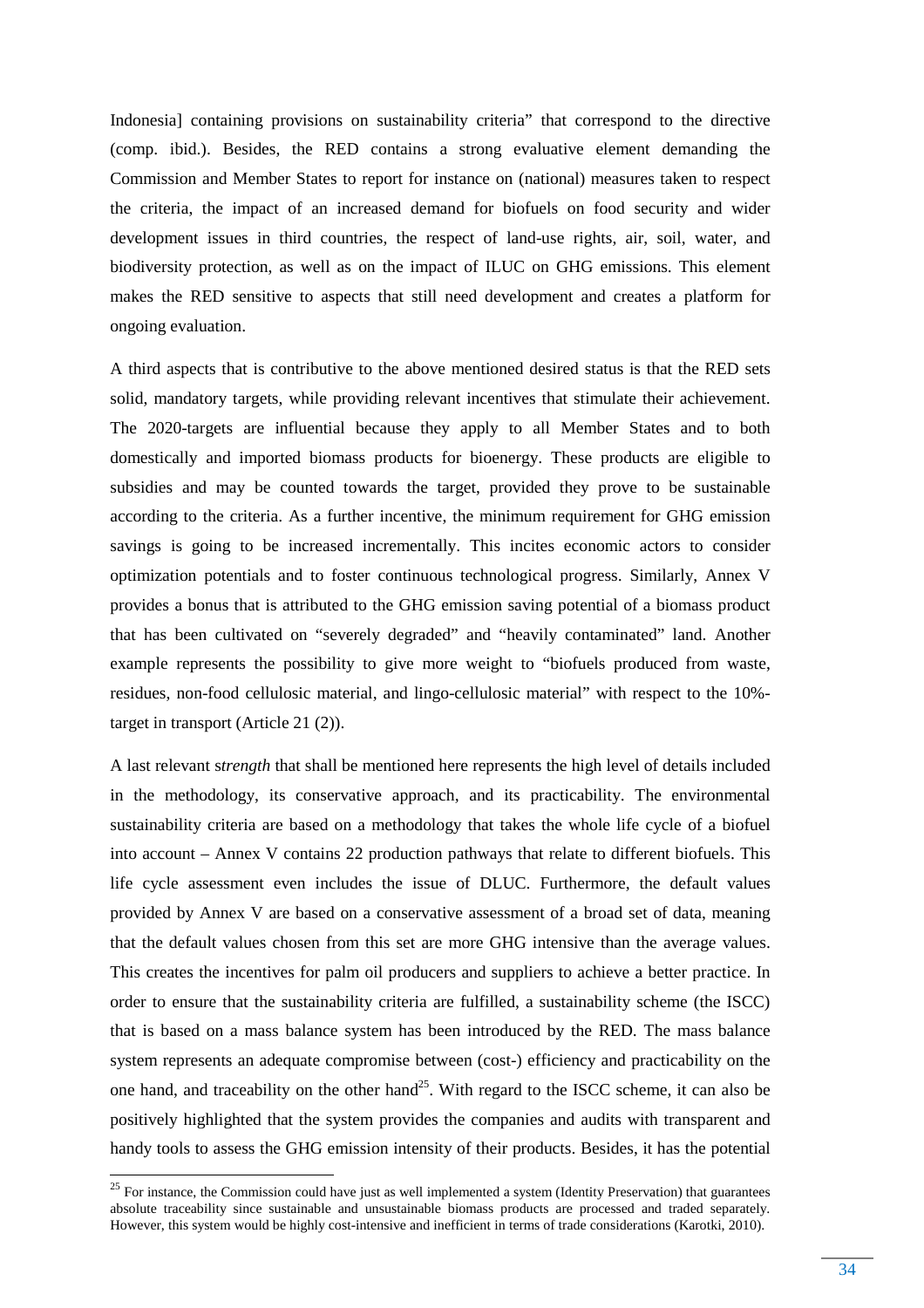to be extended to other areas of application than bioenergy, such as in the food and oleo chemistry sectors (Karotki, 2010).

#### **4.2 Weaknesses**

| <b>Weaknesses,</b> which are <b>harmful</b> to achieving the desired status |
|-----------------------------------------------------------------------------|
| (1) Limited & Insensitive with regard to Local Conditions                   |
| (2) Inconsequent & Blind to the Broader Social Impact                       |
| (3) Scheme with Loopholes                                                   |
| (4) Incoherent & Short-sighted                                              |
| $(5)$ Overambitious & Counterproductive                                     |

A very significant *weakness* of the RED is that its method is strongly limited since it does not consider the broader environmental impacts of biomass cultivation (e.g. ILUC). Furthermore, it is insensitive regarding the impact of the sustainability criteria on third countries such as Indonesia and the various political, economic, and legal conditions prevailing on-site. While the methodology of the RED covers DLUC, it completely fails to include the issue of ILUC within its calculation, although ILUC has a decisive impact on the environmental viability of biofuels and bears the potential to reduce considerably their contribution to the policy objective. In addition to this, ILUC is coupled with negative environmental effects on air, soil and water as well as on biodiversity. However, the current attempts to model ILUC are not yet ready to serve as a legal basis relating to economic operators and their products, but can merely provide contributions to political analyses (Deutsche Biokraftstoffwirtschaft, 2010). A further critical aspect concerns the default values of Annex V, which are in several cases based on insufficient data - sometimes it is impossible to create conservative values since only a single value exists. Next to these methodological *weaknesses*, the RED and its criteria are limited in so far as they do not sufficiently address sustainable agricultural practices for biomass cultivation that have a low negative effect on biodiversity. Up to now, such requirements on agricultural practice have hardly been put into words (Fritsche et al., 2009). Likewise, the RED is unspecific regarding the protection of water, soil, and air, but merely requests research and evaluation on this issue (Article 18 (9) (b)). Furthermore, the analysis of the specific case of Indonesian palm oil (Chapter 3) has shown that the RED fails to consider adequately the impact of its measures on third countries, although its 2020-targets can impossibly be achieved without their contributions. Instead, the RED sets powerful incentives and mandatory targets that in the worst case may lead to environmental load displacement (comp. Section 2.2) resulting in  $CO<sub>2</sub>$ emission savings in Europe, while causing ecological degradation and a negative climate balance in Indonesia. (In this case, the argument of climate neutral biomass would lose its grounds). As a consequence, the sustainability criteria can be said to be falling too short as to take ultimate responsibility, and as being too weak as to prevent illegal operations and deforestation in Indonesia. Similarly, Dera (2009) concluded that the EU's certification system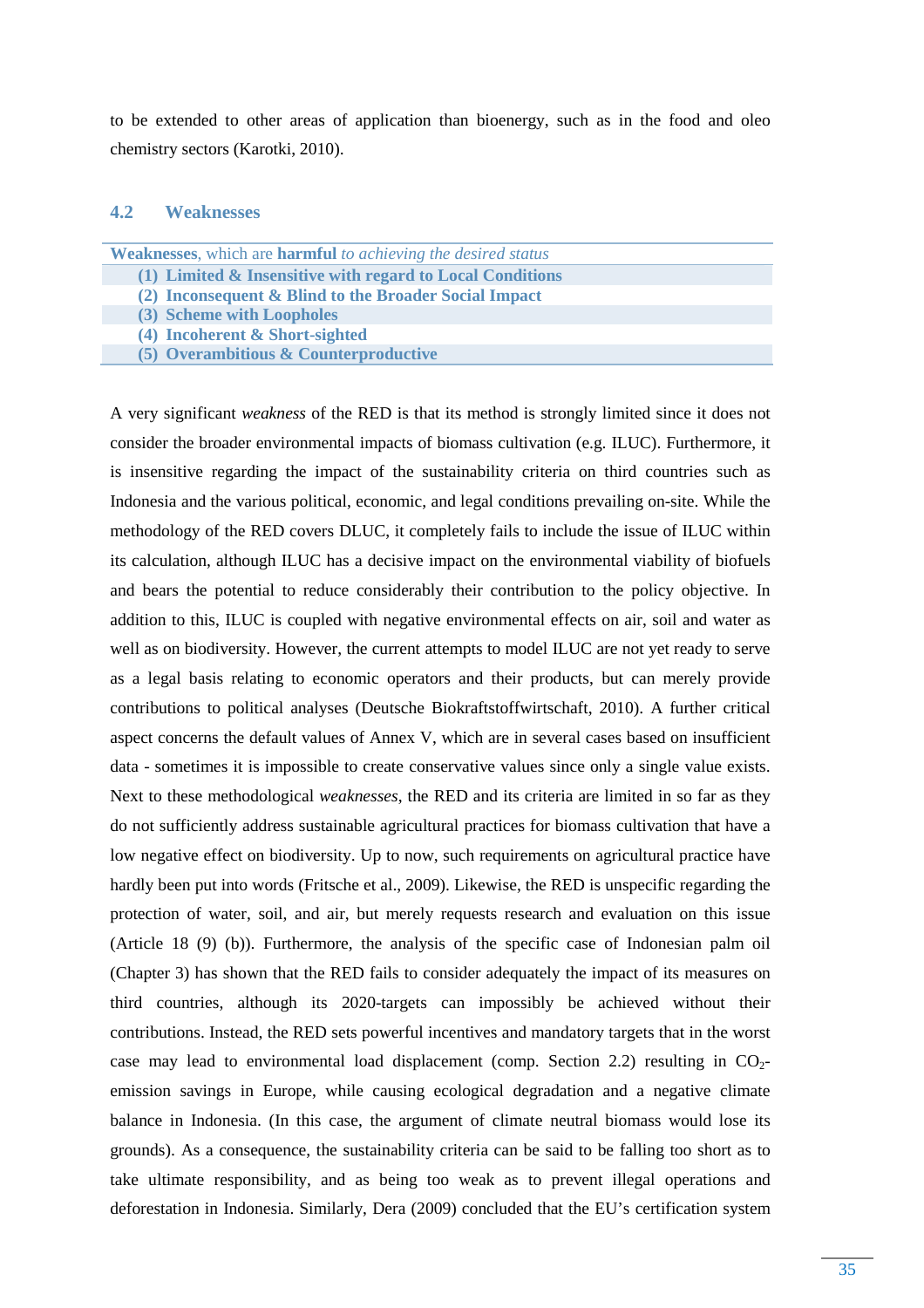would not grasp the issues prevailing in Indonesia since the divergent understandings of sustainability virtually invite frauds. The EU's and Indonesia's understanding are not only opposed on this issue, but also with regard to several others that are significant to the effectiveness of the RED's objective to alleviate climate change: For instance, the RED does not state clearly *how* the plantations for palm oil (or biomass in general) shall be developed in third countries like Indonesia. Up to now the RED has been insensitive and vulnerable with regard to Indonesian practices of granting permissions for plantations (e.g. fast track permits) and classifying degraded land and forest land in general. Also, the Commission's optimistic assumption that degraded land is environmentally viable and economically reasonable, is not acceptable when considering the Indonesian practice, in which unused land is actually used by locals, and degraded land may still be of high biodiverse value or may need high material inputs to be cultivatable at all. In this regard, the Deutsche Bundeskraftstoffwirtschaft (2010) correctly criticizes that most data regarding arable area available worldwide, on which this assumption is based, are mainly based on estimations and insufficient statistics. To conclude, therefore, it is likely that the amount of available degraded land is less than that contemplated by the EU.

A further *weakness* lying at the core of the directive is that the must-criteria concern environmental sustainability only, while the social and economic aspect shall be "guided" by a soft evaluative approach. This ignores that the three different dimensions of sustainability are interrelated and thereby work, depending on the circumstances, either contributive or counterproductive to each other. This lack of solid social criteria is extremely critical since the social impact of the EU's biofuels demand in Indonesia is particularly severe. The RED strategy is blind regarding local communities and indigenous people in Indonesia who are losing their basis for life as a consequence to land-use competition. Moreover, the rapidly growing demand for biofuel feedstocks has contributed to higher food prices, which pose an immediate threat to the food security of poor net buyers in rural and urban areas. However, so far, the RED contains no efficient rules concerning ILUC effects or the consequences for food security (Fritsche et al., 2009). Another, but related aspect concerns the narrow scope of the sustainability criteria. Putting the RED's objective in a broader perspective, it would have been consequent to apply the criteria also to other sectors than bioenergy only, especially considering the fact that the use of biomass in these other sectors is already huge. Of course, the RED strategy and its focus may be seen as a first step. However, as long as the scope of the criteria is not also extended to other utilization paths, unsustainable biomass cultivation for food, feed and oleochemistry goes on without a check.

A third critical *weakness* refers to the certification scheme and mass balance system that puts the criteria into practice. There are several points that support the argument that the scheme can impossibly be absolutely safe to frauds and other manipulations. Firstly, as it has been outlined in Chapter 3, the scheme is helpless regarding corruptive practices in Indonesia. For instance,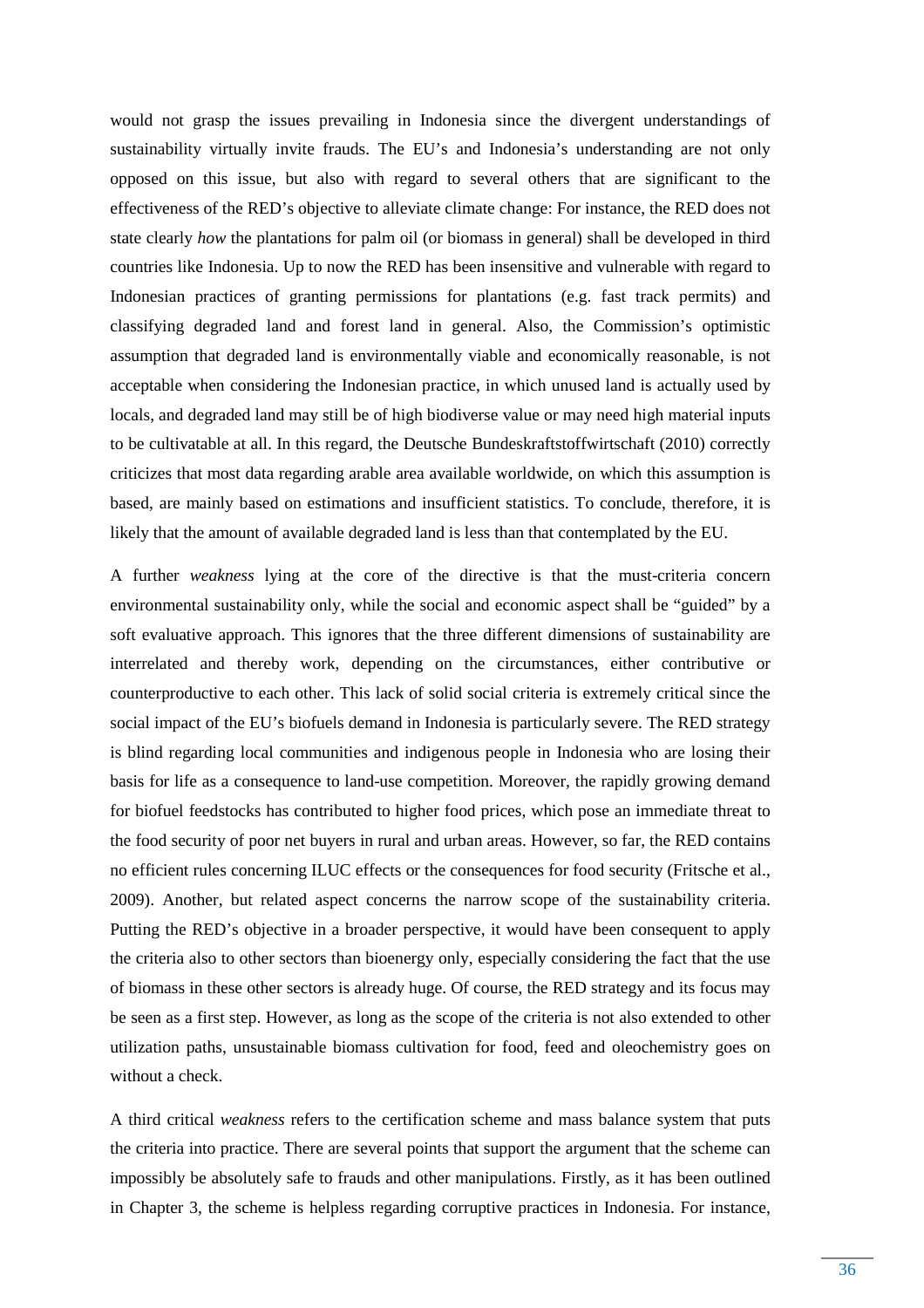the RED contains no requirements for companies to prove their compliance with the respective Indonesian environmental law. Therefore, it is likely, although not easily detectable, that unsustainable palm oil is counted towards the EU targets. Secondly, the high number of different certificates and schemes in place is already confusing consumers, civil society organizations, and companies. Thirdly, although the mass balance system is working efficiently, it is unsatisfactory when it comes to the direct traceability of a given biomass product and its origin since sustainable and unsustainable products are being mixed. Lastly, it is critical that Annex V of the RED contains conversion factors that can be easily manipulated: Due to the reason that the conversion factors that are used for the calculation of GHG emissions are not fixed, but are in fact available extensively in scientific literature, economic actors may chose those values that are most complimentary to the GHG balance of their biofuel, possibly without having actually achieved GHG emission savings along the supply chain. This grey zone of undefined conversion factors makes it impossible for audits to examine the true GHG emission intensity of a given biofuel  $^{26}$  (Biograce, 2010).

A fourth central *weakness* that needs to be mentioned refers to the incoherence of the RED's policy objectives and its shortsightedness regarding the embedment of the promotion of bioenergy into the broader framework of sustainable energy policy. As it has been outlined in Section 2.3, the RED strategy pursues different policy goals and interests at the same time (climate change alleviation, energy safety, agricultural policy interests), which are not reconcilable which each other in every respect. In this regard, Searchinger et al. (2008) and Dera (2009) justifiably conclude that the limited scope of quantitative criteria and the general lack of social must-criteria reflect that the EU is equally aiming to increase energy safety as well as to achieve the goal of climate alleviation. This illustrates the conflict between sustainability and energy safety concerning the promotion of biofuels or the general conflict between the EU's environmental and energy policy. Furthermore, the RED avoids addressing the question which non-renewable energies shall be replaced by bioenergy. Moreover, the strategy is unspecific in terms of how biofuel development is being integrated into a wider framework of alternative energies consumption, encompassing energy conservation, and transport policy considerations. This shortsightedness ignores the fact that biofuels are likely to replace only a small share of global energy supplies and cannot alone eliminate dependency on fossil fuels (FAO, 2008).

To complete the analysis of the RED's *weaknesses,* referral has to be made to the RED's overambitious targets and incentives that may also work counterproductively to the policy objective of climate alleviation. Policy interventions, such as subsidies and mandated blending of biofuels with fossil fuels, are driving the rush on biofuels. These measures by the EU (but also by the Indonesian government) have already demonstrated to have high environmental,

 $^{26}$  It has to be noted that there is currently an initiative under way (since 2009) that tries to summarize fix conversion factors on a list that shall be published and mentioned within national legislation (Biograce, 2010).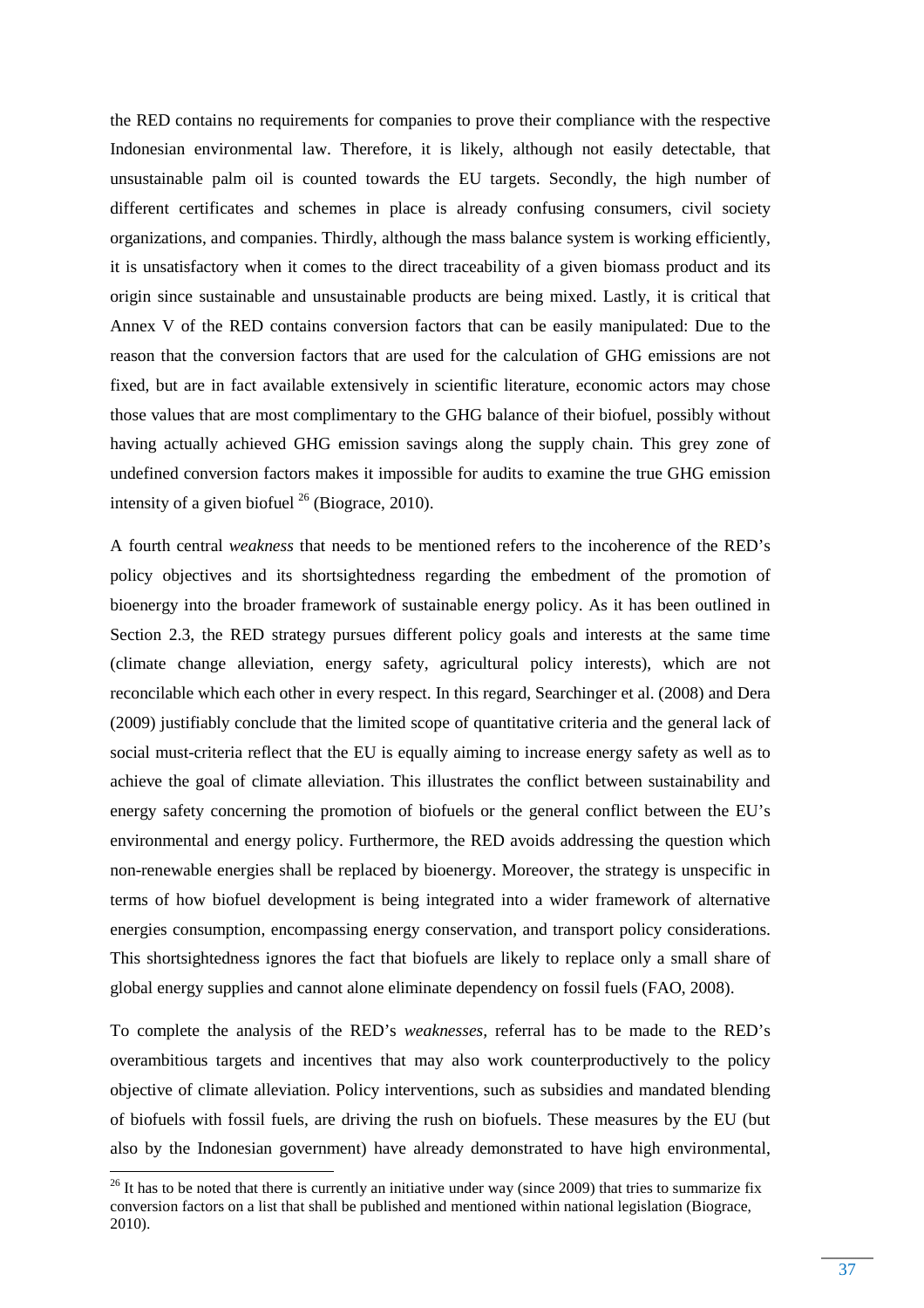social and economic costs. The RED's ambitious mandatory targets and subsidies promote the rapid expansion of biofuel production and LUC that is likely to increase GHG emissions instead of reducing them. At the same time, the criteria and the related certification scheme unilaterally impose a burden that often discriminate against developing countries' producers, especially small farmers, without providing them with capacity-building, and technological and financial support.

#### **4.3 Opportunities**

| <b>Opportunities</b> , which are <b>helpful</b> to achieving the desired status |
|---------------------------------------------------------------------------------|
| (1) Good "Indonesian" Governance                                                |
| (2) A Strong RSPO                                                               |
| (3) Bottom-Up Process                                                           |
| (4) A Demanding Public                                                          |
| (5) Scientific Progress                                                         |

Against the background of the *internal analysis* of the RED, the most important, but at the same time rather unlikely *opportunity* that would be helpful to achieving the *desired status* is Good "Indonesian" Governance. The strategy, pursued by the RED, could much more easily be implemented if the Indonesian government would take its climate policy objectives more seriously and if it would enforce its environmental laws with the support of other ministries and governments at "lower" political levels. Moreover, it would be more effective if the Indonesian government undertook successful measures to keep the palm oil industry, district governments and local legal authorities in check.

A second, *opportunity* would be, if the RSPO developed into a strong and democratic organization that enjoys broad support. This would imply that the roundtable should improve its internal structure towards a more balanced arrangement of votes and members. In addition, the RSPO's P&C needs to become fully compatible with the RED, especially the GHG-emissioncriterion. As a result, the RSPO would represent a supportive and supplemental element to EU bioenergy policy that promotes sustainable palm oil in Indonesia. Thereby, it could balance the RED's *weakness* regarding a lack of concrete social criteria and could push the standard setting process forward by stimulating a learning process and innovations.

A further, conducive *opportunity* would be the development of a dynamic bottom-up process by economic actors from the palm oil sector. Some palm oil producers or suppliers could develop into role models and standard setters, paving the way for sustainable palm oil practices in Indonesia and Europe: They should take their commitments seriously and partner up with NGOs, governments and small farmers. Besides, they should conduct their own research on yield and production optimization. In doing so, this "sector and actor specific form of governance" would develop into an important counterbalance regarding the weak contribution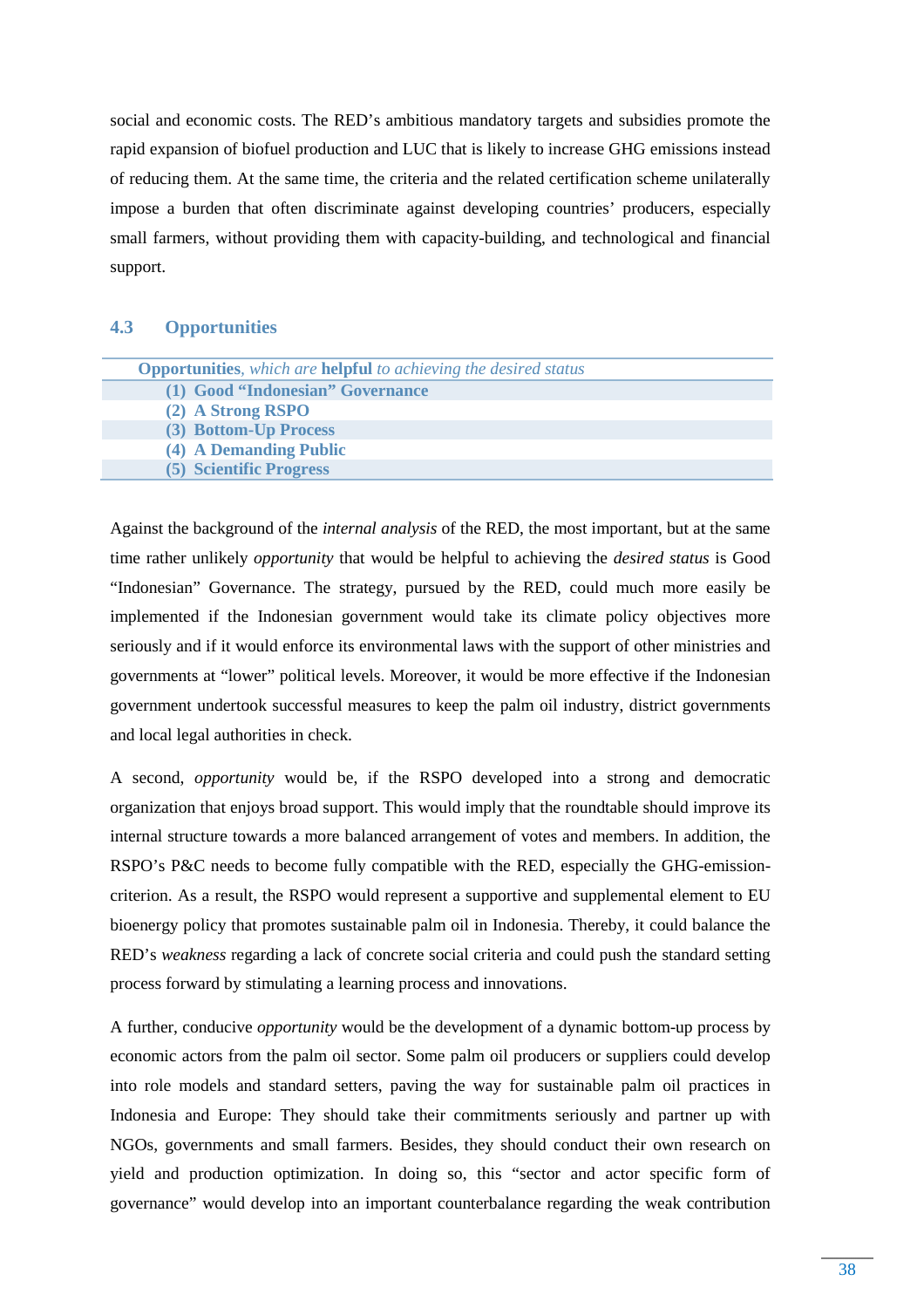and guidance by the Indonesian government (Dera, 2009). This bottom-up process by economic actors is particularly important having in mind the huge responsibility of palm oil companies for causing environmental issues. However, their contribution to the realization of sustainable palm oil should and could never become more than supplemental to governmental measures, but not compensating.

Next to economic actors of the palm oil industry, concerned consumers and civil society organizations, that make constructive and fact-based contributions, represent a further important *opportunity* for the RED to realize its core objective. Only if European citizens continue to demand true sustainable palm oil and if they are concerned about the various issues relating to the supply chain of palm oil, the European Commission will have a policy window for action. If European consumers asked for more information regarding the certification scheme and also demanded an extension of sustainability standards to other sectors that use and process palm oil, the Commission and the Member States would gain an important support and motivation to foster improvements and an extension of sustainability criteria to other areas. This process would be supported, if NGOs made valuable contributions to uncover unsustainable and corruptive practices. Besides, in view of the development that competition for land-use is going to increase and that arable land is limited, it would be conducive if European citizens developed more sustainable consumer patterns.

Last but not least, a crucial *opportunity* represents scientific progress and innovation. It would be helpful for the RED to achieve its goals, if research was able to realize the optimization of biomass production and the possibility to cultivate successfully degraded land in order to alleviate the issue of LUC. Furthermore, researchers could become capable of presenting recommendations for more sustainable agricultural practices in order to eliminate the environmental impacts of biomass production. Considering the issue that biofuels production is currently not economically viable without subsidies, such technological innovations could lower the costs of agricultural production and biofuel processing (FAO, 2008). Likewise, ambitious research on "second- and third-generation biofuels"  $27$  bears the potential to enhance significantly the future role of bioenergy. Next to these scientific *opportunities* it would be helpful, if think-tanks might became able to present a robust methodology to calculate GHGemissions from ILUC.

 $27$  Second generation biofuels are produced from ligno-cellulosic materials (e.g. switchgrass or wood chips). Third generation-biofuels usually represent fuels from algae. There are other technologies claiming to have a fourth generation status – often only to better sell the products. Generally, all higher generation fuels are supposed to be free of the common disadvantages of "lower"-generation biofuels and are supposed to provide greater supplies and to reduce climate-changing greenhouse gases (Van Gerpen, 2010)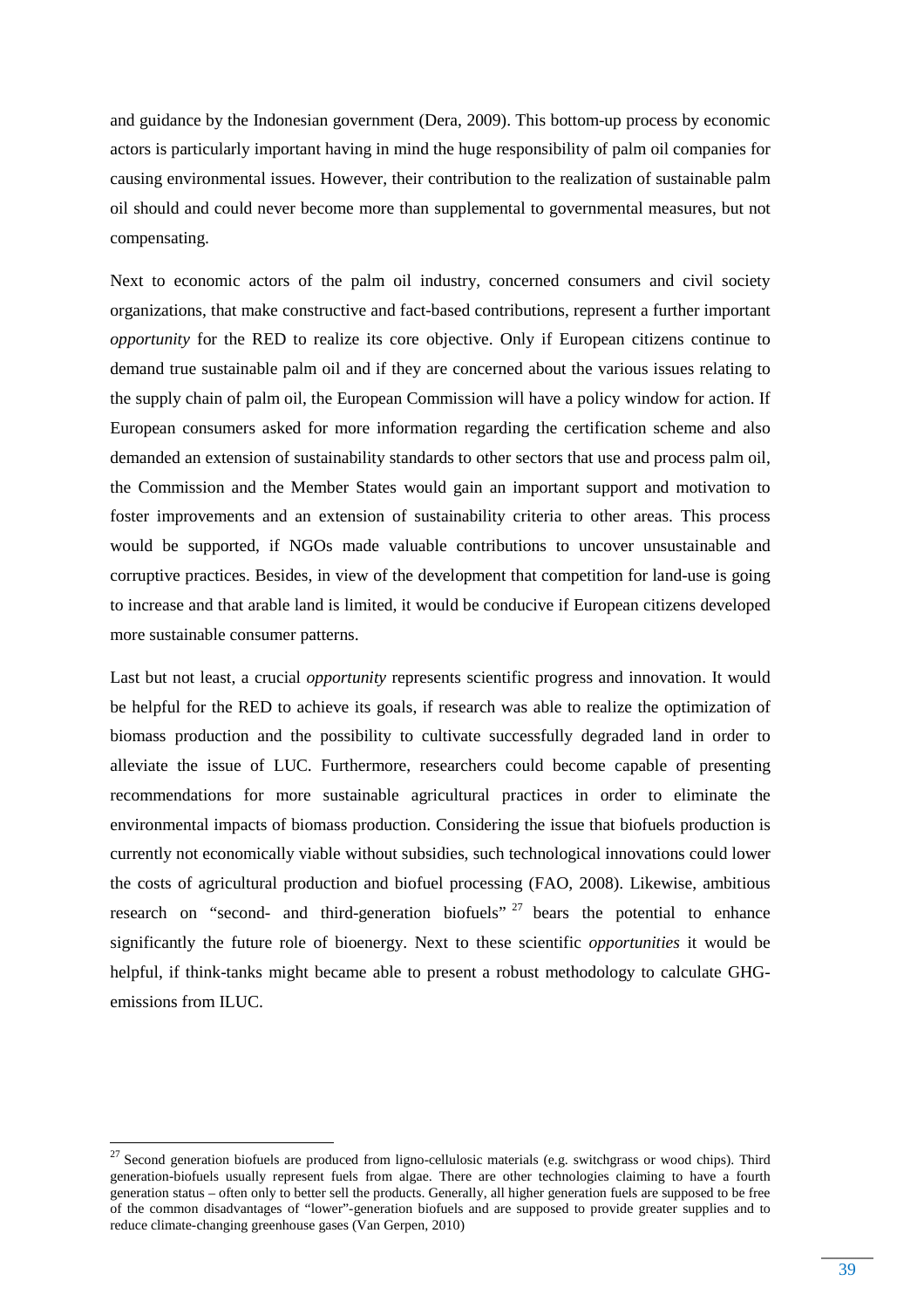#### **4.4 Threats**

| <b>Threats,</b> which are <b>harmful</b> to achieving the desired status |  |
|--------------------------------------------------------------------------|--|
| (1) Bad "Indonesian" Governance                                          |  |
| (2) A Weak RSPO                                                          |  |
| (3) ILUC & Complexity                                                    |  |
| (4) "Business As Usual"                                                  |  |
| (5) Incredibility                                                        |  |
| (6) World Market Demand for Palm Oil                                     |  |
| (7) WTO Non-Compliance                                                   |  |
|                                                                          |  |

Due to the same reason why Good "Indonesian" Governance would pose a great *opportunity*  Bad "Indonesian" Governance is the strongest external *threat* to the achievement of the RED core objective. With regard to today's situation in Indonesia, its national government seems to be incapable or not willing to combat corruption within the palm oil sector and in political and legal institutions. Currently, this problem is even being worsened due to the ongoing decentralization process in Indonesia. As Chapter 3 has outlined, the Indonesian government is too weak to enforce national environmental laws and to implement a stringent and coherent climate policy. Since the state itself is engaged in the palm oil business, it is trapped by a problem solving bias. Still, as long as the state does not prevent the flourishing of corruptive structures, single European or private stakeholder efforts remain too weak to be able to make a real difference. Therefore, it may be concluded that the question whether tropical forests will be preserved in future or not, is less likely to be decided by a European certification scheme but rather by the political will of the Indonesian government. Similarly, the success of the RED strategy will be determined by the priorities of policy objectives chosen by the Indonesian government. In this respect, the different understanding of sustainability ("berkelanjutan") in Indonesia and the prioritization of fast before sustainable growth are likely to complicate the implementation of the RED strategy. In view of the lucrative and ever-growing palm oil sector in Indonesia that offers employment, energy supply and huge export gains, it is also clear that the government will continue to pursue its ambitious plantation expansion policy and to go on setting market incentives. Against this background, is it obvious that the position of climate policy among the other overall Indonesian policy goals is not very strong. This is at least proven by various counterproductive activities on different governmental levels and ministries. Furthermore, structural issues such as Article 33 of the Indonesian constitution additionally facilitate the excessive expansion of the palm oil sector and plantations.

Just as the RSPO may develop into a great *opportunity* to the RED strategy, it may develop into a *threat*, too. If the RSPO is incapable of balancing the dominance of economic actors regarding votes and membership, and is failing to involve social and environmental organizations and small farmers, the directive will lack important supporters. Furthermore, the RSPO might turn out to be trapped by the dominance of leading economic actors, merely paving the way for the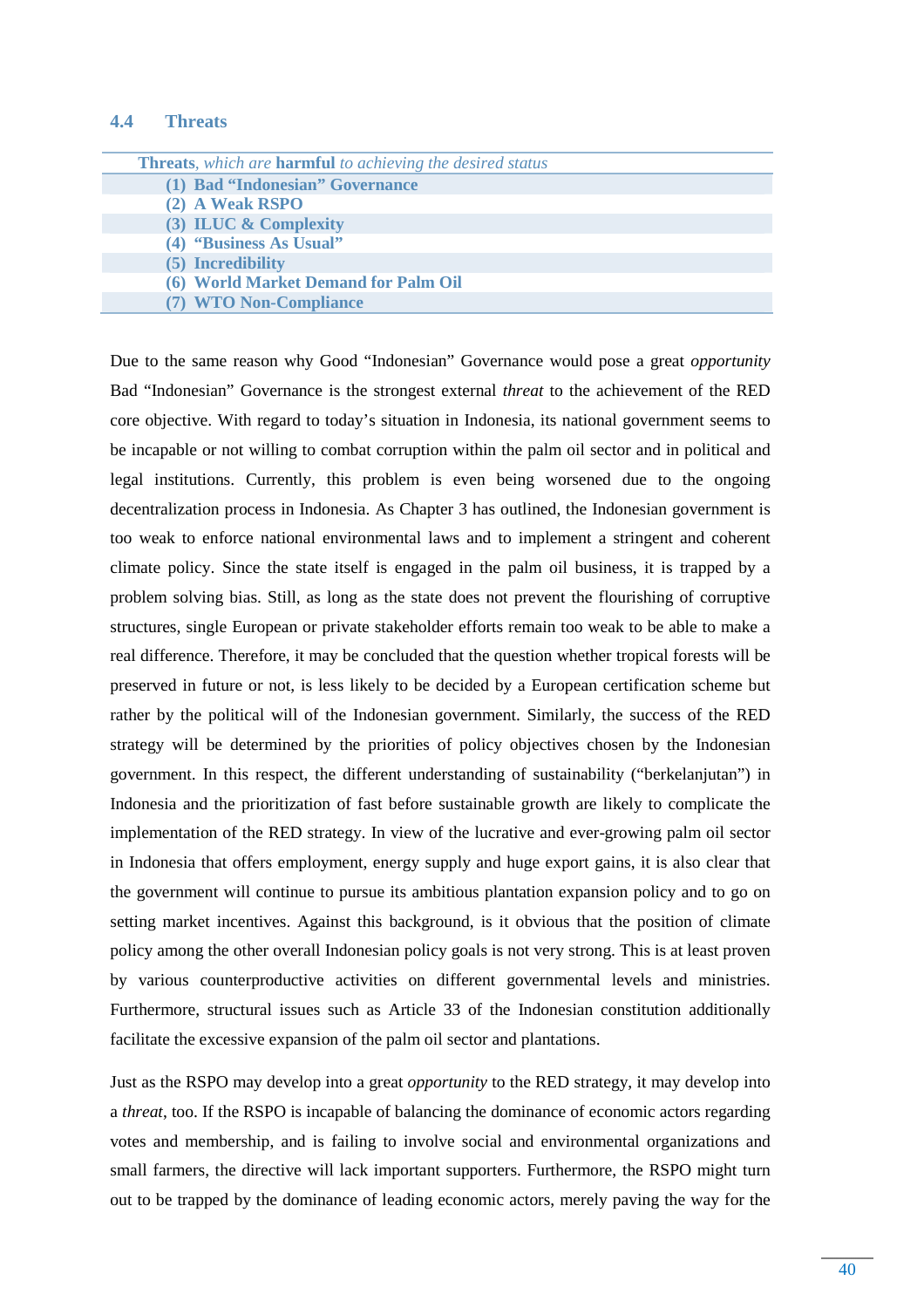economic interests of producer and importer countries. Also, although it may be the case that the RSPO will develop a broad influence on the standard-setting process, it might not be deep and long-lasting. In the end, due to its nature, it is incapable of replacing governmental functions. Moreover, the RSPO might fail to make its P&C compatible with the RED-criteria. Thereby, it cannot balance the internal *weaknesses* of the RED since its own P&C are widely qualitative and soft in nature and also avoid addressing the issue of ILUC. In addition to this, the companies' interpretation of the P&C may remain liberal and the independence of the audit may be increasingly questioned.

A third, severe *threat* that shall be highlighted at this point is the nature of ILUC itself and the general complexity of the issue of Indonesian palm oil. As Chapter 3 has outlined, the risk of ILUC is especially high in Indonesia due to a lack of rights for land and property. Due to its nature, the ILUC is hardly observable and measurable, and in addition to this, it is influenced by a bundle of factors (e.g. food and feed demand, weather conditions, the degree of governmental regulations). Besides, taking a long term perspective, the Indonesian potential to provide land for biomass production is highly limited. Furthermore, Indonesian palm oil itself is a complex and cross-sectional issue that involves many different actors, levels and interests, which makes it hard for the EU to fully take into account all facets of it: For instance, it is complicated to understand how the Indonesian classification of forest areas and unused land is working in theory and in practice and to what extent this diverges with the EU's definitions and classification systems.

As the *opportunity* "Bottom-up Process" emphasizes the significance and potential of economic actors, the latter could equally develop into become a *threat* by pursuing a "business as usual" practice. With respect to this development, it is important to outline that deforestation and ruthless plantation expansion has always been a common practice in Indonesia and is not easily stopped since too many influential actors gain from it. Moreover, the RED strategy to focus on the cultivation of degraded land might be hampered by companies that are not willing to take these economically unattractive areas into consideration as long as other areas can easily be cultivated which also offers the benefit of selling tropical hardwoods. Therefore, as long as this business as usual practice does not come to an end, it will be difficult for sustainable palm oil certificates to convince concerned customers. In addition to this, company groups will make it hard for independent audits to know for sure which operations are indeed sustainable since they may easily produce under another brand name. Supporting these conclusions Fehrenbach et al. (2007) state that it is inevitable that unspoiled areas will continue to be affected by plantation expansion, especially in Indonesia. They add that even if the sustainability criteria prove to be effective in protecting tropical forests and wetlands, it still has to be assumed that the conservative basis case, in which LUC from tropical forests to plantation crops takes place, is the standard. A further *threat* that is related to the overall business as usual issue is that only an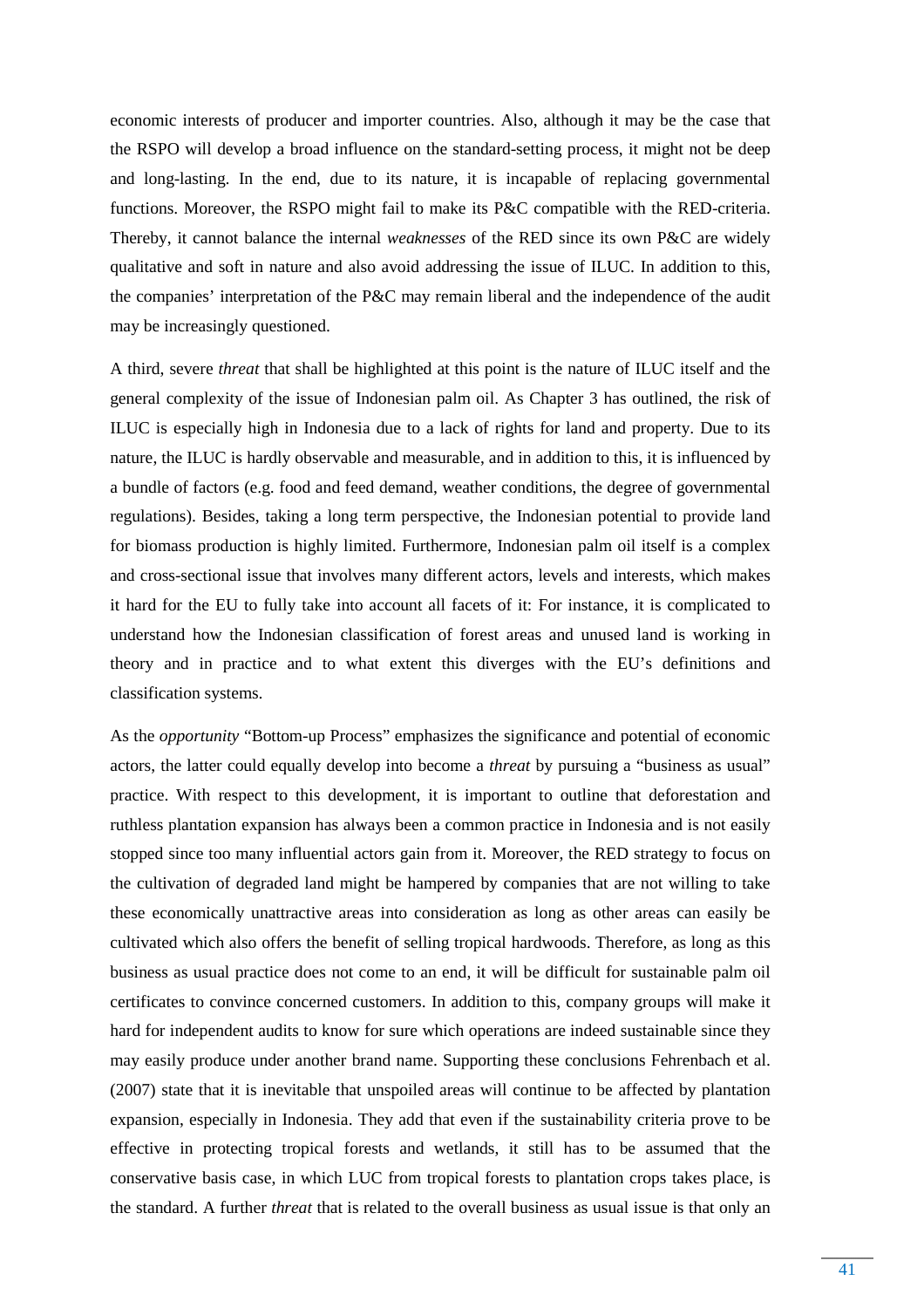insufficient number of companies in Europe and Indonesia (and of other palm oil producing and importing countries) supports sustainable palm oil, thus circumventing admission of their joint responsibility regarding the consequences of palm oil production. Moreover, small farmers may continuously be excluded from the effort to realize sustainable palm oil, although their share in the palm oil business is significant. Finally, there remains the *threat* of a problem solving bias also on side of economic actors: Companies engage in supposedly sustainable palm oil production only to green wash their operations and to upgrade their image.

A fifth point that has to be noted concerns the general *threat* that the sustainability criteria and the related scheme fail to convince consumers. For instance, NGOs might increasingly misuse their reputation to undermine well-meant, albeit imperfect efforts of private stakeholders to realize sustainable palm oil. Thus, they try to keep the attention of the public, instead of making solid and constructive contributions. Furthermore, the critical development of a rapidly growing demand for biofuel feedstocks, contributing to higher food prices, raises doubts regarding the RED's effectiveness and its reliable pursuit of goals. In addition to this, the growing amount of palm oil certificates and labels confuses consumers, who increasingly put the credibility of the certificates into question also due to bad practice reports that dominate the media.

A further aspect concerns the overall demand for palm oil on the world market. Accordingly, an isolated European effort to realize sustainable palm oil might turn out to be ineffective in view of the huge Chinese, Indian and Indonesian market potential that impose no standards on sustainable palm oil. Therefore, the sustainability criteria cannot prove to be more than just the result of a short-sighted, "self-centered" ethic.

To complete the analysis of external *threats*, the issue of WTO-compliance needs to be highlighted as well. The current debate on this issue may lead to the result that the Indonesian and Malaysian allegations, that the sustainability criteria violate WTO-law, are given justice.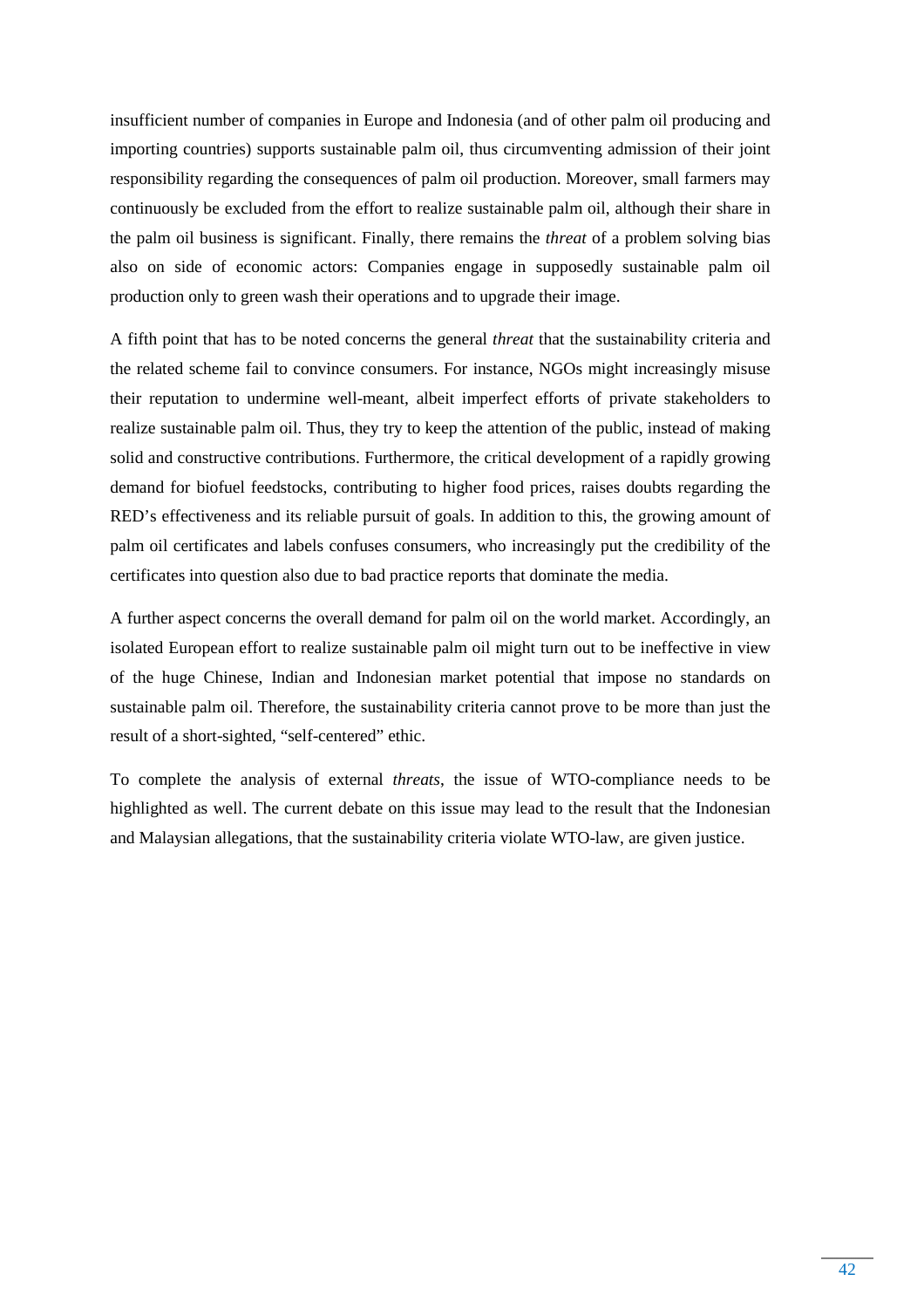## **4.5 SWOT-Matrix**

In order to present the results of the analysis at a glance, the single points of the categories *strengths*, *weaknesses*, *opportunities*, and *threats* can be arranged in the typical SWOT-matrix below. Besides, the matrix facilitates the concluding step of the SWOT-analysis of developing normative policy recommendations by considering the combinations of the categories S-O, S-T, W-O, and W-T).

|                                                                         | <b>Helpful to achieving the desired</b><br><b>status</b>                                                                                                                                                | Harmful to achieving the desired<br><b>status</b>                                                                                                                                                                                                       |
|-------------------------------------------------------------------------|---------------------------------------------------------------------------------------------------------------------------------------------------------------------------------------------------------|---------------------------------------------------------------------------------------------------------------------------------------------------------------------------------------------------------------------------------------------------------|
| <b>Internal Analysis</b>                                                | <b>Strengths:</b>                                                                                                                                                                                       | <b>Weaknesses:</b>                                                                                                                                                                                                                                      |
| (Attributes of the<br><b>RED</b> and the<br>sustainability<br>criteria) | (1) Operationalizing<br>Sustainability<br>(2) Broad, Open<br>Stakeholder- &<br><b>Evaluation Process</b><br>$(3)$ Solid & providing<br><b>Incentives</b><br>(4) Detailed, Conservative<br>& Practicable | $(1)$ Limited & Insensitive<br>with regard to Local<br>Conditions<br>(2) Inconsequent & Blind<br>to the Broader Social<br>Impact<br>(3) Scheme with<br>Loopholes<br>$(4)$ Incoherent & Short-<br>sighted<br>(5) Overambitious $\&$<br>Counterproductive |
| <b>External Analysis</b>                                                | <b>Opportunities:</b>                                                                                                                                                                                   | <b>Threats:</b>                                                                                                                                                                                                                                         |
| (Attributes of the<br><b>Indonesian Palm</b><br><b>Oil Context</b> )    | (1) Good "Indonesian"<br>Governance                                                                                                                                                                     | (1) Bad "Indonesian"<br>Governance                                                                                                                                                                                                                      |
|                                                                         | <b>A Strong RSPO</b><br>(2)                                                                                                                                                                             | (2) A Weak RSPO                                                                                                                                                                                                                                         |
|                                                                         | <b>Bottom-Up Process</b><br>(3)                                                                                                                                                                         | $(3)$ ILUC & Complexity                                                                                                                                                                                                                                 |
|                                                                         | (4) A Demanding Public                                                                                                                                                                                  | (4) "Business As Usual"                                                                                                                                                                                                                                 |
|                                                                         | (5) Scientific Progress                                                                                                                                                                                 | (5) Incredibility                                                                                                                                                                                                                                       |
|                                                                         |                                                                                                                                                                                                         | (6) World Market<br><b>Demand for Palm Oil</b>                                                                                                                                                                                                          |
|                                                                         |                                                                                                                                                                                                         | <b>WTO Non-</b><br>(7)<br>Compliance                                                                                                                                                                                                                    |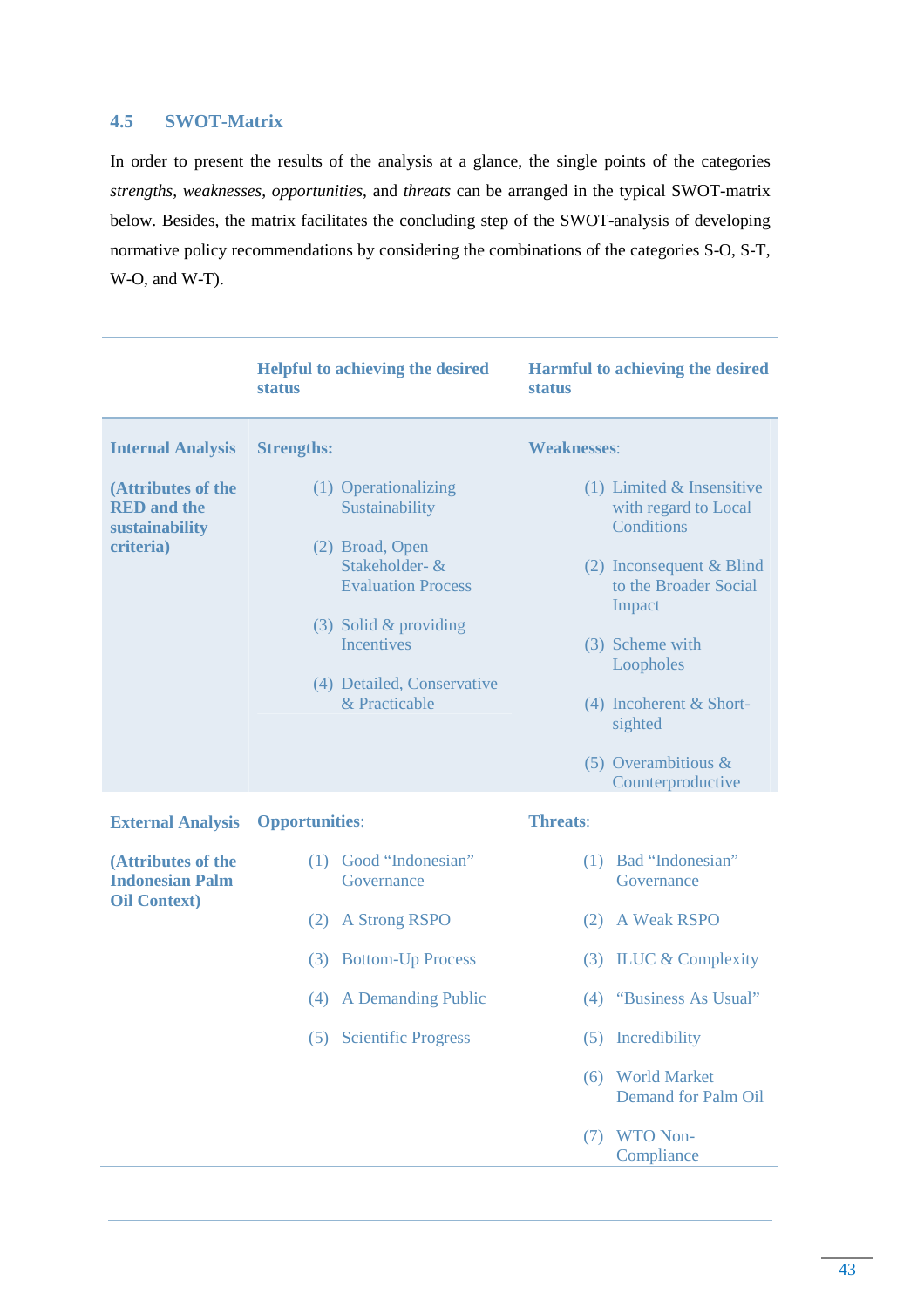#### 5. Recommendations towards future EU bioenergy policy-making

Combining the internal with the external analysis (i.e. S-O, S-T, W-O, and W-T) revealed several strategic recommendations for future EU policy-making in order to achieve the overarching objective of climate change alleviation. Generally these recommendations can be grouped according to three main target groups: the European citizens or consumers, civil society organizations and the palm oil industry sector including the RSPO, and the governments of palm oil producing and importing countries, but particularly the Indonesian government.

It is almost impossible to prioritize these recommendations and the respective strategies since each target group plays a crucial role for the RED and the criteria to have a strong effect. Moreover, an eventual prioritization depends as well on how the different threats and opportunities will evolve in future; if they will turn out to have a strong or weak effect and if they occur in combination or not. Still, what can definitely be concluded is that the Indonesian government is the most crucial "actor" to be addressed by the EU (or relevant EU Member States) since it has the power to change the palm oil sector and environmental situation in Indonesia for the better. This regulative function and top-down process cannot fully and effectively be replaced by the RSPO or other private initiatives in the long term, although they have an important function in catalyzing this process.

| <b>Desired Status:</b> | "Effective Climate Change Alleviation"                                                                                                                       |
|------------------------|--------------------------------------------------------------------------------------------------------------------------------------------------------------|
| $Sub-target(s):$       | Extending & Improving the Criteria, Clarifying Policy Priorities,<br><b>Improving Policy Coherence, Realizing Sustainable</b><br><b>Consumption Patterns</b> |
| <b>Target Group:</b>   | European citizens                                                                                                                                            |
| <b>Approach:</b>       | <b>Information, Raising Awareness</b>                                                                                                                        |

#### **5.1 First Set of Recommendations:**

In order to achieve true sustainability, the RED's environmental must-criteria for bioenergy are not enough. This current approach is inconsequent and short-sighted since it does not treat sustainability in its full scope and ignores the broader socio-economic impact of the "policy intervention". Besides, this approach remains implausible and narrow as long as the sustainability criteria focus on biomass for bioenergy only, ignoring the huge utilization of biomass in the food, feed and chemistry sector. Consequently, to extent the criteria in terms of their application and scope would be an important next step that the EU needs to prepare. However, the Commission should also endeavor to improve the scope and quality of the environmental sustainability criteria already in place. As the German *Institute for Energy and Environmental Research* (Fritsche et al., 2009) and the FAO (2008) outline, more specific qualitative and quantitative standards and criteria regarding the sustainable use of water, soil, and air as well as sustainable agricultural practice in general need to be implemented. They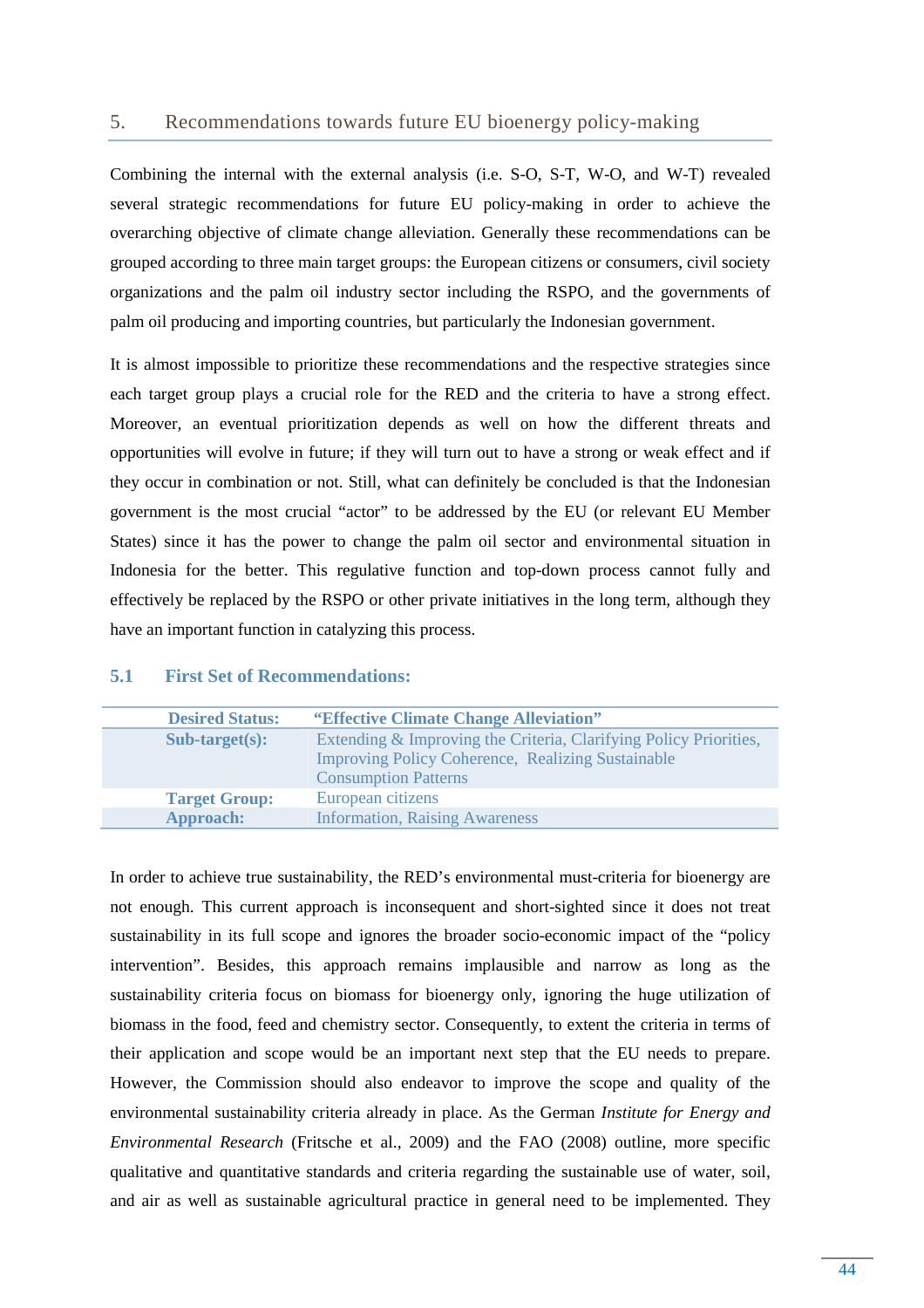argue further that environmental concerns over biofuel feedstock production are the same as for the impacts of increased agricultural production in general. Therefore, measures to ensure sustainability should be consistently applied to all crops, which means that environmental sustainability criteria for bioenergy represent a first step only, on which a universal application must follow in order to achieve a positive climate impact. In view of this prospect, the biggest *threat* is posed by WTO-law. However, an important *opportunity* that could evolve is public awareness: European citizens could articulate their demand for truly sustainable biomass especially biomass from palm oil – that does not stop at sectoral boundaries. The citizens could show their strong support for the EU's actions regarding climate change alleviation and that they are also willing to bear the (financial) consequences of such an ambitious policy. Building on this public impulse, the Commission would have a policy-window for action: It could build on previous experiences and the sustainability system that is already in place for bioenergy and could extend the scope and application of the criteria. Besides, this public support would encourage the EU to take action regarding the promotion of renewable energies and to make climate change policy a true priority.

Furthermore, in accordance with efforts regarding the clarification of policy priorities the EU should also work on the issue of policy coherence: It is apparent that the development of biofuels is shaped by a wide range of policy domains such as agriculture, energy, transport, environment and trade. Thus, this development often lacks clear coordination and coherence among each of the policy resorts, which is also a major *weakness* of the RED strategy. Therefore, in order to improve policy coherence and coordination, the Commission should increasingly consider the role of biofuels in relation to each of these policies, ensuring that each of them make appropriate contributions in reaching the various policy objectives (FAO, 2008).

In order to raise public awareness, a central strategy of the EU would be to inform European citizens about the positive and negative impact of the RED and its criteria. In this respect, the public needs to understand how the sustainability system works and what the different certificates and labels stand for, as well as where the biomass products have their origin and how they are being produced. Such an information campaign could additionally contribute to make European costumers more aware about sustainable consumption and to promote more sustainable patterns of consumption in Europe.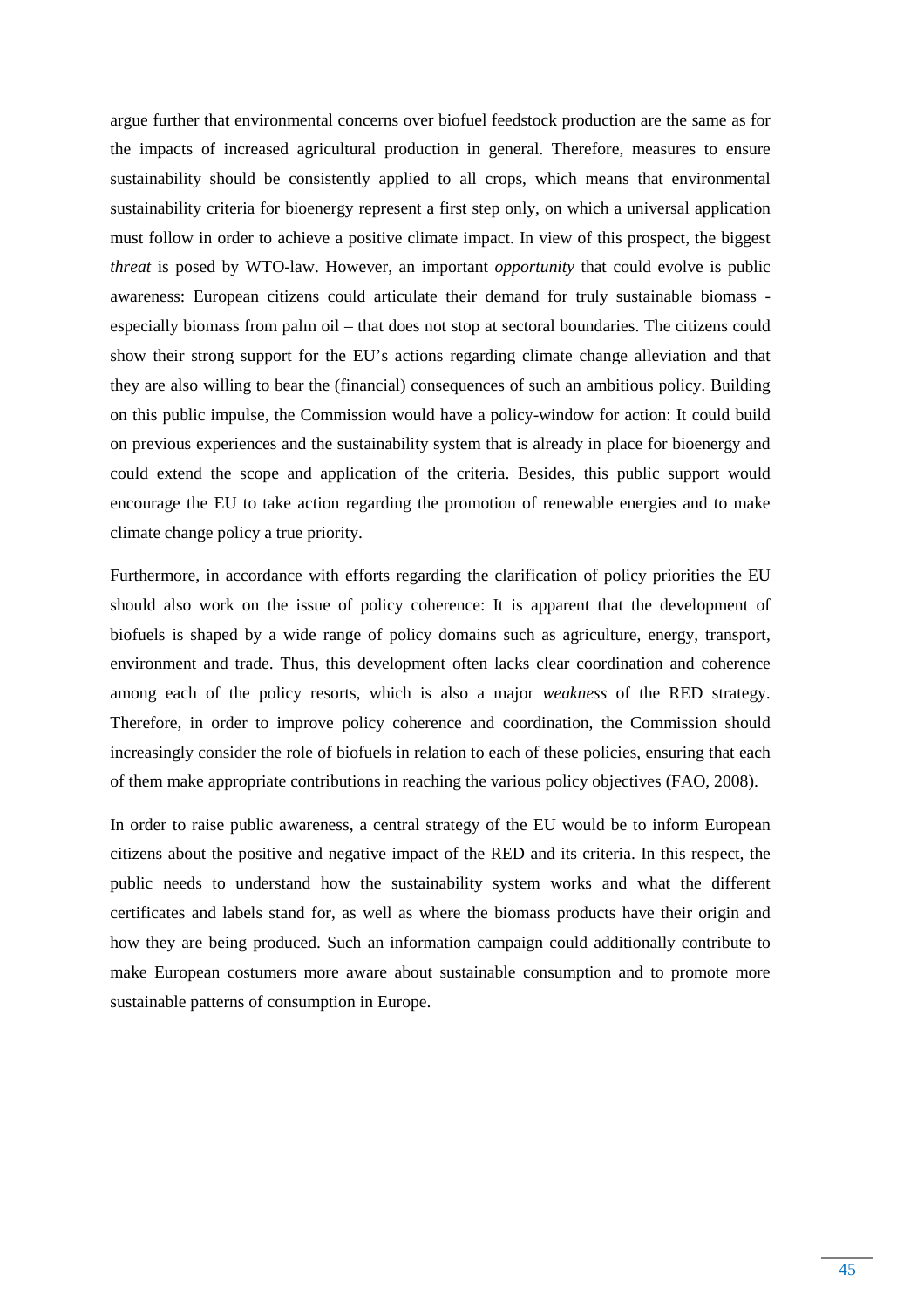## **5.2 Second Set of Recommendations**

| <b>Desired Status:</b> | "Effective Climate Change Alleviation"                                                                                                          |
|------------------------|-------------------------------------------------------------------------------------------------------------------------------------------------|
| $Sub-target(s):$       | Enhancing the Influence and Improving the Effectiveness of the<br>Sustainability Scheme, Reviewing the Impact and Scope of<br><b>Incentives</b> |
| <b>Target Group:</b>   | RSPO, Economic Actors, NGOs                                                                                                                     |
| Approach:              | Participation, Motivation, Strict Enforcement                                                                                                   |

The European Commission is already a supporter of the RSPO, acknowledging its importance for the (Indonesian) palm oil sector. In this regard, it is a significant *strength* of the RED that it creates room and flexibility to incorporate, for example, the RSPO within the RED strategy (comp. Article 18(4)). Bearing this in mind, the RSPO's future development and its eventual (in-)capacity for improvement represent both an important *opportunity* and *threat*, depending on how capable the RSPO might turn out of solving its internal problems and to address concretely a `positive climate balance´ within its GHG-emission-criterion. In the case that the RSPO should develop into a strong promoter of sustainable palm oil, the EU could use the RSPO as an "extended arm" of the RED strategy in Indonesia and could thereby compensate several shortcomings or *weaknesses* of the RED regarding the adequate inclusion of third country implications. In order to accelerate this process and to increase the probability of this opportunity arising ("A Strong RSPO"), the Commission should launch close cooperation with the RSPO to realize important improvements in order to make the organization compatible with the RED.

In addition to this, the EU should closely cooperate with economic operators from the palm oil industry and relevant NGOs to get solid information and data from the ground on how to improve the RED's scheme and criteria. Besides, the EU should stimulate continuous improvements regarding the sustainability system, imposing and enforcing strict standards. This also involves a continuous inspection of the system and the audits that award the certificates in order to strengthen their credibility. Furthermore, in order to meet the ambitious objectives and standards of the directive, the Commission could implement - in cooperation with EU Member States and the RSPO - a "Best Practice Award" for sustainable palm oil companies. As a positive side-effect, this would also motivate innovation and optimization of palm oil production.

As the SWOT-analysis revealed, the ambitious RED 2020-targets and related incentives, such as subsidies, may represent both a *strength* and a *weakness.* Accordingly, the European Commission also needs to review their impact and scope. Currently, the ambitious targets and the motivation given to achieve them are causing artificial rapid growth, exacerbating some of the biofuel production's negative effects. In this regard, the EU has to rethink, to what extent it would be better to promote a more gradual development of the sector and to thereby ease the upward pressure on prices and to reduce the stress on natural resources. Perhaps, subsidies that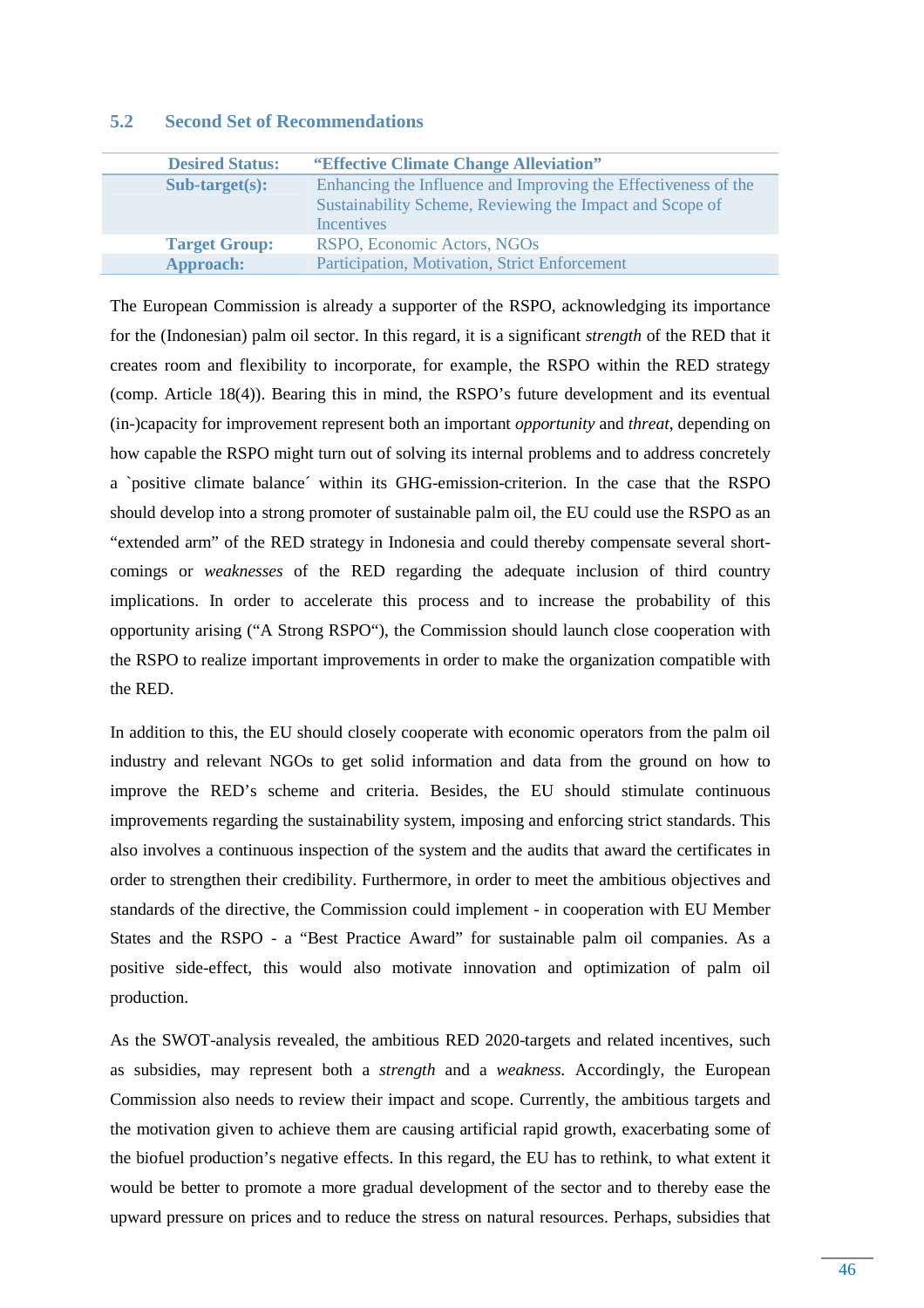are at present linked to the production and consumption of biofuels could be invested better in technologies that enable, for instance, yield increases instead of area expansion (FAO, 2008).

| <b>Desired Status:</b>  | "Effective Climate Change Alleviation"                                                                                             |
|-------------------------|------------------------------------------------------------------------------------------------------------------------------------|
| $Sub\text{-}target(s):$ | Increasing Knowledge and Know-How regarding Critical Issues,                                                                       |
|                         | Gaining Broad Support for Sustainable Palm Oil, Embedding the                                                                      |
|                         | RED into a Holistic Climate Alleviation Strategy                                                                                   |
| <b>Target Group:</b>    | Indonesian national and district government(s), Relevant                                                                           |
|                         | Producer and Importer Countries and other Stakeholders of the                                                                      |
|                         | <b>International Arena</b>                                                                                                         |
| <b>Approach:</b>        | Research, Partnerships, Exchange of Information, Technological<br>and Financial Transfers, Political Agreements, Flanking Measures |
|                         | on the International and Global Level                                                                                              |

## **5.3 Third Set of Recommendations**

An important *strength* of the RED is that it sets ambitious goals that are combined with incentives for economic actors and other stakeholders to research on critical issues such as ILUC or the RED's impact on food security. Likewise, Article 17(2) about the increase in the minimum GHG emission saving threshold, stimulates companies' efforts to realize optimization potentials along the whole value chain of biofuels. However, to increase efforts of other actors to achieve scientific progress is not enough. Although some initiatives and evaluative projects by the EU already exist, the Commission has to strengthen its own efforts to realize scientific progress regarding the issue of ILUC and food security in third countries, the optimizations of yield increases, especially on EU domestic areas, and the potential of degraded land-use for cultivation. With regard to the latter, the Commission needs to clarify and identify exactly, which areas are suitable for biomass cultivation without causing additional GHG emissions in Indonesia, and to establish solid plans for sustainable land-use, including their implementation and monitoring. In this regard, the German Institute for Energy and Environmental Research (Fritsche et al., 2009) points out that the greatest scientific challenge is to identify and to locate such areas using minimum effort and the most universally applicable methodology possible, while avoiding negative biodiversity and social impacts. In order to approach the issue of ILUC, the German Advisory Council on Global Change (WBGU, 2008) recommends to conduct an analysis on land-use competition and to develop elements for a global land-use management system, as well as to clarify the relationship between food security and bioenergy. Similarly, the federal association *Deutsche Biokraftstoffwirtschaft* (2010) emphasizes the need to conduct a viable analysis of causes of GHG emission intensive LUC, particularly in strongly affected regions, that does not only consider biofuels but all uses of agricultural biomass. Taking into account the high uncertainties involved with ILUC, the association further suggests to intensify efforts regarding monitoring, field research, and to focus especially on the evaluation of the RED's implementation in third countries. This is also what can be deduced from the *weaknesses*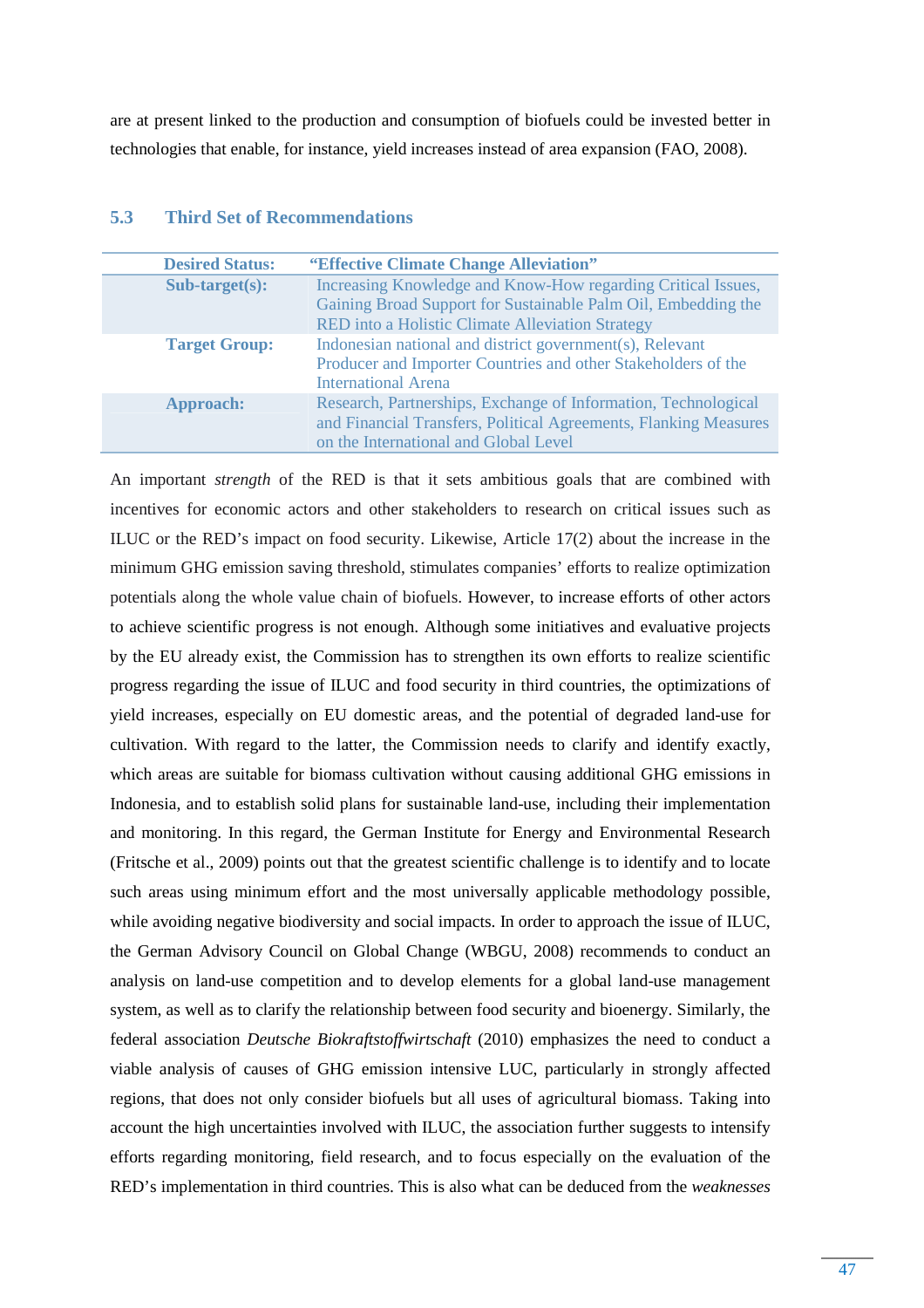and *threats* presented above: The use of land for biomass production for bioenergy needs to be evaluated through sensitive analyses that have an intensified regional scientific perspective.

Being aware of the high risk involved with the impact of ILUC the European Commission (2010) stresses that action concerning ILUC should principally be addressed under a precautionary approach. Currently, the Commission is finalizing an impact assessment focusing on different policy options that deal with ILUC  $^{28}$ , whose final version is going to be presented in July 2011 together with a legislative proposal containing amendments of the RED and the FQD. Furthermore, in order to ease the land-use pressure, dedicated research on yield optimization needs to be accompanied by investments in technology and the strengthening of institutions and infrastructure in third countries. Besides, in order to increase the pressure on economic actors to realize ecological optimization potentials, biomass products should be only certified if they can prove that modern optimization technologies have been applied. However, the realization of optimization potentials is an area that is still in need for action<sup>29</sup>. Should the Commission and other relevant actors fail to realize scientific progress within these areas, the positive impact of biofuels remains limited if not even illusory. In this case the whole idea of Article 17(2), i.e. a minimum threshold for emission savings, will increasingly be put into question and the theoretical assumption made in Section 2.2, that the EU is just displacing its environmental load onto third countries, thus achieving sustainability and environmental improvements at the expense of sustainability and environmental quality in the "South", gains real ground. Likewise, the RED's main *strength* and innovative core, being able to operationalize environmental sustainability, can be doubted.

Due to the fact that Bad "Indonesian" Governance represented the strongest *threat* within the SWOT-Analysis, it is crucial for the EU and relevant Member States to approach the Indonesian government. In order to achieve the RED's greatest possible effect, the Commission needs to enter into close cooperation with Indonesia. To gain Indonesian support for sustainable palm oil and related standards, the EU needs to create incentives for the Indonesian government. Such could involve technological and financial support but also the provision of know-how regarding the use and introduction of bioenergy in Indonesia, or by sharing experiences in green accounting. In this respect, the RED strategy should not forget to consider the realization of sustainability with a broader perspective. Thus, it is also in the interest of the EU to stimulate the development of a sustainable energy system and structural changes also with regard to Indonesia: Instead of focusing solely on the development of the unstable and controversial

 $^{28}$  The policy options are (a) either to take specific action regarding ILUC, or to continue monitoring, (b) to introduce additional sustainability requirements on certain categories of biofuels, (c) to increase the minimum threshold, and (d) to attribute a quantity of GHG emissions to biofuels reflecting the estimated ILUC impact.

<sup>&</sup>lt;sup>29</sup> For instance, specific areas of optimization encompass the extensive energetic use of by-products, the extensive collection and energetic use of biogas that is being generated during waste water treatment, or the definition and consequent enforcement of environmental standards in accordance with the current state of technology (Patwoski et al., 2007).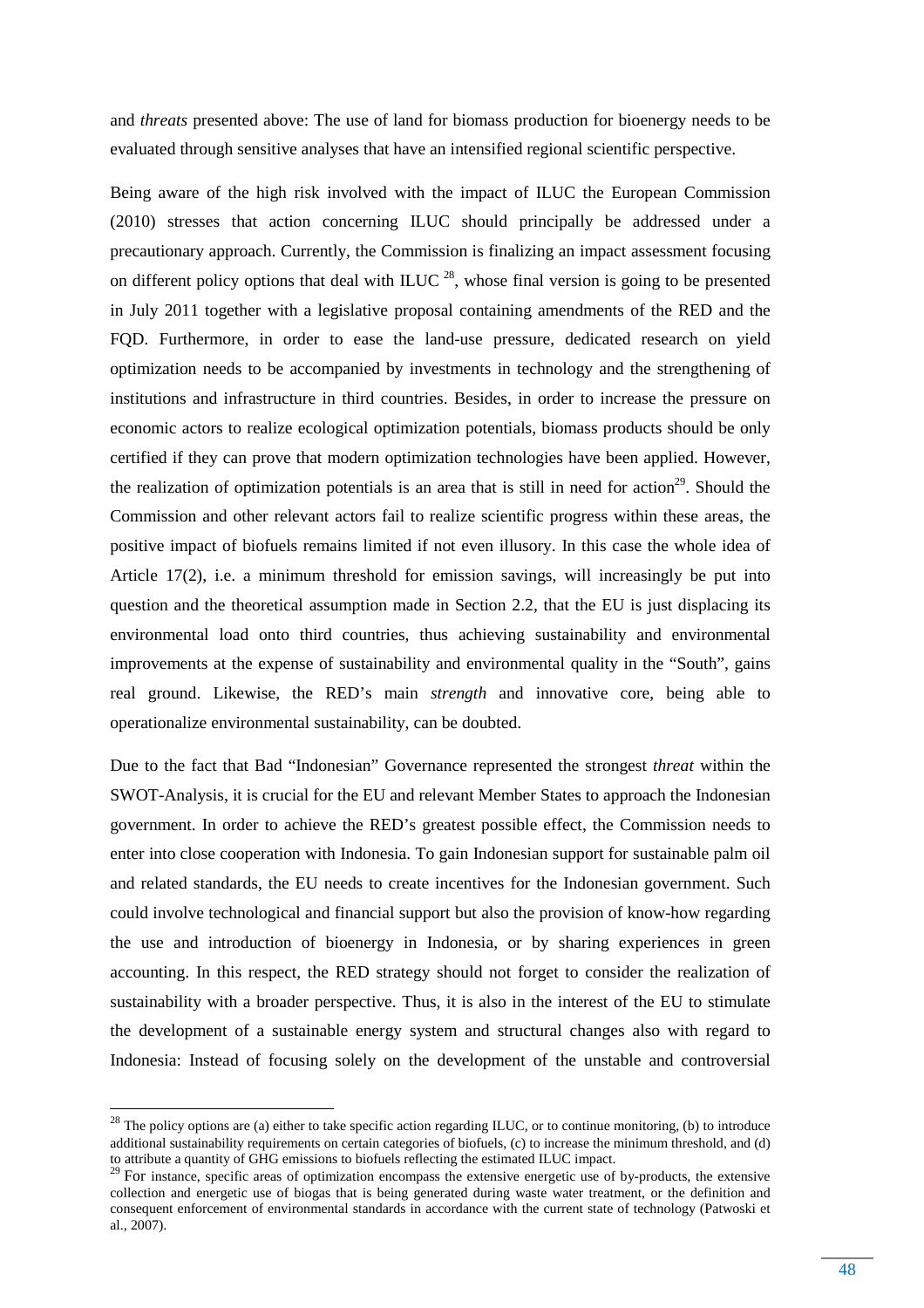biofuel business, which is determined by other countries, the Indonesian government should be motivated to invest also in the development of other renewable energy sources that are abundantly available throughout the country. In order to enter cooperation with Indonesia the Advisory Council on Global Change (2008) recommends as a first step the establishment of "bioenergy-partnerships" such as interstate technology-agreements, which could also include aspects of a sustainable land-use policy or trade partnerships. Such a closer cooperation should enable the EU and EU Member States to learn about the specific conditions and circumstance on-site. For instance, the EU could launch single projects in order to gather more information and insight into relevant local issues and stakeholders. In doing so, relevant actors to be addressed are district governments, local NGOs, palm oil producers and suppliers, as well as small farmers. In this regard, a major issue to focus on represents the implementation of appropriate sustainable agricultural practices in Indonesia<sup>30</sup>. Moreover, the inclusion of Indonesian small farmers needs special attention and requires active government policies and support in order to increase the acceptance and credibility of environmental standards. Here, areas of investment are: infrastructure, rural finance, market information and market institutions, and legal systems.

The *strength* of the RED's Article 18(4) to enable bilateral or multilateral agreements bears the possibility to reach an "EU-Indonesian" agreement that specifies the implementation and impact of the RED in Indonesia. In this respect, a major aspect that should also be object to such an agreement should be to reach a common commitment on and understanding of sustainability and sustainable palm oil production. This should also include a common definition regarding degraded, unused land and the general classification of forest area. In this respect, it is also crucial to enforce such definitions together with effective applications of land-tenure policies in order to protect vulnerable communities (FAO, 2008). Generally, the effort to reach an agreement should be accompanied by direct European support for Indonesia and other palm oil producing countries in discussing and preparing their own rules on sustainable bioenergy and the inclusion of these rules into the European certification system (Fritsche et al., 2009). Also, the Indonesian government needs to be better informed of international consequences that go along with the development of biofuels. Here, international dialogue through existing mechanisms can help to formulate realistic and achievable biofuel mandates and targets (FAO, 2008). In order make a first step to reduce the risk of ILUC in Indonesia, the EU should try to incorporate existing European or national LUC regulations into the agreement (e.g. Cross Compliance). For this, a regional investigation into areas affected by LUC needs to take place,

l

<sup>&</sup>lt;sup>30</sup> Such sustainable agricultural practices include to consider low bioenergy impacts, the use of domestic species and local varieties, avoiding mono cultures, giving preference to perennial crops, using methods that cause low erosion and machinery use, the low use of fertilizers and pesticides, avoiding irrigation, as well as establishing "buffer zones" and "stepping stone biotopes" (Fritsche et al., 2009).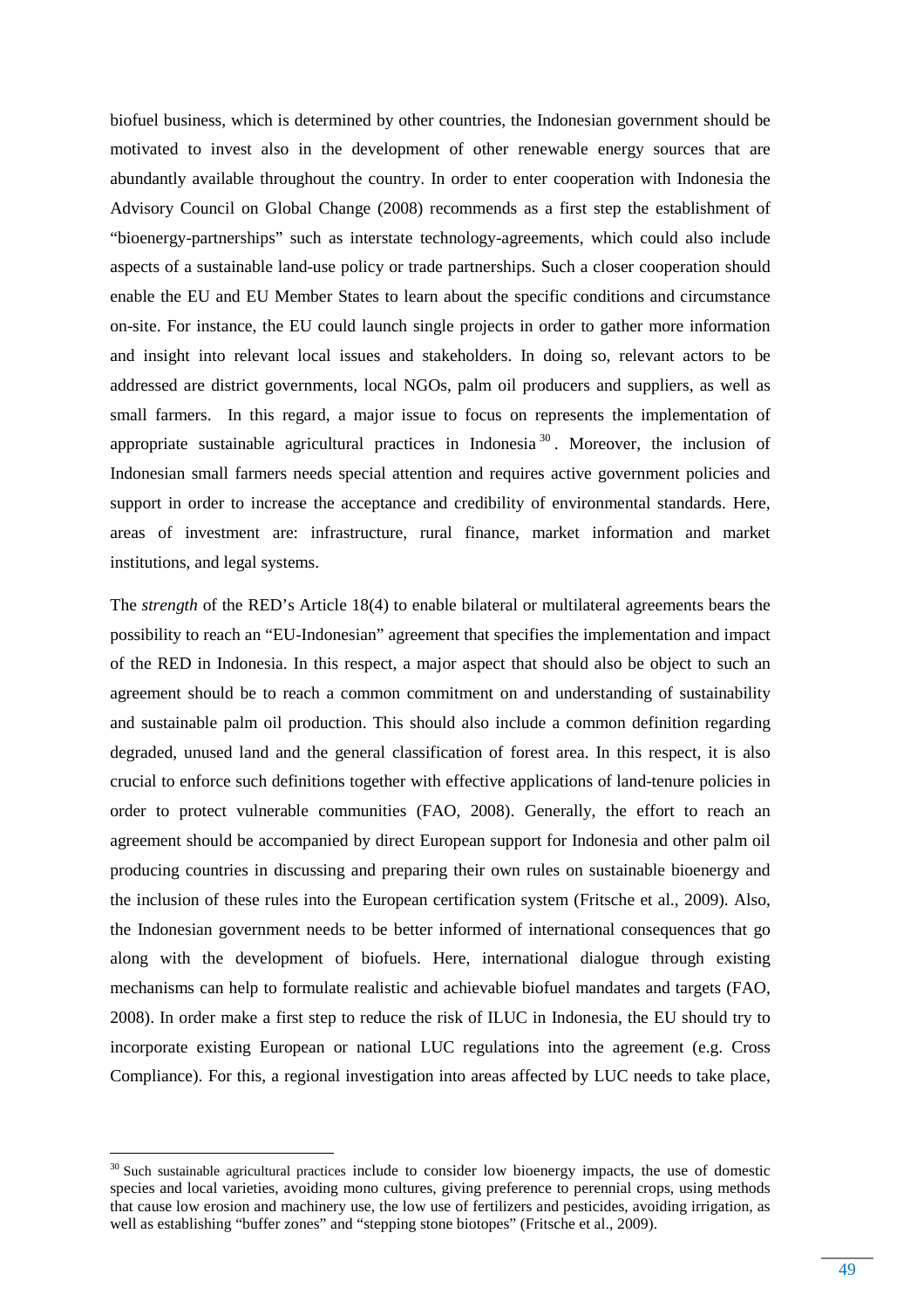which would lead to the additional advantage of gaining solid regional data (Deutsche Biokraftstoffwirtschaft, 2010).

Being aware of the fact that the European demand for sustainable palm oil is only one part of the huge world market demand for palm oil (by any standard), the EU should also use international arenas to convince leading palm oil importers, such as India and China, to implement sustainability standards. This strategy is, of course, of a very soft nature and has a long-term perspective. To achieve sustainable palm oil production on a global level, different international initiatives have to harmonize their activities and to improve their coordination. A possible step, that could be promoted by the EU and its Member States, is to establish an international forum in which sustainability criteria can be debated and agreed (or amended) to ensure that they achieve their intended environmental objective without creating unnecessary barriers to suppliers in developing countries. In particular with regard to the latter aspect, the EU is obliged to provide assistance in capacity-building to developing countries.

With regard to the *threat* of the RED's non-compliance with WTO-law, it can be recommended that the EU should push forward the formation of a consensus among WTO members on the role that the WTO should play regarding the development of biomass certification. This attempt should aim at a general improvement of the acceptance of environmental and social standards within the WTO-contract regime (Patowski et al., 2007).

In view of the general aim to make the international system supportive of sustainable biofuels development, an overall review of current biofuels policies needs to take place that carefully assesses their costs and consequences. Such a review should also consider the potentials of taking advantage of opportunities for urban and rural agricultural development and protecting the poor and food insecure.

Finally, the aim that accompanies the task of promoting sustainable palm oil on a global level is to embed the RED into a true and holistic strategy to alleviate climate change. In this regard, the EU also needs to develop solid plans to promote the development of second and third generation biofuels and of other renewable energy sources. Besides, it needs to be more explicit regarding which fossil fuels are going to be replaced by bioenergy in terms of proportions and priority. This effort has to be based on an extensive analysis of the role of bioenergy within the future energy system that also addresses the topics of encompassing energy conversion and the role of transport policies. Due to the reason that land-use competition will increase in future, it is obvious that bioenergy alone represents no sustainable energy source, but has to be seen rather as a bridging technology that is applied in combination with other alternative energies, such as wind and solar power (WBGU, 2008). Accordingly, in order to steer the use of bioenergy, a global regulatory framework needs to be established. Such a framework could, for example, be based on a developed UN-Climate-Change regime and the foundation of a global commission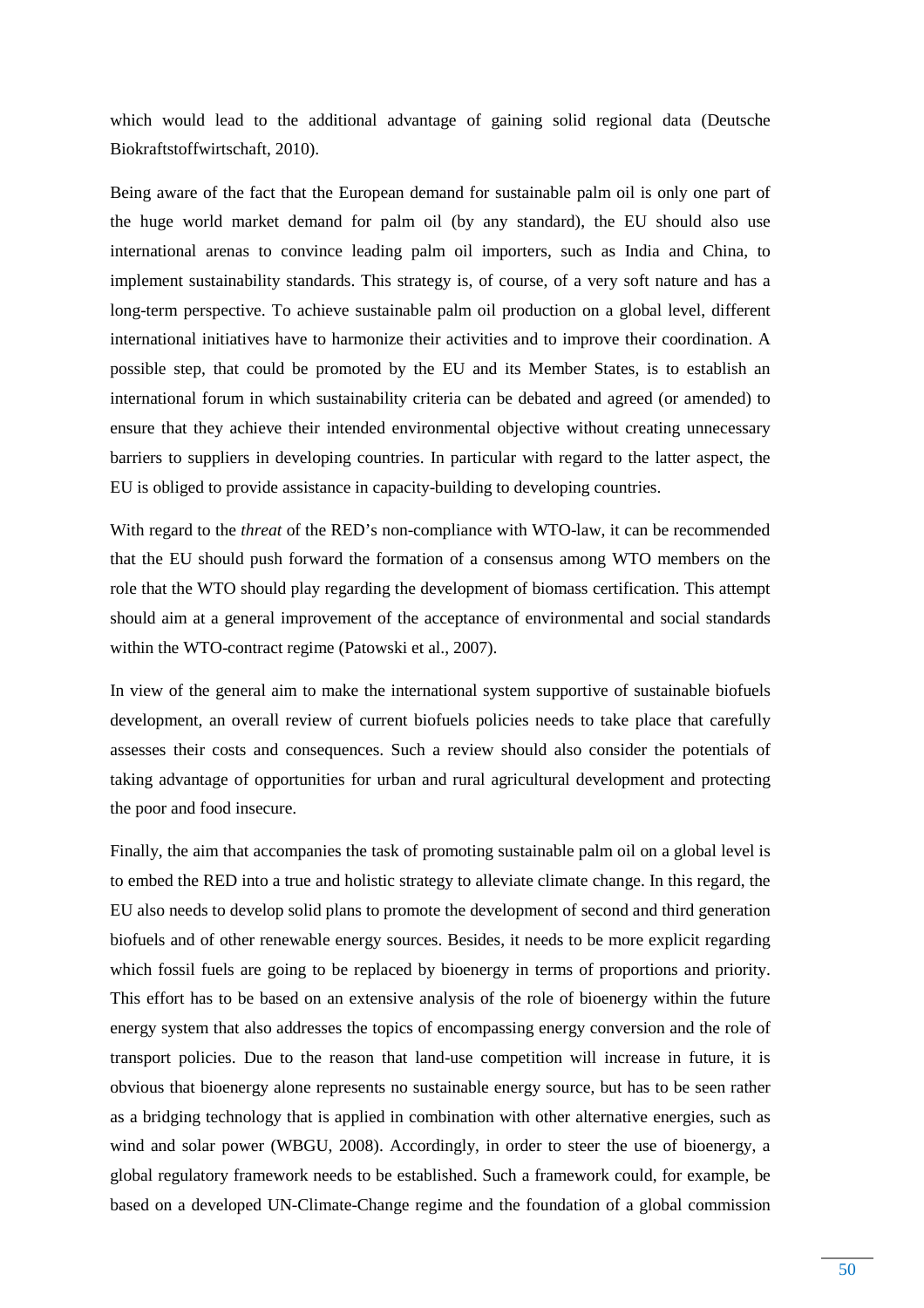for sustainable land-use. These measures could be supported further by efforts that strengthen and improve international environment and development regimes (e.g. the Biodiversity Convention; the Desertification Convention) (WBGU, 2008). Furthermore, in order to strengthen international climate policy the EU should push forward efforts regarding the development of an international forest regime that guarantees the protection of tropical forests and the world climate. This efforts need to be supported by diplomacy and financial incentives (Patowski et al. 2007).

### **5.4 Concluding Statement**

Taking finally the SWOT-analysis of the RED and the sustainability criteria as well as the deduced recommendations into account, it can be concluded that the overall objective (that the RED and the criteria represent effective means to alleviate climate change, especially with regard to the case of Indonesian palm oil) is in view of the current developments and issues unlikely to be achieved in the short- or mid-term.

At present, internal *weaknesses* and *threats* seem to outweigh the *strengths* and *opportunities*, which may be mainly due to the reason that the EU undertook ambitious measures and steps that were led to a significant extent by strong strategic interests without taking into account the entire impact of the promotion of the use of biofuels. While the RED and the sustainability criteria are significant and promising in their attempt to operationalize sustainability, an evaluation of current negative consequences and their costs versus the efficiency of using palm oil for biofuels leads to critical results. Although the analysis of *strengths* and *opportunities* showed that there are huge potentials to build on, it revealed at the same time that there are vast areas that are still in need of action.

With regard to the future development of the EU's energy supply, it has to be outlined that a one-sided and aggressive promotion of bioenergy does not contribute to the aim of climate allegation. Rather, the focus should be laid upon the development of other renewable energies and structural change. However, regarding the specific case of Indonesian palm oil, the goal to achieve a positive climate balance will remain in the far distance, as long as both the EU and the Indonesian government pursue their own strategic and short-sighted interest in the first place.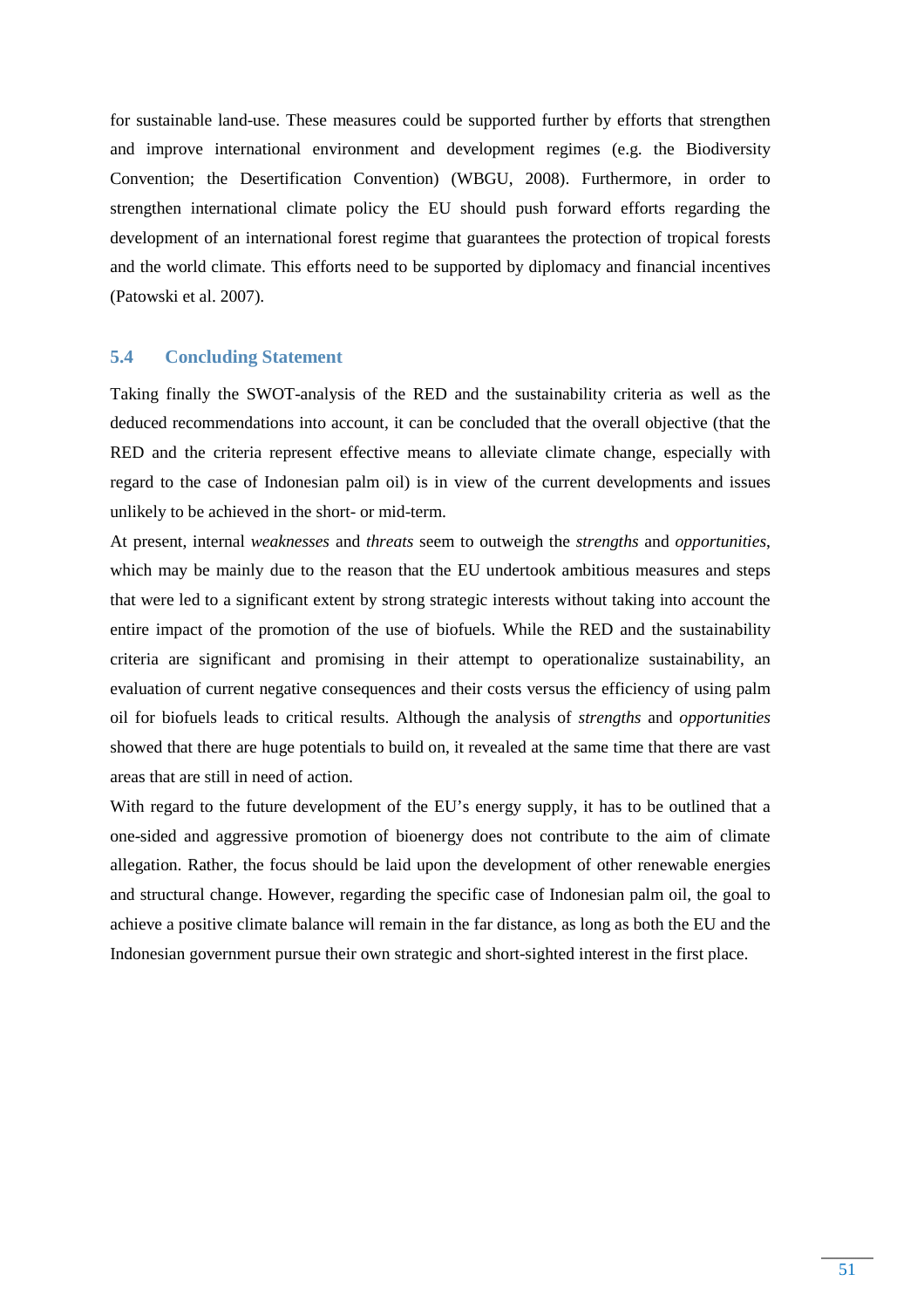## 6. References

Al-Riffai, P., Dimaranan, B., Laborde, D. (2010). IPRI Study on Global Trade and Environmental Impact Study of the EU Biofuels Mandate. Retrievd from:

http://www.ifpri.org/sites/default/files/publications/biofuelsreportec.pdf

- Ardiansyah, F., Kosasih, D. A. (2006): From Words to Action WWF-Indonesia´s experience in supporting sustainable palm oil. WWF-Indonesia.  $4<sup>th</sup>$  Roundtable Meeting of RSPO. Singapore. November 2006.
- Bartelmus, P. (1999). Sustainable Development Paradigm or Paranoia?. In: Wuppertal papers, No. 93. Wuppertal Institut für Klima, Umwelt, Energie.
- BioGrace (Align biofuel GHG emission calculations in Europe)(2010). Vereinheitlichte Berechnungen der Treibhausgasemissionen von Biotreibstoffen in Europa. Retrieved from: http://biograce.net/app/webroot/files/file/BioGrace\_information\_leaflet\_DE.pdf
- Βiopact Team (2007, April 28). Dutch propose biofuels sustainability criteria: NGOs sceptical, developing world says 'green imperialism'. Retrieved from: http://news.mongabay.com/bioenergy/2007/04/dutch-propose-biofuels-sustainability.html
- Business Watch Indonesia [BWI] (2007). Biofuel Industry In Indonesia: Some Critical Issues. Retrieved from http://www.fair-biz.org/admin-bwi/file/publikasi/20070828100425.pdf
- Cargill (2007). Cargill to reduce greenhouse gas at palm oil plantation. Retrieved from: http://www.cargill.com/news-center/news-releases/2007/NA3007866.jsp
- Cargill (2009). First Cargill Palm Plantation certified sustainable by RSPO. Retrieved from: http://www.cargill.com/news-center/news-releases/2009/NA3009946.jsp
- Cargill (2010a). CARGILL CORPORATE RESPONSIBILITY REPORT. Growing Together. Retrieved from http://www.cargill.com/cs/cr-report/overview/2010-cargill-cr-report.pdf
- Cargill (2010b). Climate Change Fact Sheet: Climate Change and Cargill. Retrieved from: http://www.cargill.com/wcm/groups/public/@ccom/documents/document/na3031357.pdf
- Cargill (2010c). Collaborating with WWF to assess our palm oil suppliers. Retrieved from: http://www.cargill.com/corporate-responsibility/pov/palm-oil/collaborating-with-wwf/index.jsp
- Cargill (2010d). Our Palm Oil Commitments. Rerieved from: http://www.cargill.com/wcm/groups/public/@ccom/documents/document/palm\_oil\_policy\_state ment.pdf
- Cargill (2011, July 13). Cargill first to receive ISCC certification for palm oil. Retrieved from: http://www.cargill.com/news-center/news-releases/2010/NA3031271.jsp
- Cargill (2011, February 11). Cargill's position on Sinar Mas (PT SMART). Retrieved from: http://www.cargill.com/corporate-responsibility/pov/palm-oil/response-to-pt-smart/index.jsp
- Cargill (2011). Retrieved from: http://www.cargill.co.id/indonersia
- Carroll, L., & Garcia, C. R. (2010). Alice's adventures in Wonderland. New York: Collins Design. Retrieved from http://www.worldcat.org/oclc/314113586
- Chua, C. (2009). "Capitalist consolidation, consolidated capotalists. Indonesia's conglomerates between authoritarianism and democracy". In: Bünte, M. and Ufen, A. /Eds). Democratization in Post-Suharto Indonesia. London. New York. Routledge.Pp. 201-223.
- Colchester, M., Jiwan, N., Sirait, M., Firdaus, A.Y., Surambo, A., and Pane, H. (2006). Tanah yang Dijanjikan – Minyak Sawit dan Pembebasan Tanah di Indonesia: Implikasi terhadap Masyarakat Lokal dan Masyarakat Adat. Bogor. Sawit Watch. HuMA and ICRAF.
- Dera, P. (2009). "Biodiesel" Wachstumsmarkt mit Nachhaltigkeitsgarantie?: Sozioökonomische Dimensionen der Palmölproduction in Indonesien. Berlin: Regiospectra.
- Departemen Pertanian Republik Indonesia [Landwirtschaftsministerium der Republik Indonesien] (2006). Prosedur Inventasi Bidang Usaha Perkebunan Dan Pabrik Pengolahannya. Jakarta.
- Departemen Pertanian Republik Indonesia [Landwirtschaftsministerium der Republik Indonesien] (2009). Peraturan Menteri Pertanian Nomor: 14/Permentan/PL.110/2/2009 Tentang Pedoman Pemanfaatan Lahan Gambut Untuk Budidaya Kelapa Sawit. Jakarta.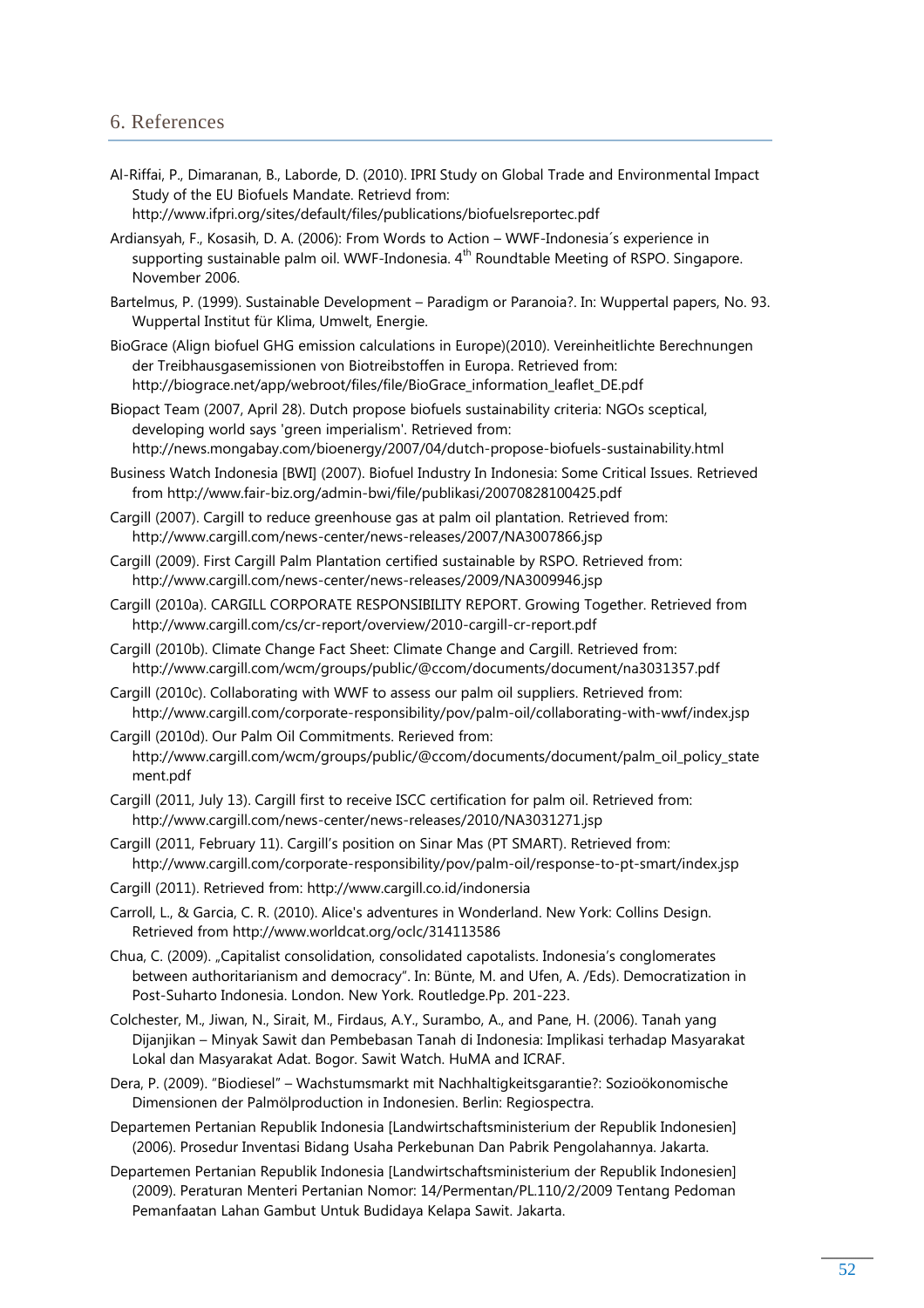- EUROPEAN COMMISSION (2010). REPORT FROM THE COMMISSION on indirect land-use change related to biofuels and bioliquids. Brussels, 22.12.2010 COM(2010) 811 final. Retrieved from: http://ec.europa.eu/energy/renewables/biofuels/doc/land-usechange/com\_2010\_811\_report\_en.pdf
- Diesenreiter, F., Kranzl, L. (2009). Nachhaltigkeitskriterien und Zertifizierung: Status quo. Workshop im Rahmen von IEA Bioenergy Task 40 TU-Wien. 16. April 2009. Retrieved from: http://www.energytech.at/pdf/eeg-workshop-042009-Diesenreiter.pdf
- Directive 2009/28/EC of the European Parliament and of the Council of the European Union of 23 April 2009 on the promotion of the use of energy from renewable sources and amending and subsequently repealing Directives 2001/77/EC and 2003/30/EC. In: *Official JournaloftheEuropeanUnion*. English Version. L 140/16 of 5.6.2009. Brussels.
- Directive 2009/30/EC of the European Parliament and of the Council of 23 April 2009 amending Directive 98/70/EC as regards the specification of petrol, diesel and gas-oil and introducing a mechanism to monitor and reduce greenhouse gas emissions and amending Council Directive 1999/32/EC as regards the specification of fuel used by inland waterway vessels and repealing Directive 93/12/EEC. In: *Official JournaloftheEuropeanUnion*. English Version. L 140/88 of 5.6.2009. Brussels.
- Ekins, P. (1997). The Kuznets curve for the environment and economic growth: examining the evidence. Environmental Planning, 29, 805-830.
- Ekonid (Deutsch-Indonesische Industrie- und Handelskammer) (Ed.) (2007). Die Entwicklung des Biokraftstoffsektors in Indonesien: Politik, Potenziale und Perspektiven. Jakarta. Retrieved from: http://bkpm.org./Bio%20study2010-10-072.pdf
- Enquete-Kommission (2002). Schlussbericht der Enquete-Kommission "Globalisierung derWeltwirtschaft - Herausforderungen und Antworten". Deutscher Bundestag Drucksache 14/9200. Retrieved from: http://www.bundestag.de/gremien/welt/glob\_end/glob.pdf
- Ernsting, A. (2008). Certified unsustainable? Observations on the first three RSPO certificates. Retrieved from: http://www.biofuelwatch.org.uk/docs/RSPO\_certification.pdf
- Fehrenbach, H., Giegrich, J., Gärtner, S., Dr. Reinhardt, G., Rettenmaier, N. (2007). Greenhouse Gas Balances for the German Biofuels Quota Legislation. Methodological Guidance and Default Values. Institute für Energie- und Umweltforschung Gmbh. Heidelberg. Retrieved from: http://www.oeko.de/service/bio/dateien/en/methodology for biofuels defaultvalues ifeu.pdf
- Fidrus, M. (2008, September 19). "Minister lobbies EU over palm oil restrictions". In: *The Jakarta Post.*  Retrieved from: http://www.thejakartapost.com/news/2008/09/19/minister-lobbies-eu-over-palmoil-restrictions.html
- Food and Agriculture Organization of the United Nations (FAO) (Ed.) (2002). *Investment in land and water.* Proceedings of the Regional Consultation. Bangkok. Retrieved from: ftp://ftp.fao.org/docrep/fao/005/ac623e05.pdf
- Food and Agriculture Organization of the United Nations (FAO) (Ed.) (2008). The State of Food and Agriculture. Biofuels: prospects, risks and opportunities. Retrieved from: ftp://ftp.fao.org/docrep/fao/011/i0100e/i0100e.pdf
- Fritsche, U.R., Hennenberg, K.J., Hermann, A., Hünecke, K., Schulze, F., Wiegman, K. (2009). Sustainable Bioenergy: Current Status and Outlook, Summary of recent results from the research project. Darmstadt. Heidelberg. Retrived from: http://www.ifeu.de/nachhaltigkeit/pdf/OEKO\_IFEU%20%282009%29%20Bio-global%20english.pdf
- Gaia Foundation, Biofuelwatch, the african Biodiversity Network, Salva La Selva, Watch Indonesia and EcoNexus (2008). *Agrofuels and the Myth of the Marginal Lands.* Retrieved from: http://www.gaiafoundation.org/documents/Agrofuels&MarginalMyth.pdf
- Geibler, J. von (2007). Biomassezertifizierung unter Wachstumsdruck: Wie wirksam sind Nachhaltigkeitsstandards bei steigender Nachfrage – Diskussion am Beisoiel der Wertschöpfungskette Palmöl. Wuppertal Papers 168. Wuppertal. Wuppertaler Institut.
- Gerpen Van, J. (2010). Forget Generational Biofuels. Retrieved from: http://quartz.cals.uidaho.edu/biodiesel/forum.php?itemid=12
- Grain (Ed.) (2007). Stoppt den Agrarenergie-Wahn!. Barcelona. Retrieved from: http://www.grain.org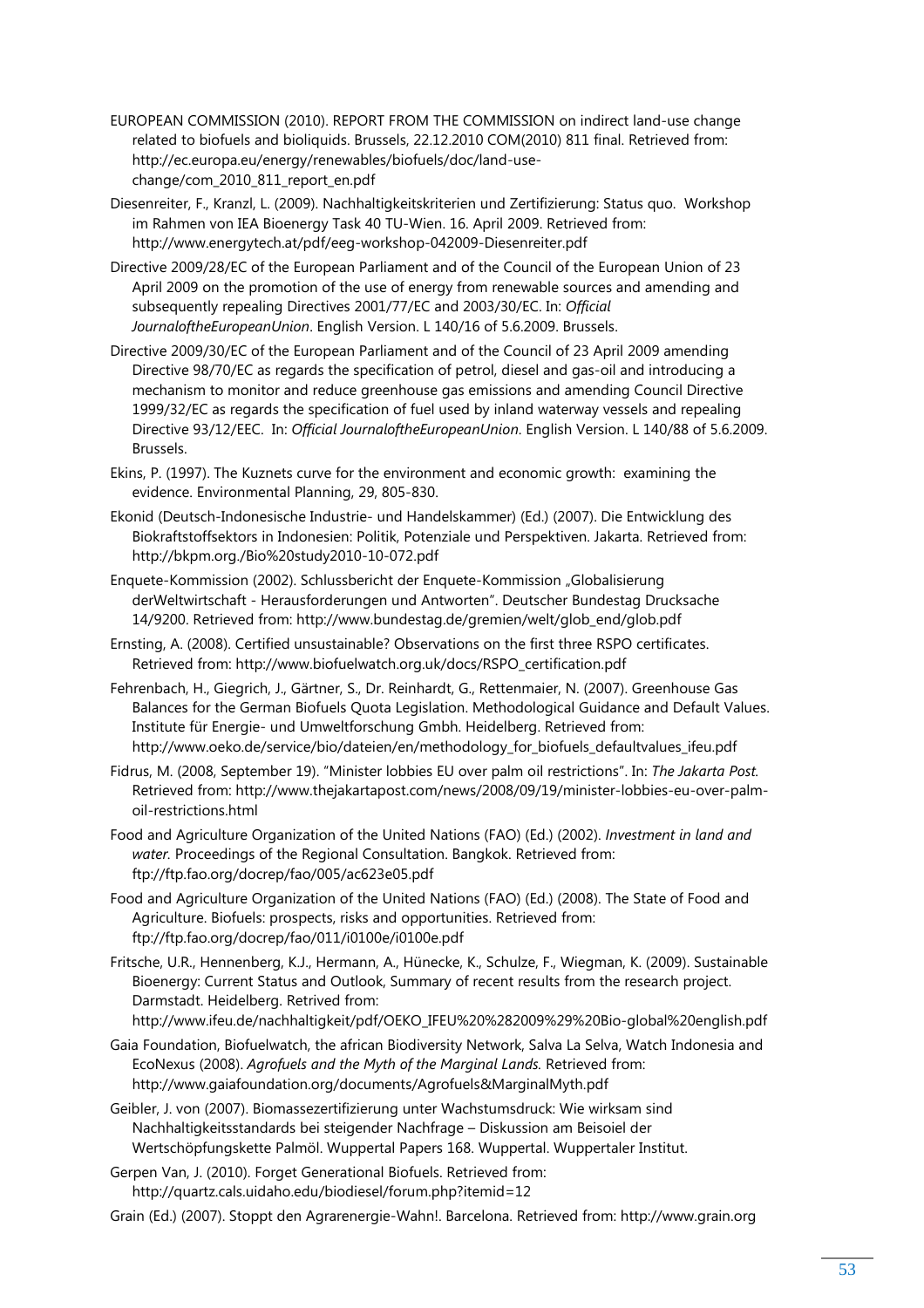- Greenpeace International (2008). The Hidden Carbon liability of Indonesian Palm Oil. Sector Review. Retrieved from http://www.greenpeace.org/international/Global/international/planet-2/report/2008/5/hidden-carbon-liability-of-palm-oil.pdf
- Hecht, J. E. (1999). Environmental Accounting: Where We Are Now, Where We Are Heading. *Resouces For The Future*, (135), 14–17.
- Heiduk, F. (2005). Die Privatisierung staatlicher Sicherheit in Indonesien: Soldaten als (Gewalt)Unternehmer. Berlin. Freie Universität Berlin. Retrieved from: http://www.swpberlin.org/common/get\_document.php?asset\_id=2548
- Hornborg, A. (1998). Towards an ecological theory of unequal exchange: articulating a world system theory, Ecological Economics, 25,127-136.
- Institute for Applied Ecology [IFEU] (2009). Sustainable Energy: Current Status and Outlook. Summary of recent results from the research project. Comissioned by the Federal Environment Agency. Darmstadt, Heidelberg.
- International Sustainability & Carbon Certification (ISCC) (2011). ISCC-Statement zur "Rettet den Regenwald" Aktion gegen die Zertifizierung von Unternehmen der Cargill-Gruppe. Retrieved from: www.iscc-system.org/e813/e866/e2173/StatementISCC\_180111\_ger.pdf
- Kees Vis, Jan (2007). Conference "Sustainable Palm Oil Production: Research Needs" in Paris on 5.3.07. Paris.
- Karotki, K. (2010). Nachhaltigkeit: Die zwei Seiten des Palmöls. OVID-Brief\_Ausgabe 1- 10\_100419\_final. Retrieved from http://www.ovid-verband.de/fileadmin/user\_upload/ovidverband.de/downloads/OVID-Brief\_Ausgabe\_1-10\_Die\_2\_Seiten\_des\_Palmoels.pdf
- Klute, M. (2007a). "Löst eure Probleme nicht auf unsere Kosten! Indonesien als Lieferant von "Bio"diesel". In: *Suara* 1/2007). http://www.watchindonesia.org/II\_1\_07/Biodiesel.htm
- Klute, (2007b). "Fremdwort Nachhaltigkeit. Biodiesel aus indonesischen Palmölplantagen". In: *iz3w*  293: 32-34. Retrueved from: http://www.iz3w.org/iz3w/Ausgaben/298/98.html
- Klute, M. (2008). "Biosprit" versus Wald Das Beispiel Indonesien. Berlin, Watch Indonesia.
- Legowo, E. H. (2007, August 20). Blue Print of biofuel development in Indonesia. Präsentation des Ministeriums für Energie und Minerale Ressourcen der Republik Indonesiens, auf der Konferenz USDA Global Conference on Agricultural Biofuels: Research and Economic. Minneapolis. Retrieved from: ttp://www.ars.usda.gov/meetings/Biofuel2007/presentations/IP-B/Kussuryani.pdf
- Mäler, K.-G., and Vincent, J. R. (Eds.) ( 2005). Handbook of Environmental Economics: Valuing environmental changes. Vol. 2. Amsterdam: Elsevier North-Holland. Retrieved from http://www.worldcat.org/oclc/278343743
- Marti, S. (2008). *Losing Ground. The human rights impacts of oil palm plantation expansion in Indonesia.* England. Friends of the Earth. LifeMosaic and Sawit Watch. Retrieved from: http://www.wrm.org.uy/countries/Indonesia/losingground.pdf
- Martinez-Alier, J., O'Connor, M. (1996). Ecological economics and distributional conflicts. In: Constanza, R., Segura, O., Martinez-Alier, J. (Eds.), Getting Down to Earth. Practical Applications of Ecological Economics. ISEE/Island, Washington, DC.
- Milieudefensie & WALHI KalBar (2009). Failing governance Avoiding responsibilities. European biofuel policies and oil palm plantation expansion in Ketapang District, West Kalimantan (Indonesia). A joined publication of Milieudefensie (Friends of the Earth Netherlands) and WALHI KalBar (Friends of the Earth Indonesia, West Kalimantan). Amsterdam. September 2009. Retrieved from: http://www.foei.org/en/resources/publications/pdfs/2009/european-biofuel-policies-failinggovernance-avoiding-responsibilities
- Mitchell, D. (2008). *A Note on Rising Food Prices.* Policy Research Working Paper 4682. Washington, World Bank. Retrieved from: http://econ.worldbank.org
- Mitchell, A. and Tran, C. (2009). The Consistency of the EU Renweable Energy Directive with the WTO Agreements. Geirgetown Business. Economics & Regulatory Law Research Paper No. 1485549.
- Muradian, R., Martinez-Alier, J. (2001). Trade and the environment: from a `Southern´ perspective. Ecological Economics, 36, 281-297.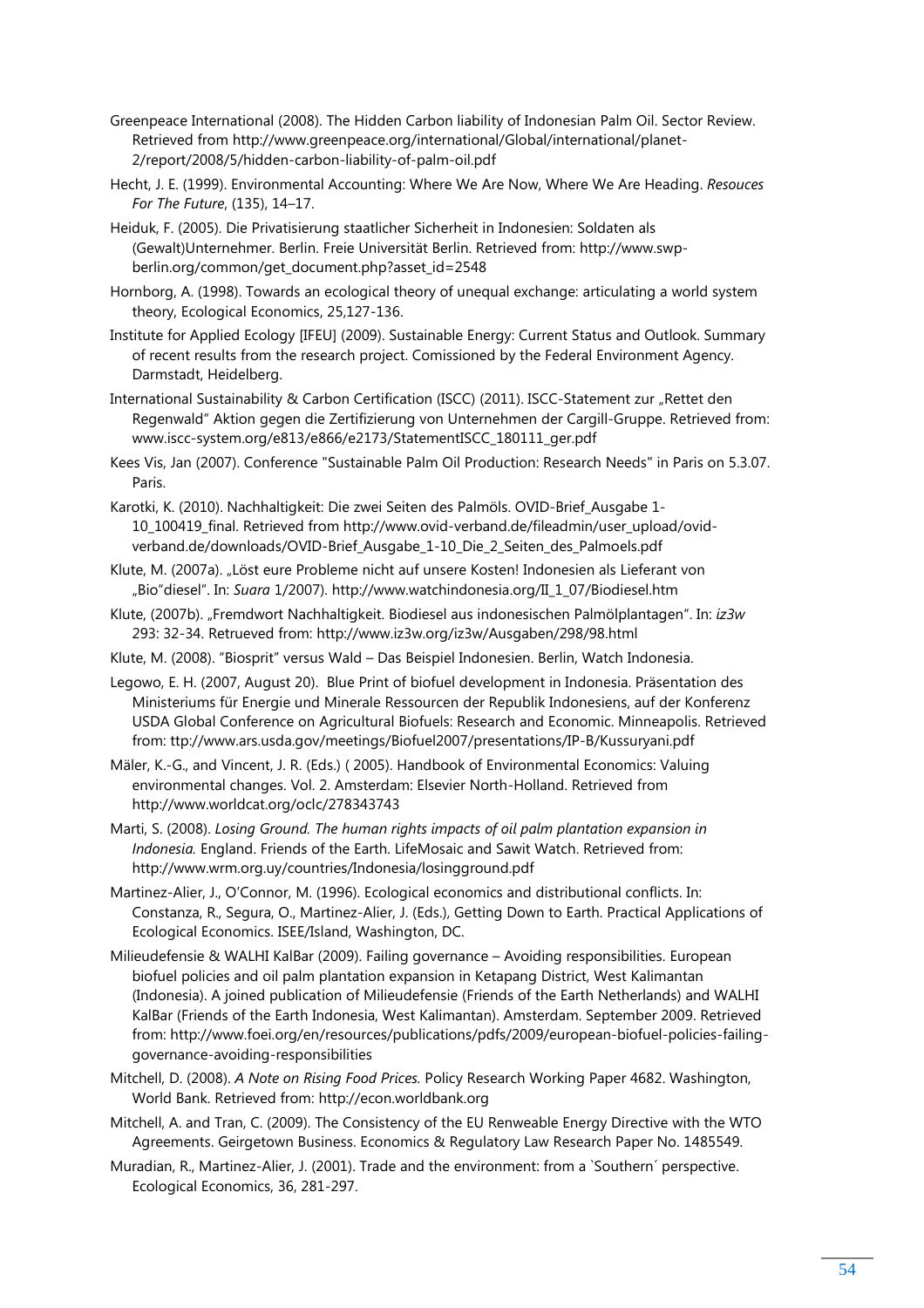- O' Connor, M. (2000). Towards a Typology of `Environmentally Adjusted´ National Sustainability Indicators. Key Concepts and their Policy Applications. C3ED, Université de Versailles.
- O' Connor, M., Streuer, A., Tamborra, M. (2001). Greening National Accounts. Policy Research Brief, No. 9, Spash, In: C. L., Carter, C. (Eds.). Costing the Earth. Green National Accounting tries to quantify man-made and natural capital in order to balance the economy against Nature. Cambridge Rserach for the Environment.
- Organisation for Economic Co-operation and Development [OECD] (2005). *OECD Glossary of Statistical Terms - Weak sustainability Definition*. Retrieved from http://stats.oecd.org/glossary/detail.asp?ID=6611

Verband der Ölsaatenverarbeitenden Industrie in Deutschland [OVID] (2010). Produktion| Import| Export. Palmöl nach Ländern 2009. Retrieved from: http://www.ovidverband.de/fileadmin/downloads/palm/palm\_palmoel\_produktion\_import\_export2009.pdf

Patowski, A., Fischedick, M., Arnold, K., Bienge, K., Geibler, J. v., Merten, F., Schüwer, D., Reinhardt, G., Gärtner, S. O., Münsch, J., Rettenmaier, N., Kadelbach, S., Müller, T. and Barthel, D. (2007). Sozialökologische Bewertung der stationären energetischen Nutzung vin importierten Biokraftstoffen am Beispiel von Palmöl. Entwurf zum Entbericht zur Studie im Auftrag des Bundesministeriums für Umwelt, Naturschutz und Reaktorsicherheit. Wuppertal, Wuppertaler Institut.

Piket, V. Ambassador & Head of the Delegation of the European Commission to Malaysia (2009). International Palm Oil Congress. "EU Directive on Renewable Energy: Implications for the Palm Oil Industry". Retrieved from

http://www.delmys.ec.europa.eu/en/document/Speech\_Renewables%20and%20Palm%20oil\_15\_0 8\_09.pdf

- Porter, G. (1999). Trade competition and pollution standards: `race to the bottom´ or `stuck at the bottom´. The Journal of Environmental & Development, 8 (2), 133-151.
- Pye, O. (2008). "Nachhaltige Profitmaximierung: Der Palmöl-Industrielle Komplex und die Debatte um "nachhaltige Biokraftstoffe". In: *Peripherie.* 112-28. Pp. 429-455.
- Rainforest Action Network (RAN) (2010). Cargill's problem with palm oil. A burning threat in Borneo. Retrieved from: http://ran.org/sites/default/files/Cargills\_Problems\_With\_Palm\_Oil\_low.pdf
- Rat von Sachverständigen für Umweltfragen (1994). Umweltgutachten 1994. Für eine dauerhaft umweltgerechte Entwicklung. Stuttgart: Metzler-Poeschel. 384 S.
- Rat von Sachverständigen für Umweltfragen (2002). Umweltgutachten 2002 des Rates von Sachverständigen für Umweltfragen. Für eine neue Vorreiterrolle. Retrieved from http://www.umweltrat.de/SharedDocs/Downloads/DE/01\_Umweltgutachten/2002\_Umweltgutacht en Bundestagsdrucksache.pdf? blob=publicationFile
- Repetto, R. C. (1989). Wasting Assets: Natural resources in the national income accounts. Washington, DC: World Resources Institute.
- Robertson, G. P., Dale, V. H., Doering, O. C., Hamburg, S. P., Melillo, J. M., Wander, M. M., … (2008). AGRICULTURE: Sustainable Biofuels Redux. Science, 322(5898), 49–50. doi:10.1126/science.1161525
- RSPO (Roundtable on Sustainable Palm Oil) (2006). Code of Conduct for Members of The Roundtable on Sustainable Palm Oil. Retrieved from: http://www.rspo.org
- RSPO (Roundtable on Sustainable Palm Oil) (2007a). RSPO Grievance Procedure. Retrieved from: http://www.rspo.org
- RSPO (Roundtable on Sustainable Palm Oil) (2007b). RSPO Principles and Criteria for Sustainable Palm Oil Production. Including Indicators and Guidance. October 2007. Retrieved from http://www.rspo.org/files/resource\_centre/RSPO%20Principles%20&%20Criteria%20Document.pd f
- RSPO (Roundtable on Sustainable Palm Oil) (2008). RSPO Annual Communication of Progress. 17/10/2008. Retrieved from: http://www.rspo.org/resource\_centre/Asiatic%202008.pdf
- RSPO (Roundtable on Sustainable Palm Oil) (2010). Promoting The Growth And Use of Sustainable Palm Oil. Retrieved from: http://www.rspo.org/?q=categorystat